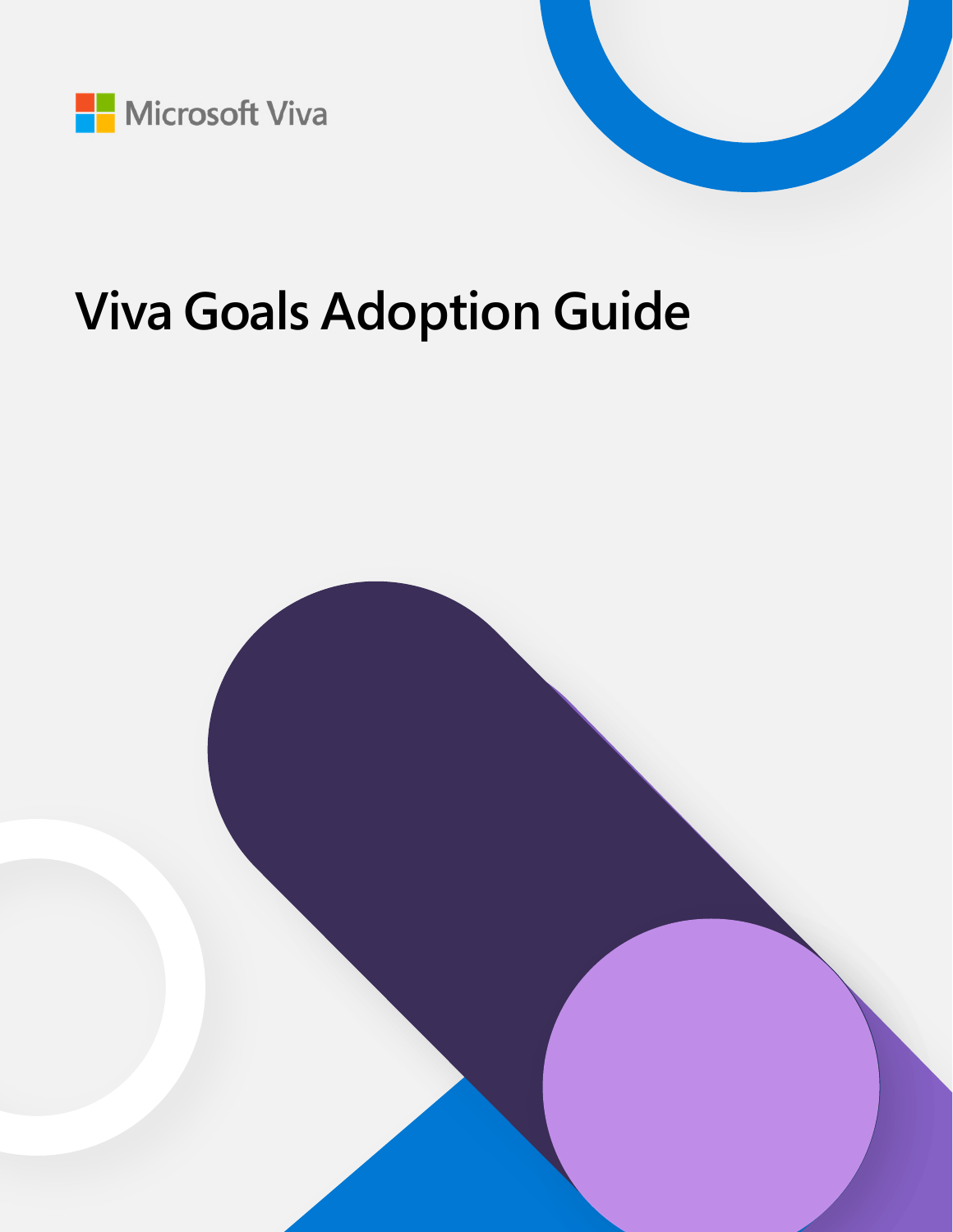# **Contents**

| <b>Adoption Guide Overview3</b>               |   |
|-----------------------------------------------|---|
|                                               |   |
| <b>Access Your Environment</b>                |   |
| <b>Assess Readiness</b>                       |   |
|                                               |   |
| Define Success Criteria                       |   |
| Assemble Core Team                            |   |
| <b>Understand Common Adoption</b><br>Concerns |   |
|                                               |   |
| <b>How to Conduct a User Pilot</b>            | Є |
| <b>Measuring Success</b>                      |   |
| <b>Getting Started Checklists</b>             |   |

| 4. Train and Adopt 34                                         |
|---------------------------------------------------------------|
| <b>Writing Great OKRs</b>                                     |
| The 4 C's for a Top-Notch OKR Program                         |
| Incorporating OKRs into Your Business<br>Rhythms              |
| <b>Building Your Training Strategy</b>                        |
| Align Training Strategy to Launch Plan                        |
| <b>Awareness Plan</b>                                         |
|                                                               |
| 4 Pillars of Success                                          |
|                                                               |
| <b>OKR Communications Plan:</b><br>Implementation and Rollout |
| More Resources                                                |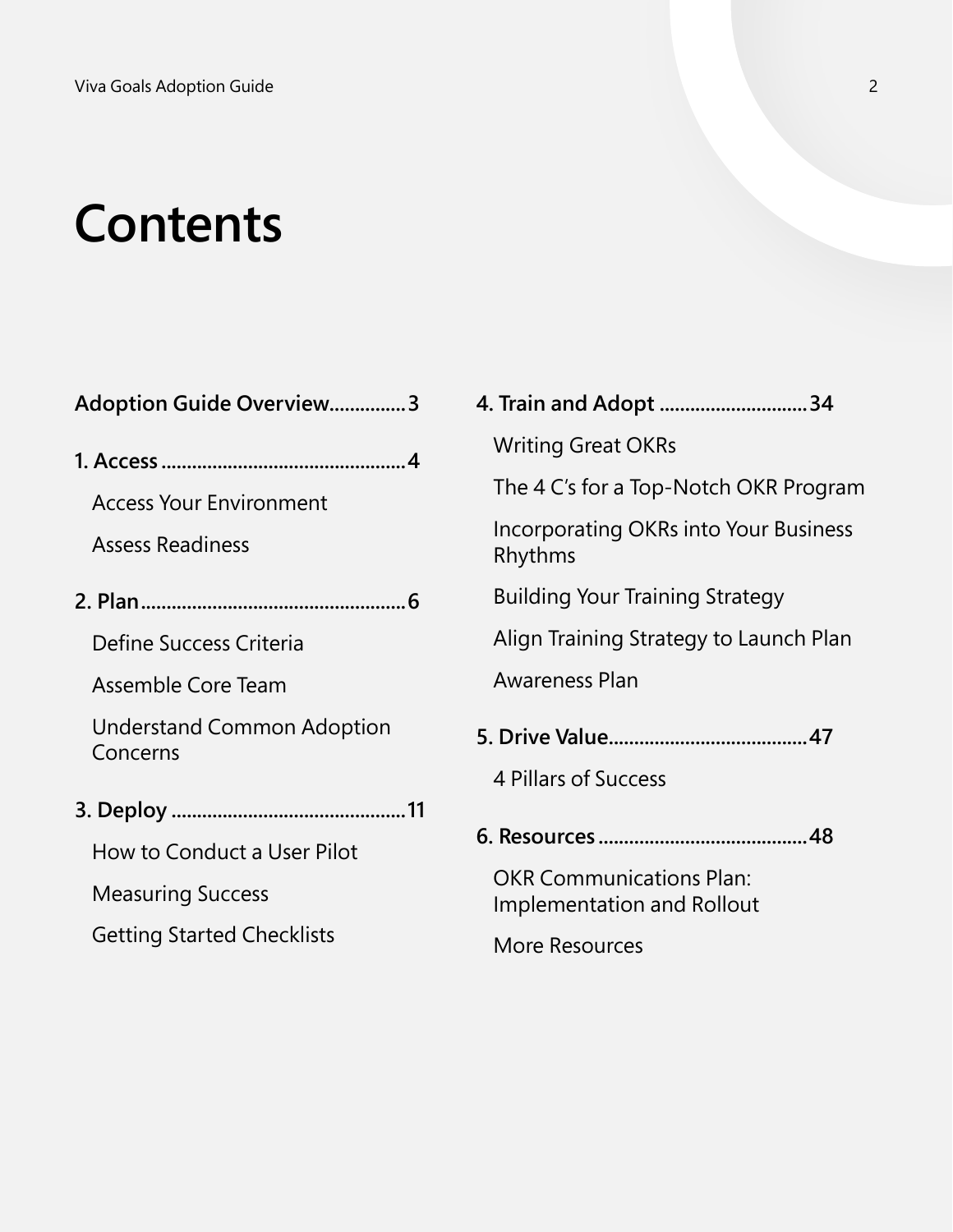# **Adoption Guide Overview**

# **Purpose of this document:**

Adopting new technology brings change, and change can be daunting. The purpose of this document is to help you successfully achieve company-wide adoption of Viva Goals.

This easy-to-follow guide will walk you through the steps of deploying Viva Goals in your organization to help ensure employees make the most out of OKRs and Viva Goals.

# **Successful Adoption Looks Like:**

# **Alignment**

Clear alignment between daily employee work and strategic business priorities.

### **Awareness**

All users are aware of Viva Goals, its value, and how to use it.

## **Engagement**

Long term adoption with data-driven goals and relevant communications, with proactive senior leadership support.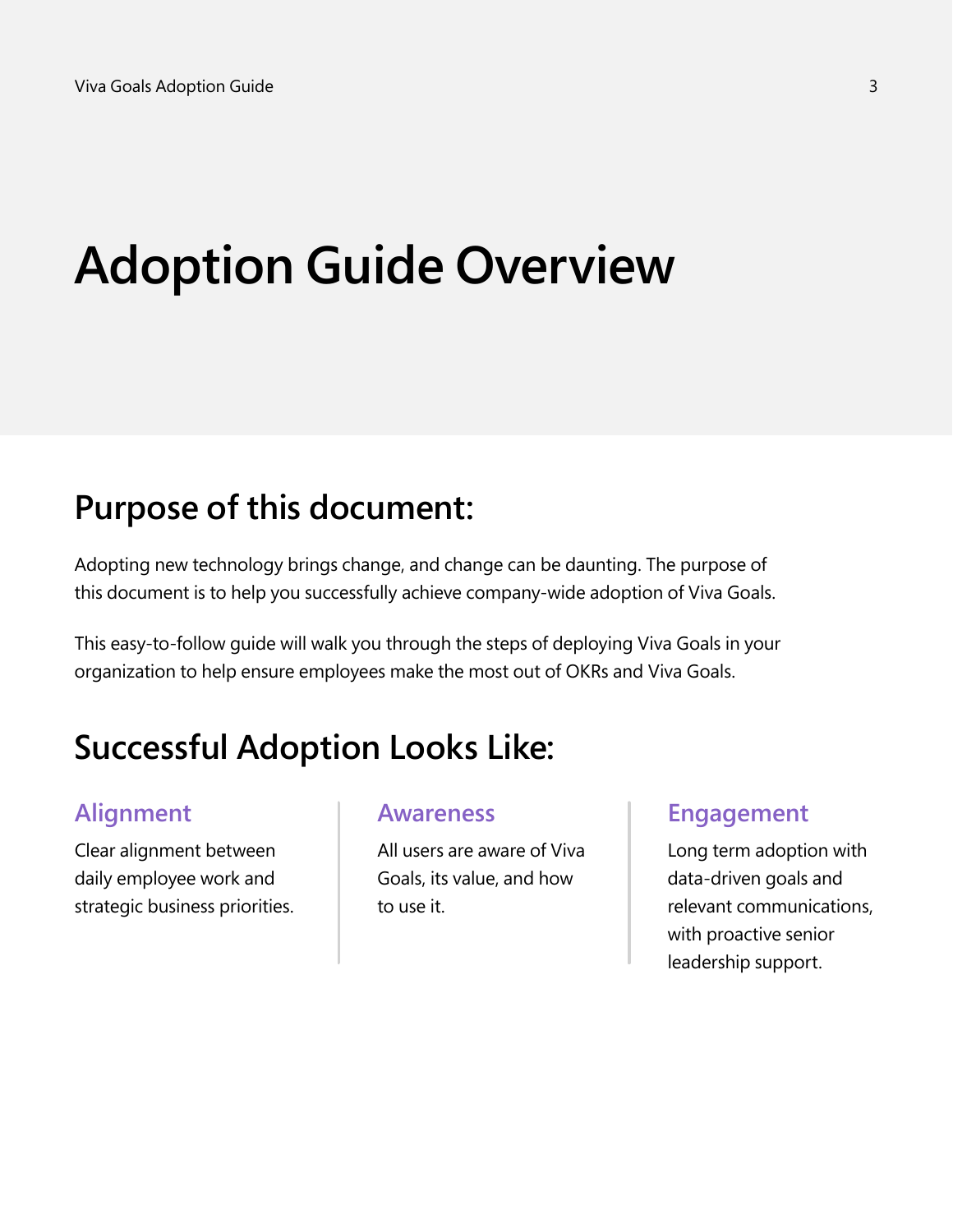# **1. Access**

# **Access Your Environment**

### **Understand access requirements**:

### **Microsoft or Office 365 Subscription**

Viva Goals will be discoverable to all users with a paid Microsoft or Office 365 subscription and access to Microsoft Teams.

# **Assess Readiness**

### **What is Readiness?**

The willingness and preparedness of your users and your organization to use Viva Goals. It's important to determine how receptive your users will likely be to changing the way they work and adopting new technology. Your rollout plan should reflect the readiness of your organization.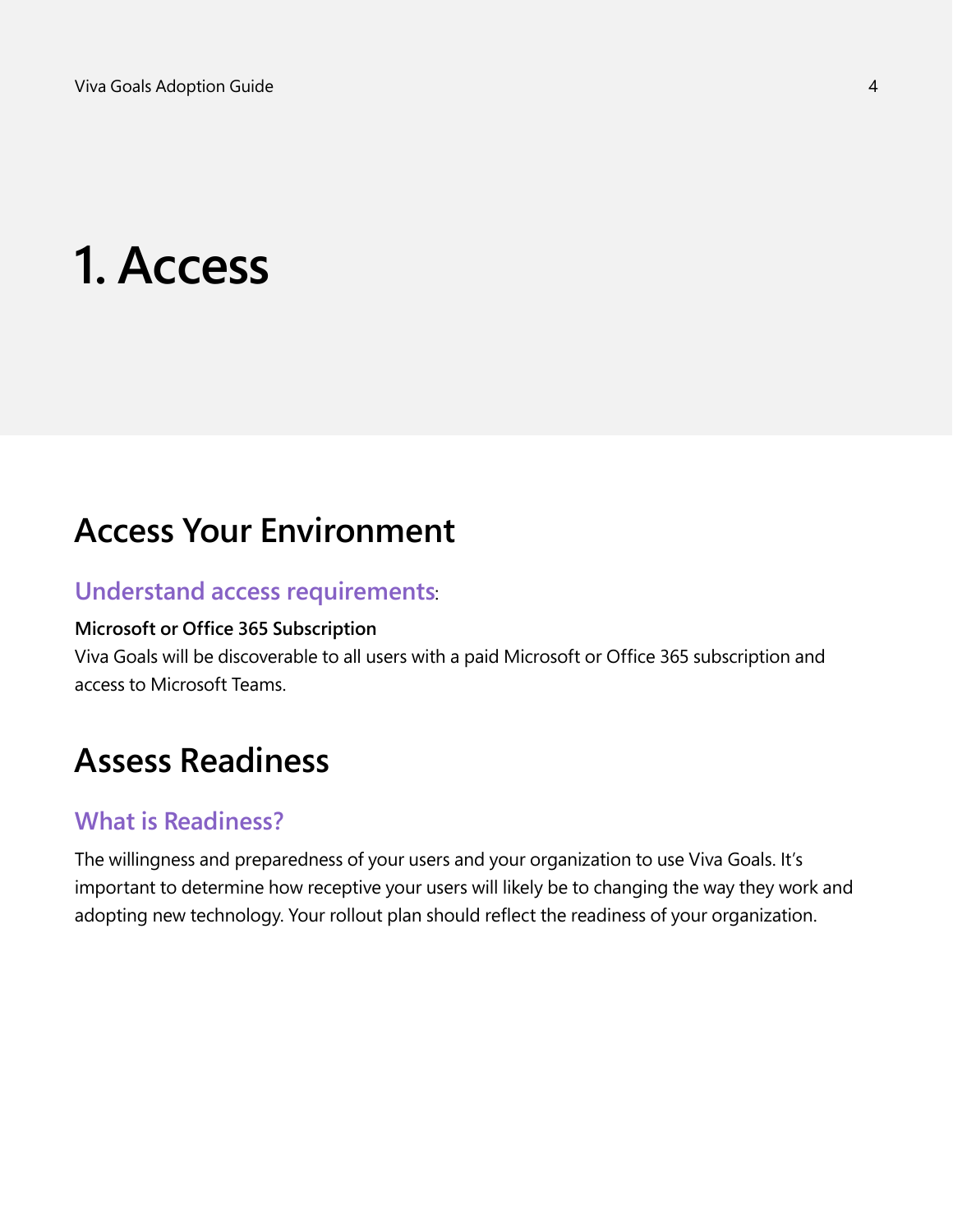# **Determining readiness and appetite for change requires:**

- **• Create a shared need and vision:** Share your reason for change and need for action now
- **• Explain the change required:** What does current state look like and what will future state look like?
- **• Mobilize commitment:** Identify key stakeholders and solidify executive sponsorship; analyze resistance

# **Determine readiness by asking these questions:**

- **•** What were the success factors when previously rolling out new technology? What were the pitfalls?
- **•** Are there other major rollouts or events happening in your organization?
- **•** What internal resources can be leveraged to help spread awareness? For example, existing communication channels, training cadence, and leadership events.
- **•** What are the benefits and the risks associated with this rollout?
	- **•** How can you highlight the benefits?
	- **•** How can you mitigate the risk?

**Pro Tip:** Run a detailed analysis and identify readiness by team and user group; we recommend piloting Viva Goals on one team first to identify and address any issues in an early, controlled environment.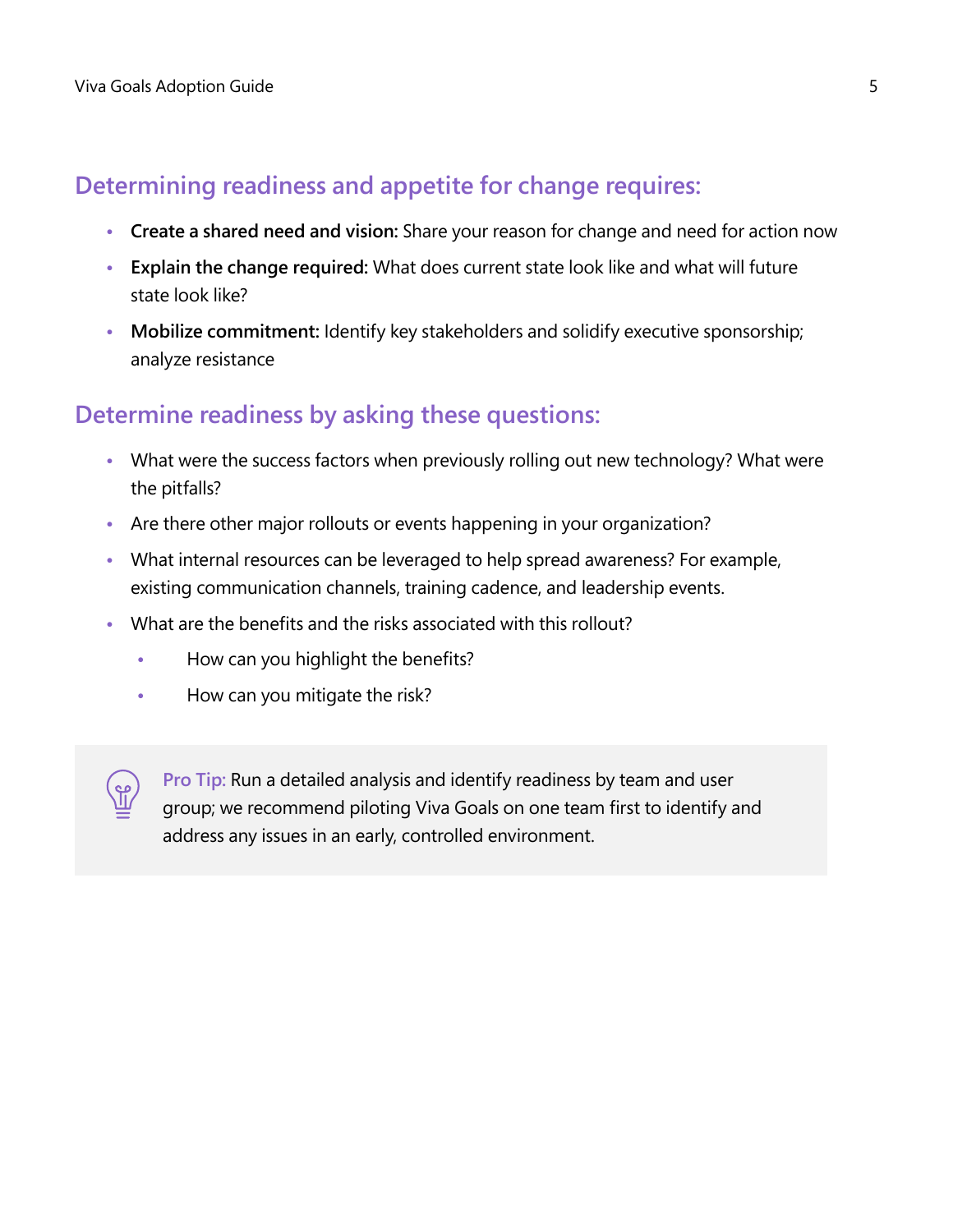# **2. Plan**

# **Define Success Criteria**

## **Define Your Goals**

- **•** What are you trying to accomplish with Viva Goals?
- **•** What does success look like with Viva Goals? Be specific. What do you hope to increase and decrease, and by how much? Describe your future state. You can even use the OKR framework to define success for Viva Goals, and assign yourself or your team this OKR.

### **Objectives: what you want to accomplish**

Objectives are clear, inspiring goals. To sharpen focus, limit yourself to 5 objectives.

# $f_{\Lambda}$

### **Key Results: how you will measure success**

Key results are your measurable outcomes. They should be ambitious but achievable, and quantifiable enough to lead to objective grading. You should have 3-5 key results.



### **Projects: activities which will help achieve measurable outcomes**

Projects are your path to impact for each key result. They are the individual activities whose execution will impact performance on the defined objectives.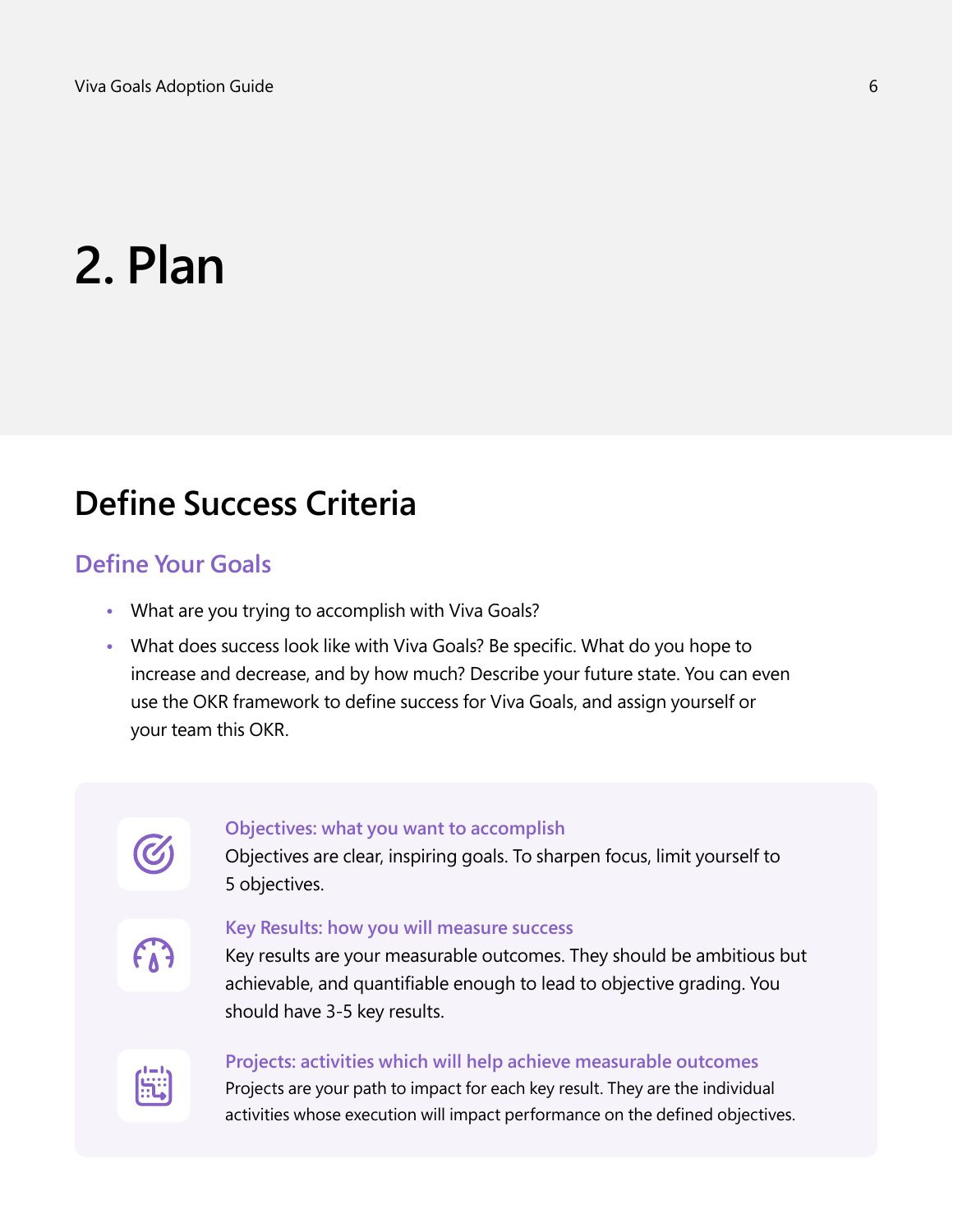# **Identify key results and milestones**

- **•** Your key results should improve based on adoption and will show leadership the impact of Viva Goals on your business
- **•** Establish milestones. Where are you today and where do you hope to be after a quarter? After two quarters? After a year?

# **Determine ways to gather and measure user satisfaction and progress against benchmarks.**

**•** Examples include employee NPS, internal survey data, and **[user data from Viva Goals.](http://docs.microsoft.com/learn/modules/viva-goals-reporting-data)**

# **Assemble your core team**

Adopting new technology and methodology requires buy-in and support from across the business. Below are key groups and team members who can help bridge the technology and business outcomes that matter to your organization. Each group or member has a specific role in implementation and adoption and should be engaged early and often.

# **Key Groups**

- **•** Executive Sponsors
- **•** OKR Super Champion
- **•** Team Owners
- **•** OKR Champions

### **Additional core team members**

- **•** Project Lead
- **•** Department Leads (Stakeholders)
- **•** IT Specialists
- **•** Communications Lead
- **•** Employee Training Lead
- **•** OKR Community / L&D Leader
- **•** Early adopters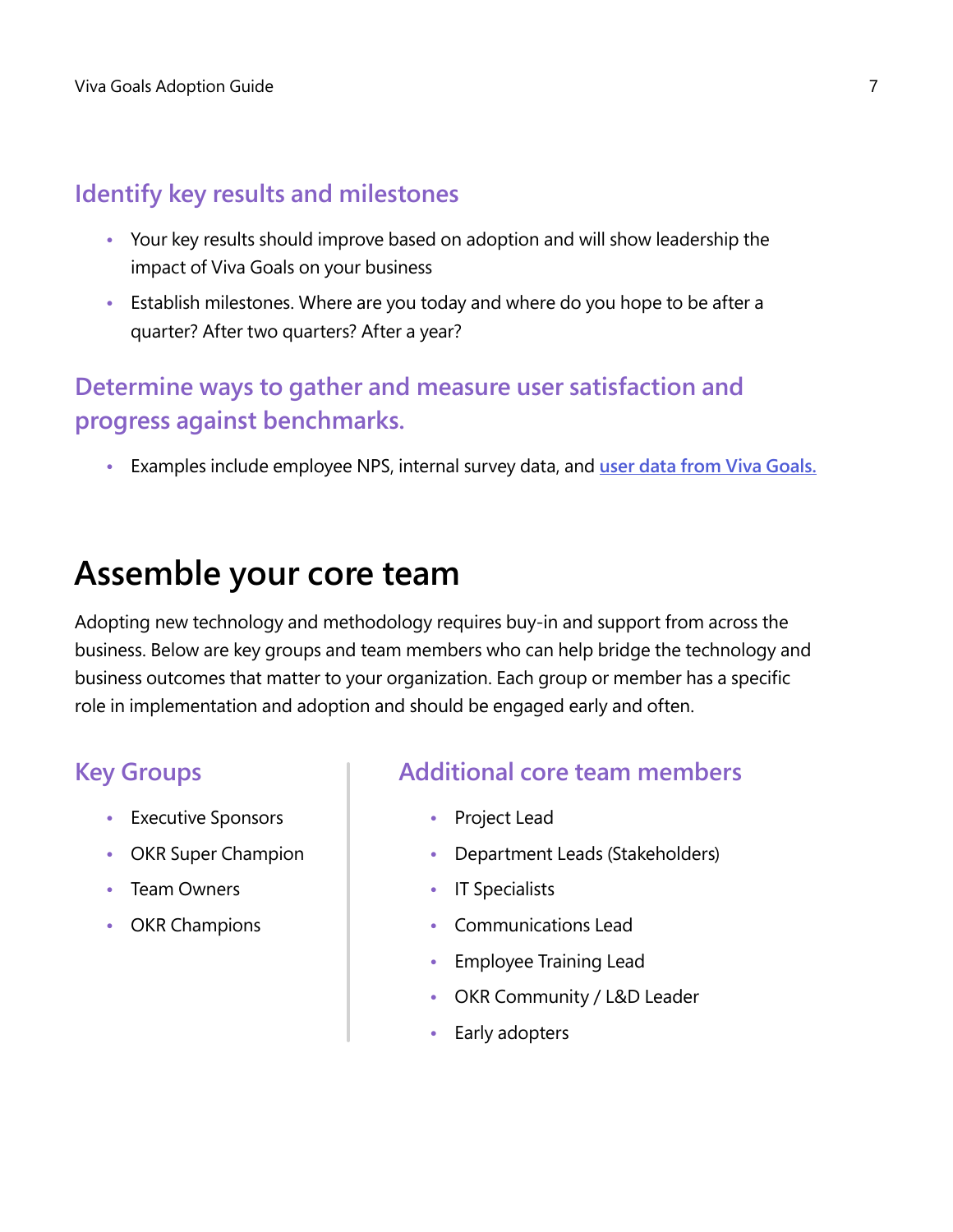### Viva Goals Adoption Guide 8

| <b>Role</b>                                     | <b>Responsibilities</b>                                                                                                                                                        |
|-------------------------------------------------|--------------------------------------------------------------------------------------------------------------------------------------------------------------------------------|
| <b>Executive Sponsor</b>                        | Communicate high-level vision and values of Viva<br>Goals company-wide.                                                                                                        |
| <b>Super Champion</b>                           | Ensure the business goals are realized from<br>adoption of Viva Goals.                                                                                                         |
| Champions                                       | Help evangelize Viva Goals and manage<br>objection handling.                                                                                                                   |
| <b>Project Lead</b>                             | Oversee Viva Goals deployment process and<br>logistics.                                                                                                                        |
| <b>Tenant Admin</b><br>(IT Specialist)          | Oversee all technical aspects of the Viva Goals<br>deployment and rollout.                                                                                                     |
| <b>Department Leads</b><br>(Stakeholders)       | Identify how departments will use Viva Goals<br>and encourage engagement.                                                                                                      |
| <b>Early Adopters</b>                           | Use Viva Goals early on and provide feedback to<br>help smooth out any issues ahead<br>of broad launch to entire organization.                                                 |
| <b>Employee Training</b><br>Lead                | Manage and communicate training content<br>about Viva Goals.                                                                                                                   |
| <b>OKR Community /</b><br><b>L&amp;D Leader</b> | Owns the creation and management of an<br>internal community focused around OKRs,<br>enabling broad discussion, and coordinating<br>learning opportunities across the company. |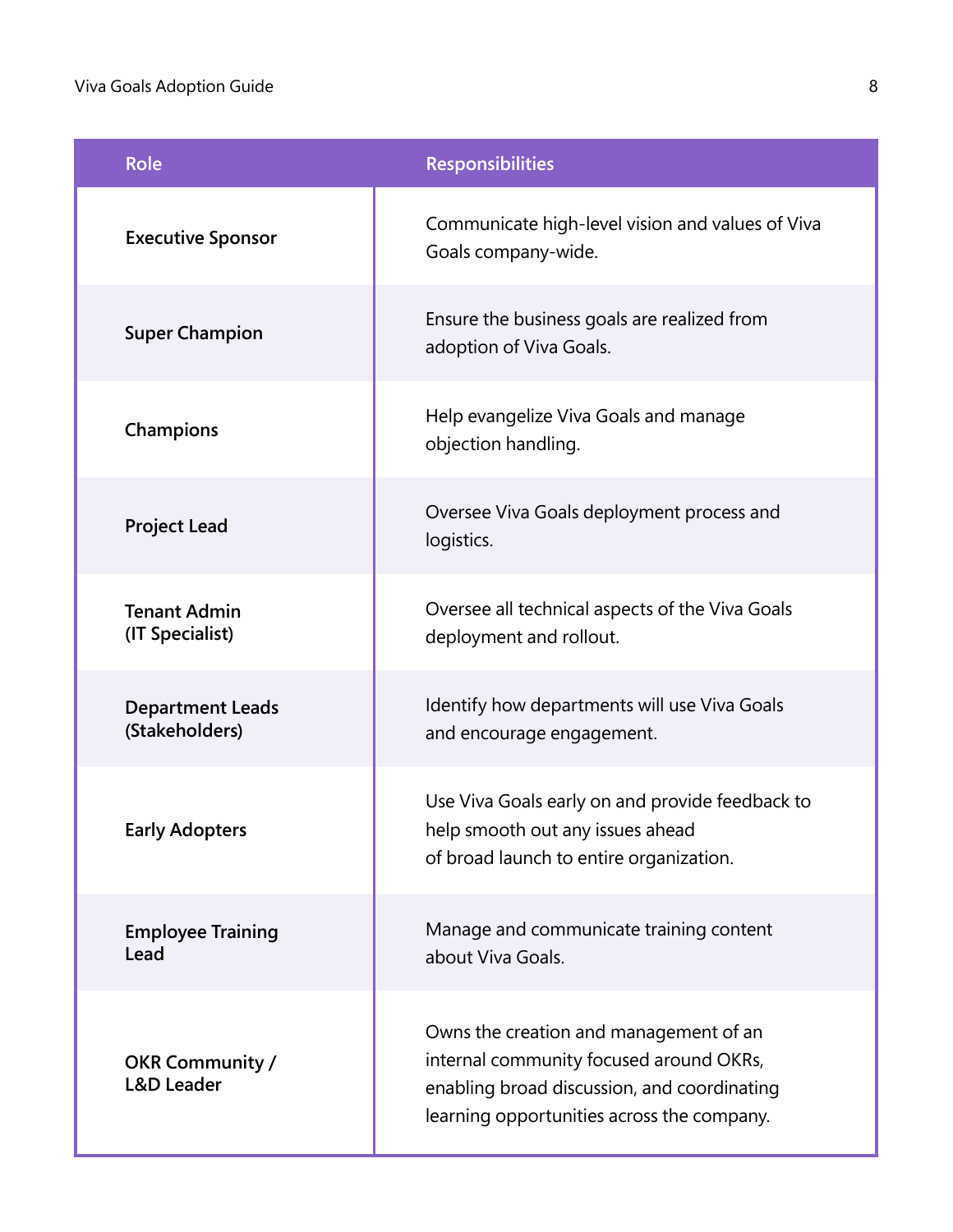# **Understand common adoption concerns**

**Parts of my organization are not fully bought into OKRs. How do I mitigate this?**

## **Resolution 1: Discuss the people-centric benefits for each user.**

### **Executives**

- **•** Better understanding of progress on largest business initiatives whenever, wherever
- **•** Stronger cross-collaboration between departments and teams
- **•** Ensuring initiatives and projects are based in the company mission and vision
- **•** High-performing, empowered employees

### **Team Managers**

- **•** More focused priorities and team meetings
- **•** Transparency and collaboration between teams and departments
- **•** Clear alignment to business initiatives
- **•** Accountability and ownership on OKRs
- **•** Strong understanding of where to allocate time and resources

### **Individual Contributors**

- **•** Deep understanding of how daily work aligns with company mission, vision, and business impact
- **•** Brings purpose to work
- **•** Transparency on biggest priorities for the whole company and individual teams
- **•** Ability to prioritize growing number of tasks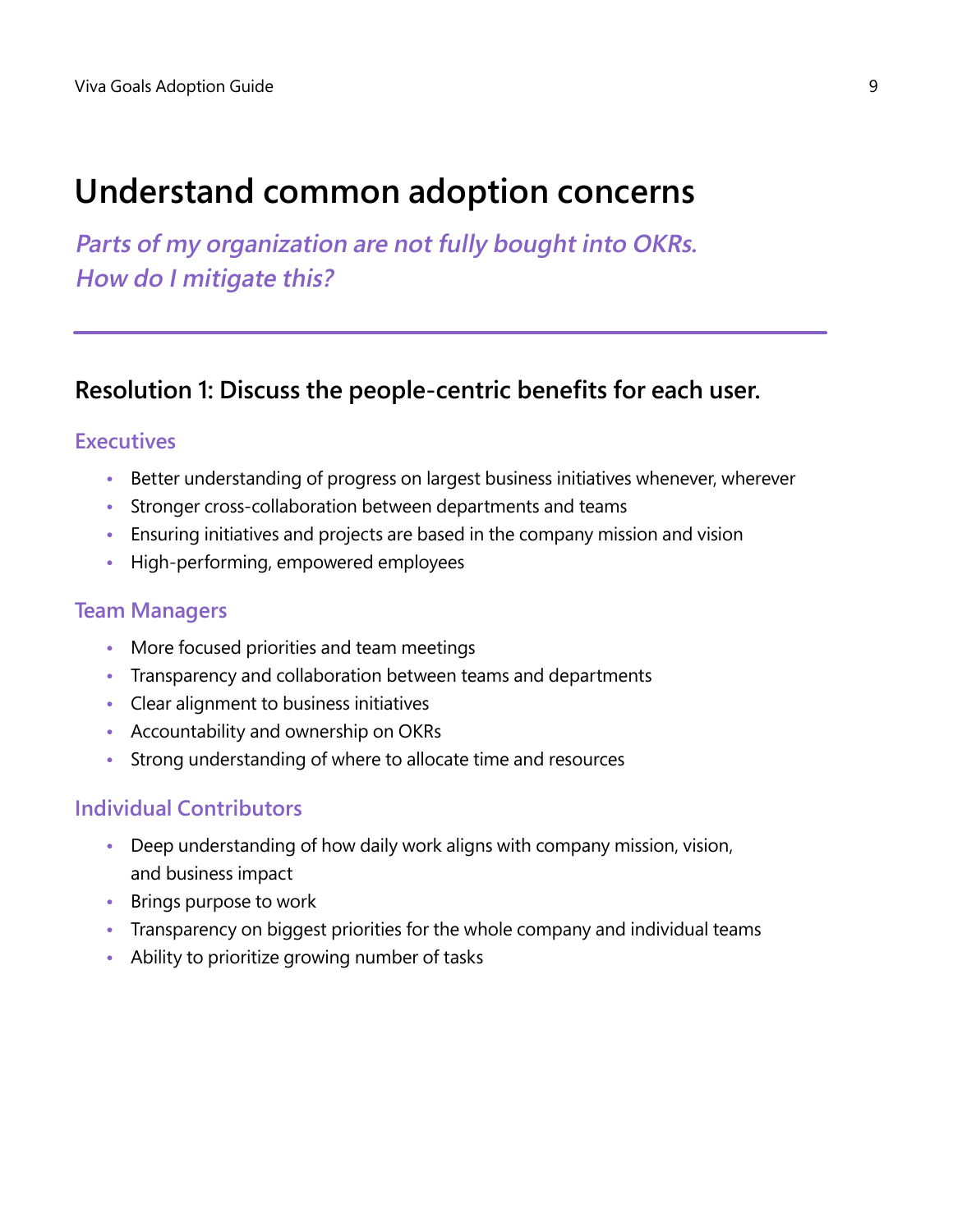# **Resolution 2: Discuss the changes that need to be made across the organization and why**

### **Executives**

- **•** Incorporating OKRs into annual planning
- **•** Learning how to write OKRs (Focusing on outcomes vs. outputs)
- **•** Using new software to track OKRs
- **•** Transparency across all leadership goals
- **•** Pivoting to a growth mindset vs. fixed mindset (70% is ok—but what did we learn and how will we carry these lessons forward?)

### **Team Managers**

- **•** Changing team meeting structure with a focus on impact: OKRs
- **•** Facilitating a bottoms-up goal process so that every employee feels heard and empowered
- **•** Using new software to track OKRs
- **•** Setting expectations to review and check-in with OKRs
- **•** Learning how to write OKRs

### **Individual Contributors**

- **•** Using new software
- **•** Informing performance conversations with OKRs
- **•** Having visibility into impact of work and alignment to company's mission, vision, and business goals

### **What is the implementation time for Viva Goals?**

Implementation time varies by customer. From our experience, implementation time can vary around 4-6 weeks depending on complexity.

### **How does Viva Goals handle multi language needs?**

Viva Goals is currently available only in English (US).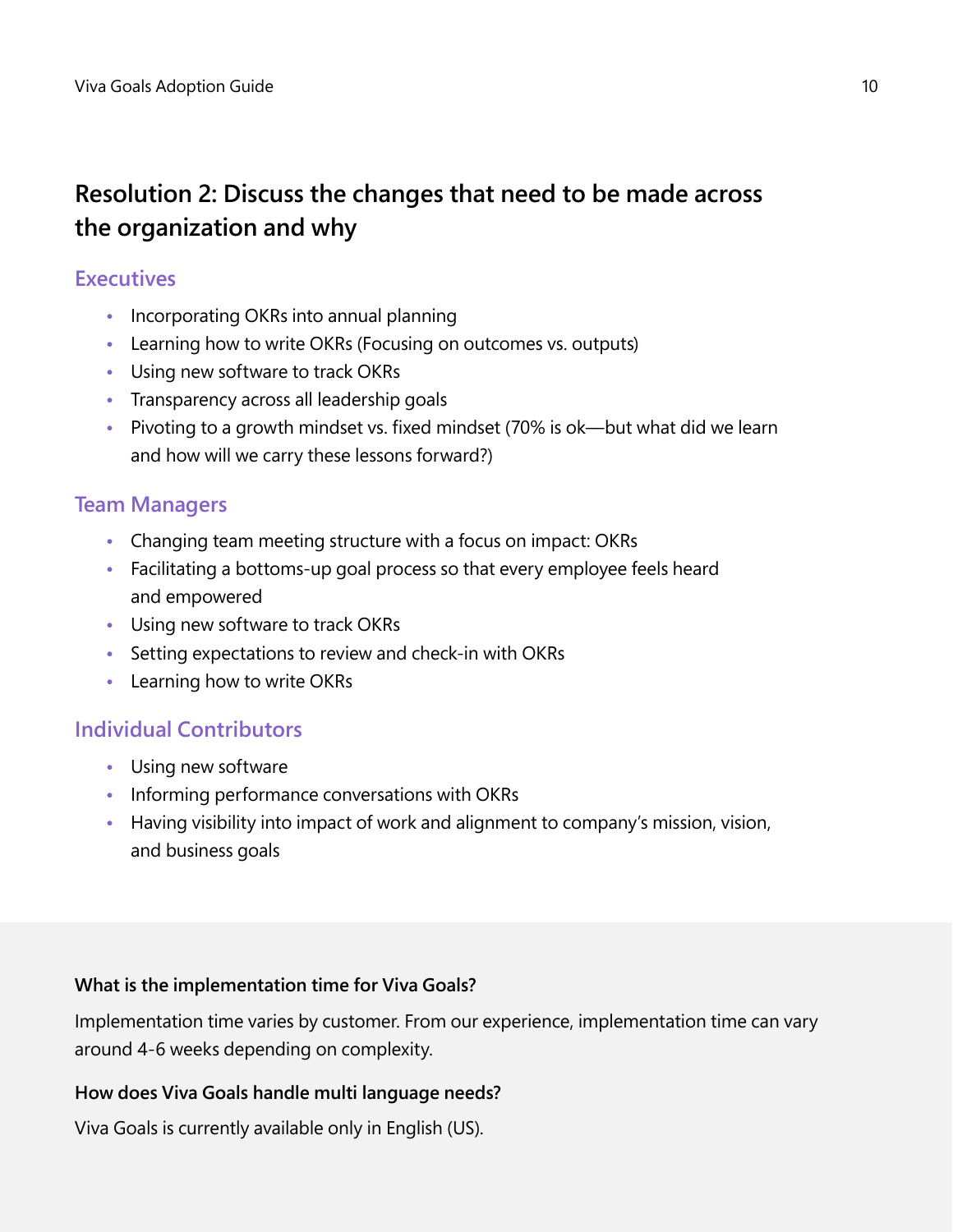# **3. Deploy**

Your end goal is to have Viva Goals operating across your entire organization so that you can connect the daily work of every team member to business outcomes.

However, as we navigate the [OKR Maturity model and change management associated](https://go.microsoft.com/fwlink/?linkid=2193442) [with deployment](https://go.microsoft.com/fwlink/?linkid=2193442), we recommend easing your organization into OKRs with a user pilot.

| Piloting:<br><b>Validating</b><br><b>Beginning:</b><br><b>Starting your</b><br><b>OKR</b> journey                                                                                                     | <b>Adopting:</b><br><b>Committing</b><br>to the OKR<br>practice<br><b>OKRs in your</b><br>organization                                                                                                                                                                                                                                                                                       | Scaling:<br><b>Rolling our</b><br><b>OKRs broadly</b>                                                                                                                                                                                                                                                                                             | <b>Centering:</b><br><b>Unlocking</b><br>cultural buy-in<br>for OKRs                                                                                                                                                                                                                                           |
|-------------------------------------------------------------------------------------------------------------------------------------------------------------------------------------------------------|----------------------------------------------------------------------------------------------------------------------------------------------------------------------------------------------------------------------------------------------------------------------------------------------------------------------------------------------------------------------------------------------|---------------------------------------------------------------------------------------------------------------------------------------------------------------------------------------------------------------------------------------------------------------------------------------------------------------------------------------------------|----------------------------------------------------------------------------------------------------------------------------------------------------------------------------------------------------------------------------------------------------------------------------------------------------------------|
| No usage of OKR<br>Organizational<br>٠<br>methodology<br>• No structured business<br>pilot group<br>rhythm<br>Limited alignment of<br>OKR concept and<br>goals between levels<br>rhythm<br>۰<br>scale | <b>Executive Sponsorship</b><br>٠<br>experimentation with<br>Top levels of the<br>OKR methodology via<br>organization are<br>developing the OKR<br>muscle and habit<br>Small group learning<br>OKRs are expanding<br>building into business<br>more widely into<br>business rhythms<br>Small group trying to<br>OKR tool selection<br>understand how OKRs<br>begins<br>will work for them at | <b>Executive Sponsorship</b><br>۰<br>OKRs are rolled out to<br>ò.<br>the rest of the company<br>and baked into large,<br>organization-wide<br>initiatives<br>OKRs are firmly<br>$\bullet$<br>embedded in business<br>rhythms throughout the<br>organization, from top<br>to bottom<br>OKR tool is selected<br>and used across the<br>organization | • Executive Sponsorship<br>Team members reference<br>OKRs in every decision,<br>big and small<br>OKRs are firmly<br>$\ddot{\bullet}$<br>entrenched in business<br>rhythms, becoming a<br>global mindset of focus<br>and alignment<br>Employees feel there is<br>purpose at the center of<br>everything they do |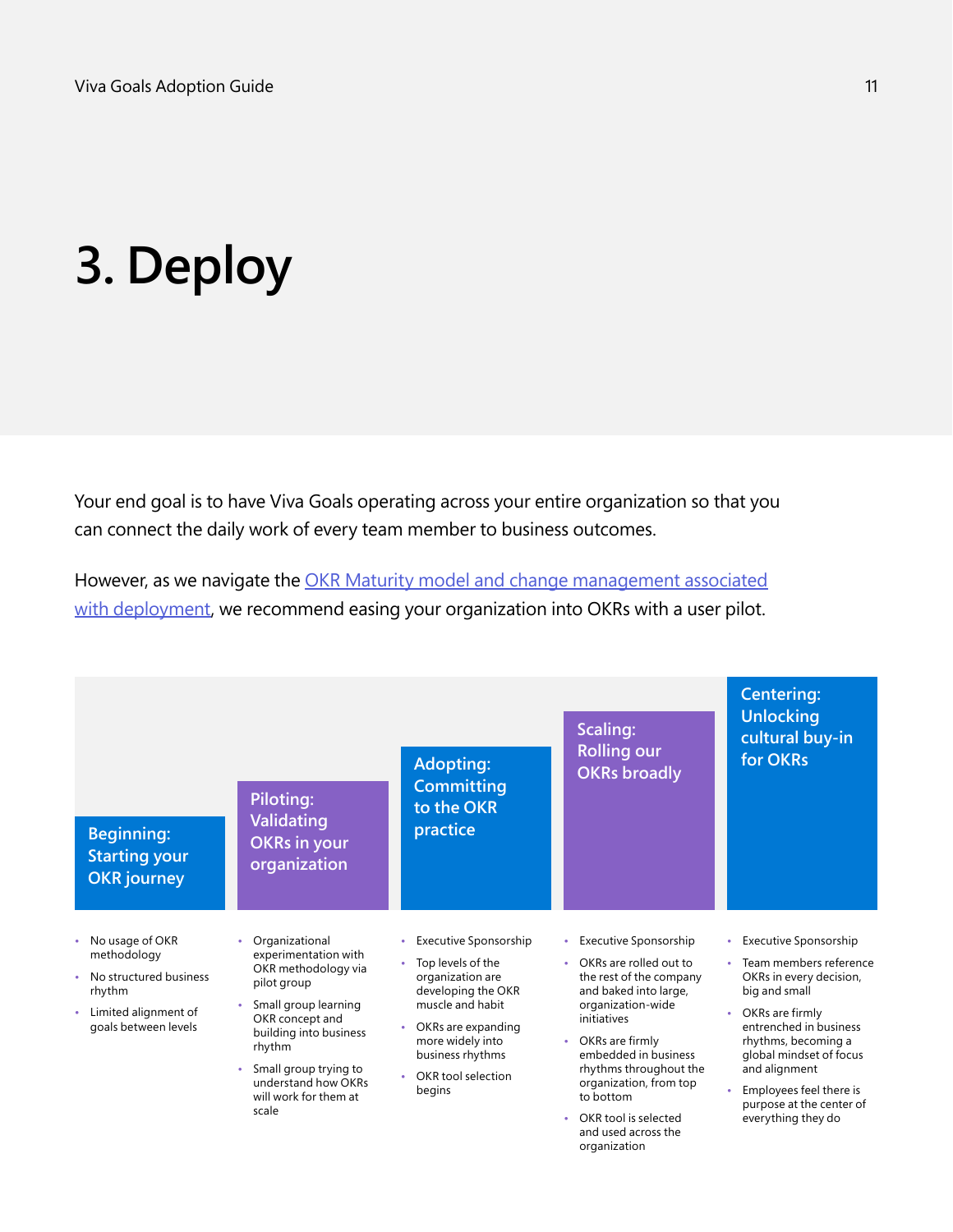The benefits of a user pilot are two-fold: first, you'll quickly learn how the methodology works within your organizational culture and gain insight into the challenges and opportunities.

Second, your pilot group can act as an example for the rest of the organization. Their success in achieving their objectives will serve as a motivator for more groups to get on board.

Here are three ways to conduct a user pilot:

# **1. Leadership-Only Pilot Group**

One of the most popular ways to roll out an OKR program is from the top-down. The benefit of going this route is that leadership is fully behind the program, and OKRs are very well aligned. Here's how it goes:

- **• In the first quarter, OKRs are set by the executive team.** Because OKRs are transparent in nature, the entire organization will have visibility into these goals.
- **• Throughout that first quarter, a weekly cadence for check-ins is set as an example.** Meeting agendas are structured around measurement of OKRs.
- **• After a successful first quarter, Team Managers are trained.** They develop their OKRs, which are aligned with the senior leadership team.
- **• After another quarter or two, Team Managers expand their Key Results.** At this point, individual team members become involved.
- **• Ask participants to take the [OKR Leadership Program learning path](http://docs.microsoft.com/learn/paths/okr-champions) on-demand.** So that every pilot participant feels empowered to educate, engage, and upskill their employees in OKR methodology and software.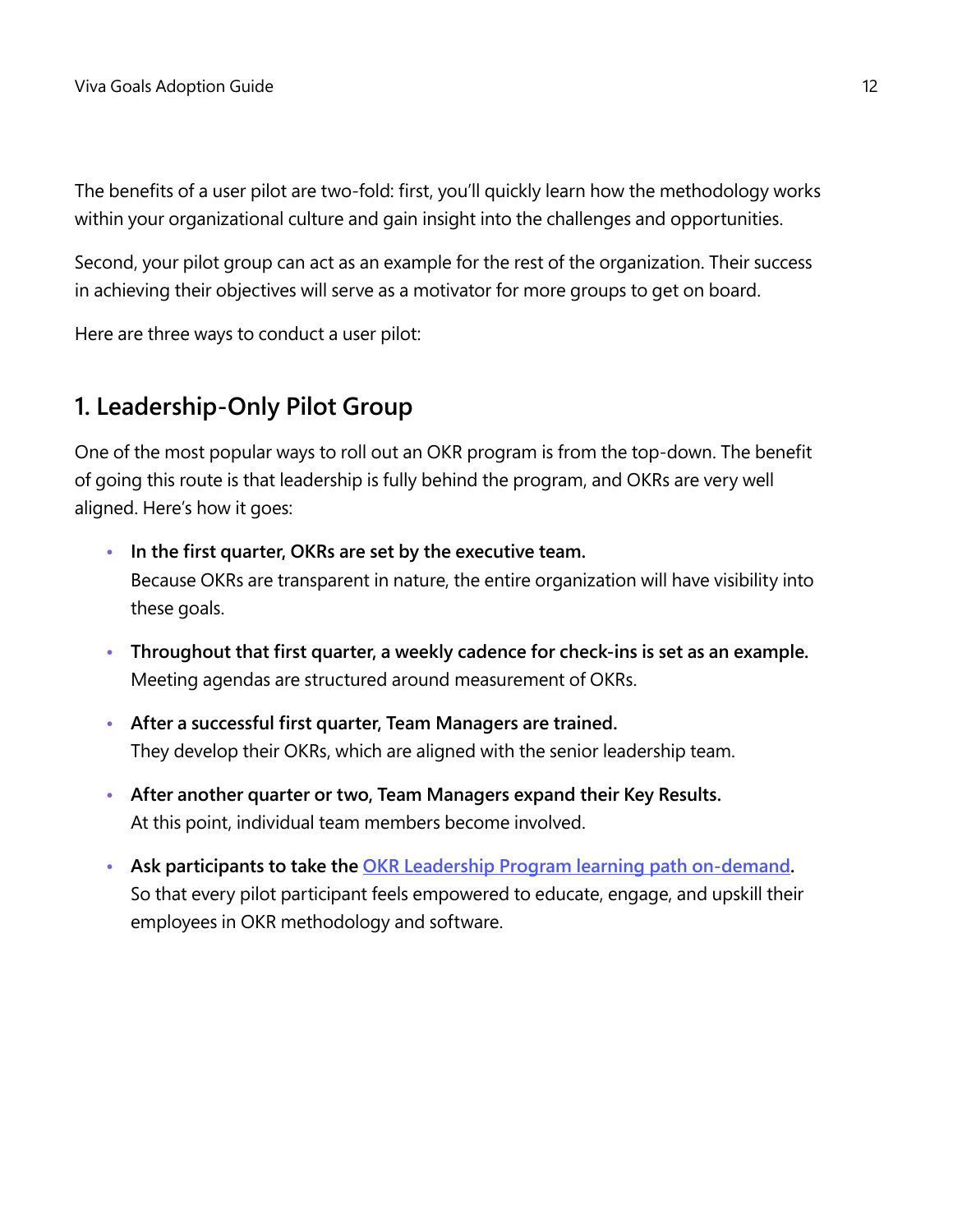# **2. Department Pilot Group**

Another popular rollout method is for one individual department or group (for example, the marketing or IT department, or a product engineering team) to run a top-to-bottom rollout involving team managers and individual employees. Here's how it goes:

**• With formal or informal support of upper management, the group adopts a weekly cadence for check-ins for 1 to 2 quarters, experimenting with what works and making agile changes.**

Along the way, team managers report back to management regarding successes, challenges, and recommendations.

- **• Once the individual department and management is comfortably in a rhythm, a training plan is formulated to roll out OKRs to the rest of the organization.** This plan uses the lessons from the individual department to make the process as smooth as possible for the organization as a whole.
- **• Ask participants to take the [OKR Leadership Program learning path on-demand](http://docs.microsoft.com/learn/paths/okr-champions).** So that every pilot participant feels empowered to educate, engage, and upskill their employees in OKR methodology and software.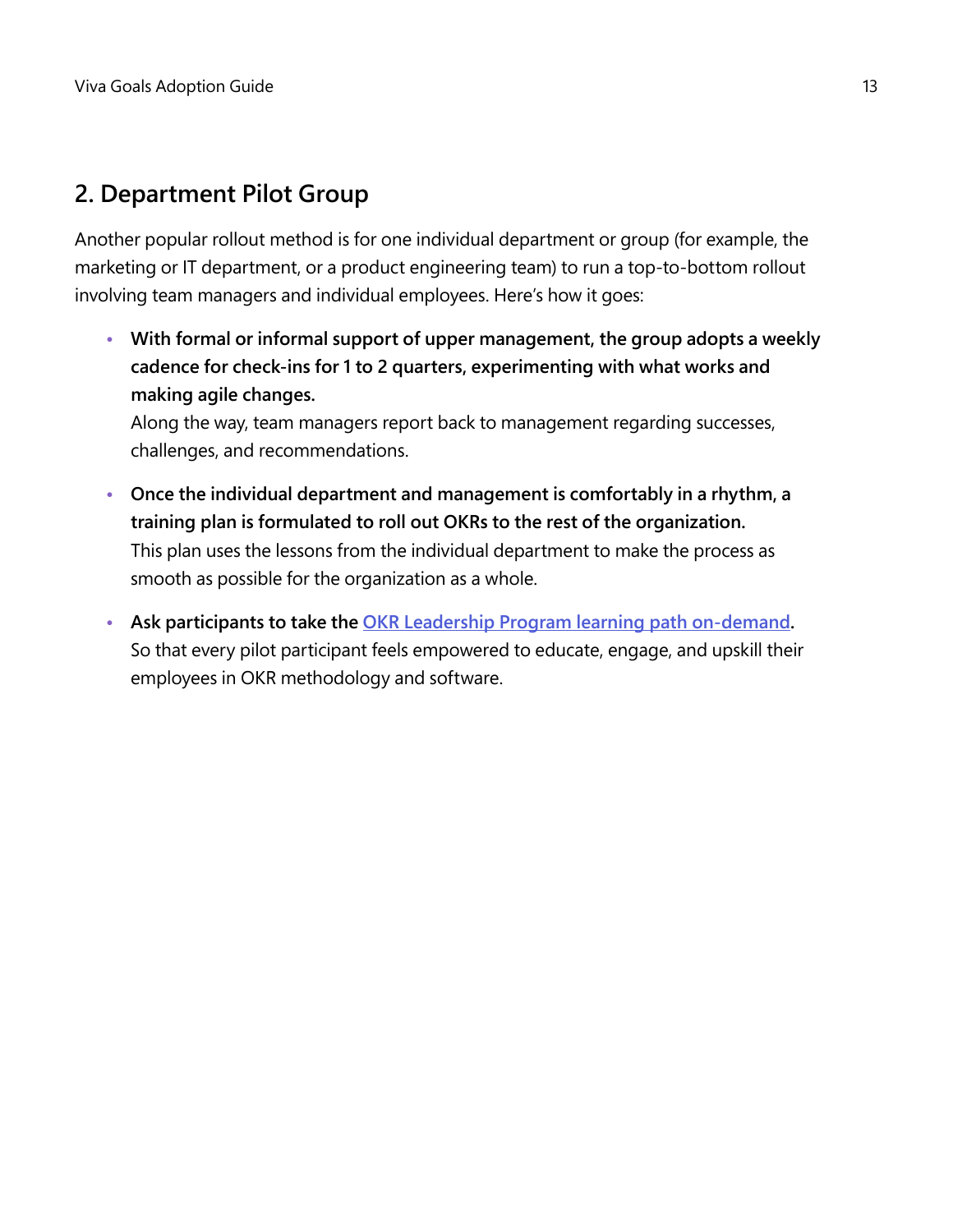# **Sample Email Template for Pilot Participants**

**Send To:** Pilot participants

**Subject Line:** Join me in the Viva Goals OKR Leadership Program!

Hi team,

We are excited to announce that we've been invited to join [Viva Goals OKR Leadership](http://docs.microsoft.com/learn/paths/okr-champions) **[Program](http://docs.microsoft.com/learn/paths/okr-champions)** as part of our onboarding process.

### **What is the OKR Leadership Program (OLP)?**

OLP is Viva Goals' OKR "train the trainer" program that enables team leaders (OKR Champions) to educate, engage, and upskill their employees in OKR methodology and software. It is open to everyone, but the first people to do this within an org should be leaders, champions, and team leads.

Take the [OLP learning path digitally on-demand here.](http://docs.microsoft.com/learn/paths/okr-champions) You will be awarded a trophy upon completion which you can share to your LinkedIn.

If you have any questions as you're getting started, drop me a note or email [askgoals@microsoft.com,](mailto:mailto:askgoals%40microsoft.com?subject=) and someone will be in touch ASAP.

Cheers, <OKR SUPER CHAMPION/PROJECT LEAD>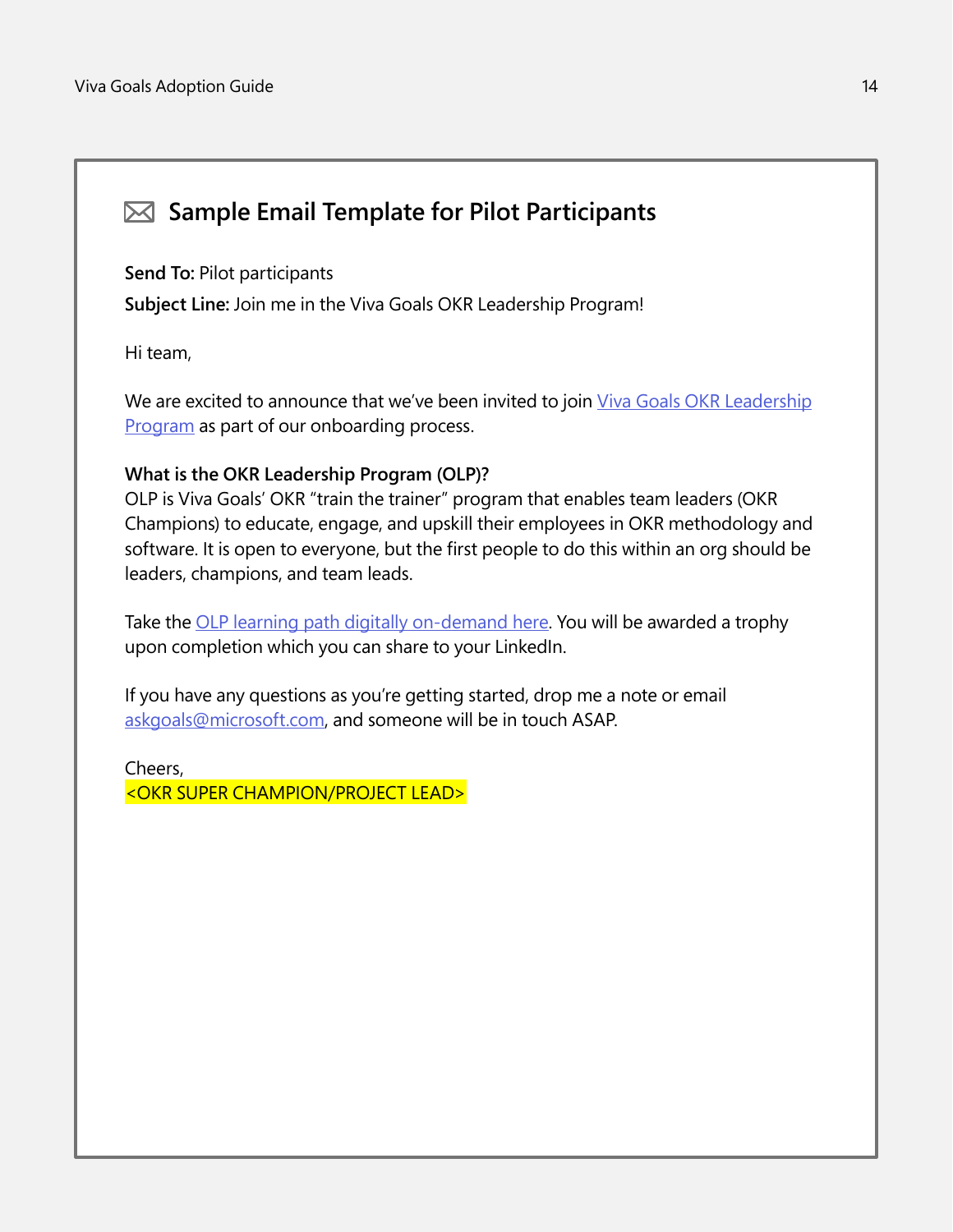# **3. Another Option: The Big Bang Theory**

While we subscribe to a "crawl-walk-run" approach to pilot your OKR program, mature companies that can efficiently and effectively lead the organization though change may choose to launch OKRs organization-wide all at once.

The advantage of this "Big Bang" approach is that companies are able to leverage the momentum of the initial kickoff, and realize the benefits of OKRs more quickly across the entire organization. However, this approach often requires more resources, and thus is most successful when company leadership is fully bought in, communication is clear, and rollout is supported by the [Get Started with Viva Goals](http://docs.microsoft.com/learn/paths/viva-goals-get-started) learning path.

No matter which path you choose, it's important to find out what works best for your organization. Be patient, as it usually takes a few quarters to get comfortable with change. Soon you will get into a solid rhythm and your OKR program will grow, mature and transform your organization in the process.

# **Measuring Success**

Your goals define the outcome you want and enable you to measure the success of your Viva Goals rollout.

It's essential that you get full participation from stakeholders in defining your OKRs to help ensure they feel a sense of ownership and align these measures of success to defined project tasks. OKRs should include a mix of technical and user-focused success.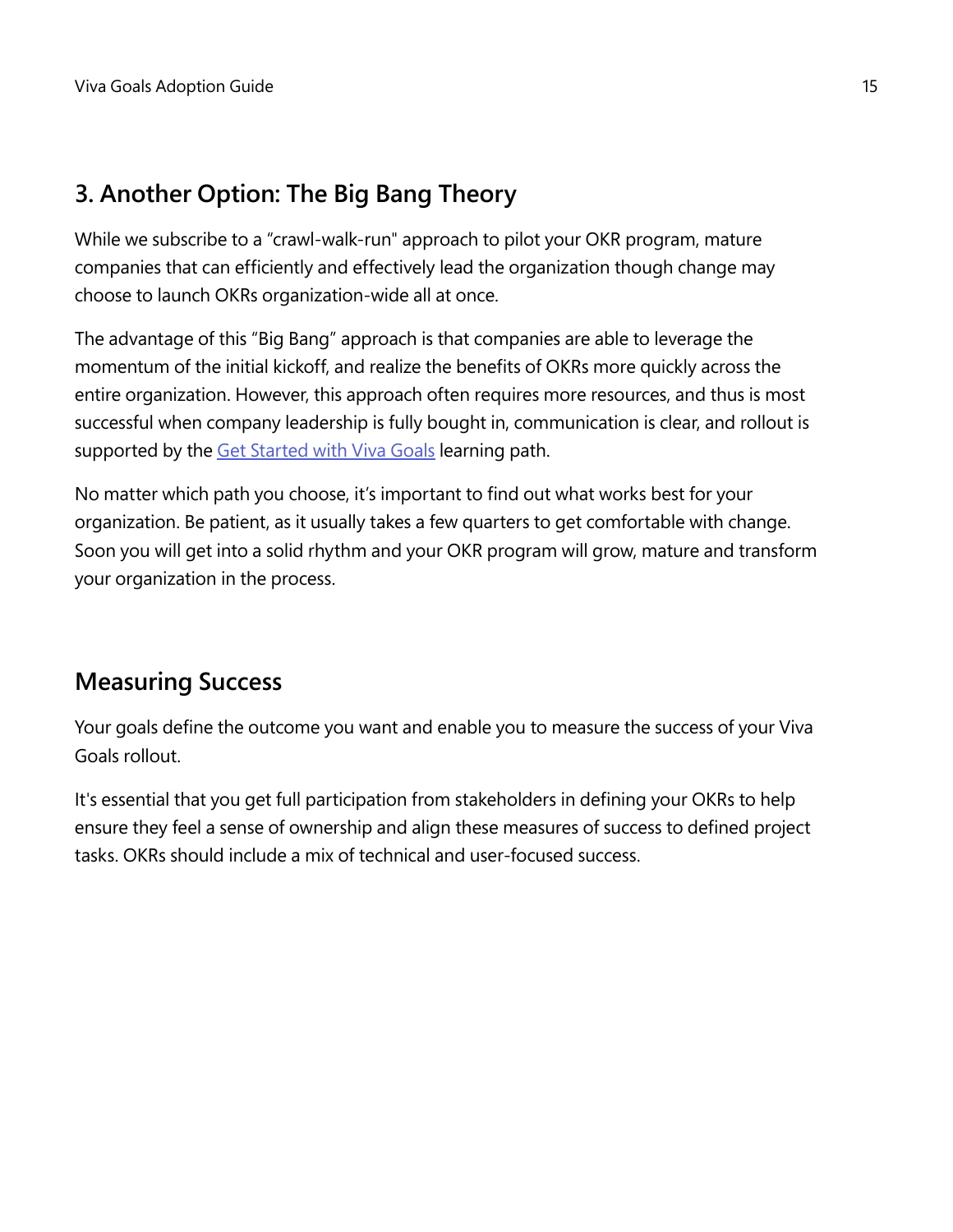| <b>Objective</b>                                                                                 | <b>Key Results</b>                                                                                                                                                                                                                                                                                                               | <b>To Do</b>                                                                                                                                                                            |
|--------------------------------------------------------------------------------------------------|----------------------------------------------------------------------------------------------------------------------------------------------------------------------------------------------------------------------------------------------------------------------------------------------------------------------------------|-----------------------------------------------------------------------------------------------------------------------------------------------------------------------------------------|
| <b>Implement Viva Goals</b><br>in FY22 so we can<br>improve focus and<br>grow our business       | KR1: 100% of SLT add<br>OKR in Q1.<br>KR2: Onboard and train<br>500 users in Q2.<br>KR3: 100% of users<br>added OKRs to Viva<br>Goals in Q3.                                                                                                                                                                                     | • Identify pilot users<br>• Create a pilot test<br>plan<br>• Enable pilot users on<br>Teams<br>• Implement the pilot<br>• Execute a pilot<br>feedback survey<br>• Measure pilot success |
| Build a rhythm of<br>business on Viva Goals<br>so we can embed OKRs<br>into our daily work-life. | FY22 Q2 SLT business<br>review conducted and<br>completed in Viva Goals<br>KR1: Increase use of Viva<br>Goals dashboard in All-<br>Hands meetings from 1x<br>to 3x in Q2.<br><b>KR2: Increase Team</b><br>dashboards usage from<br>1x month to 2x per<br>month.<br>KR 3: 100% Team<br>Managers complete 1<br>check in per month. | • Company OKRs<br>added in Viva Goals<br>• Managers complete<br>at least 1 check-in<br>• Create a compelling<br>review dashboard                                                        |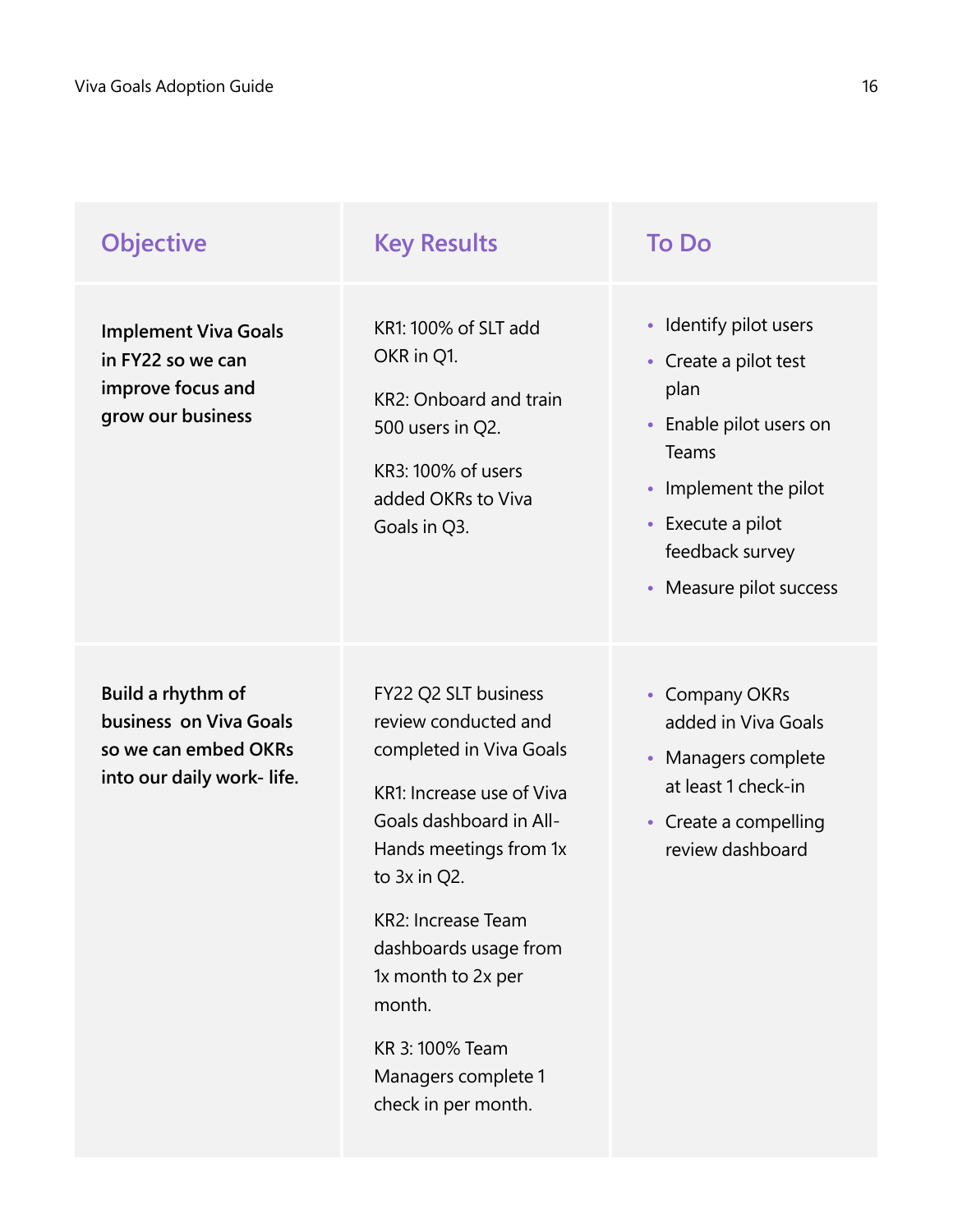# **Getting Started Checklists**

These checklists should help everyone involved in Viva Goals rollout understand what they are responsible for and the order in which this work needs to be done. Learn more about roles [and responsibilities for a Viva Goals OKR program rollout here.](https://go.microsoft.com/fwlink/?linkid=2194112)

# **OKR Champion/Project Lead Checklist**

# **Pre-Pilot**

| Take the OKR Leadership Program learning path on-demand, at your own leisure.                                                                                                                                                                                                                                    |
|------------------------------------------------------------------------------------------------------------------------------------------------------------------------------------------------------------------------------------------------------------------------------------------------------------------|
| Outline pilot logistics. A successful pilot has defined start and end dates, and clearly<br>defined OKRs for measuring success.                                                                                                                                                                                  |
| Enlist project stakeholders. Much like an orchestra, a successful rollout requires a<br>skilled team working together in concert to have a great performance. These are your<br>key roll out team members and their responsibilities.                                                                            |
| Select your early adopters. These early adopters are leaders and individual employees<br>and teams within your organization, sometimes with direct ownership of OKRs, other<br>times simply observers to organization goals.                                                                                     |
| Complete technical readiness activities. This means every user is provisioned and<br>administrators are trained.                                                                                                                                                                                                 |
| Prepare user readiness plan. Customize communication templates and test plan.                                                                                                                                                                                                                                    |
| Send the Pre-Pilot Announcement email <i>(link to template)</i> to pilot participants.<br>This should happen at least one week before pilot begins.                                                                                                                                                              |
| Send the "General Announcement" comms to every employee at the start of<br>broader rollout planning. As soon as users hear that Viva Goals is coming, they will<br>start talking. Communicating early helps users feel included, reduces confusion,<br>generates excitement, and accelerates usage and adoption. |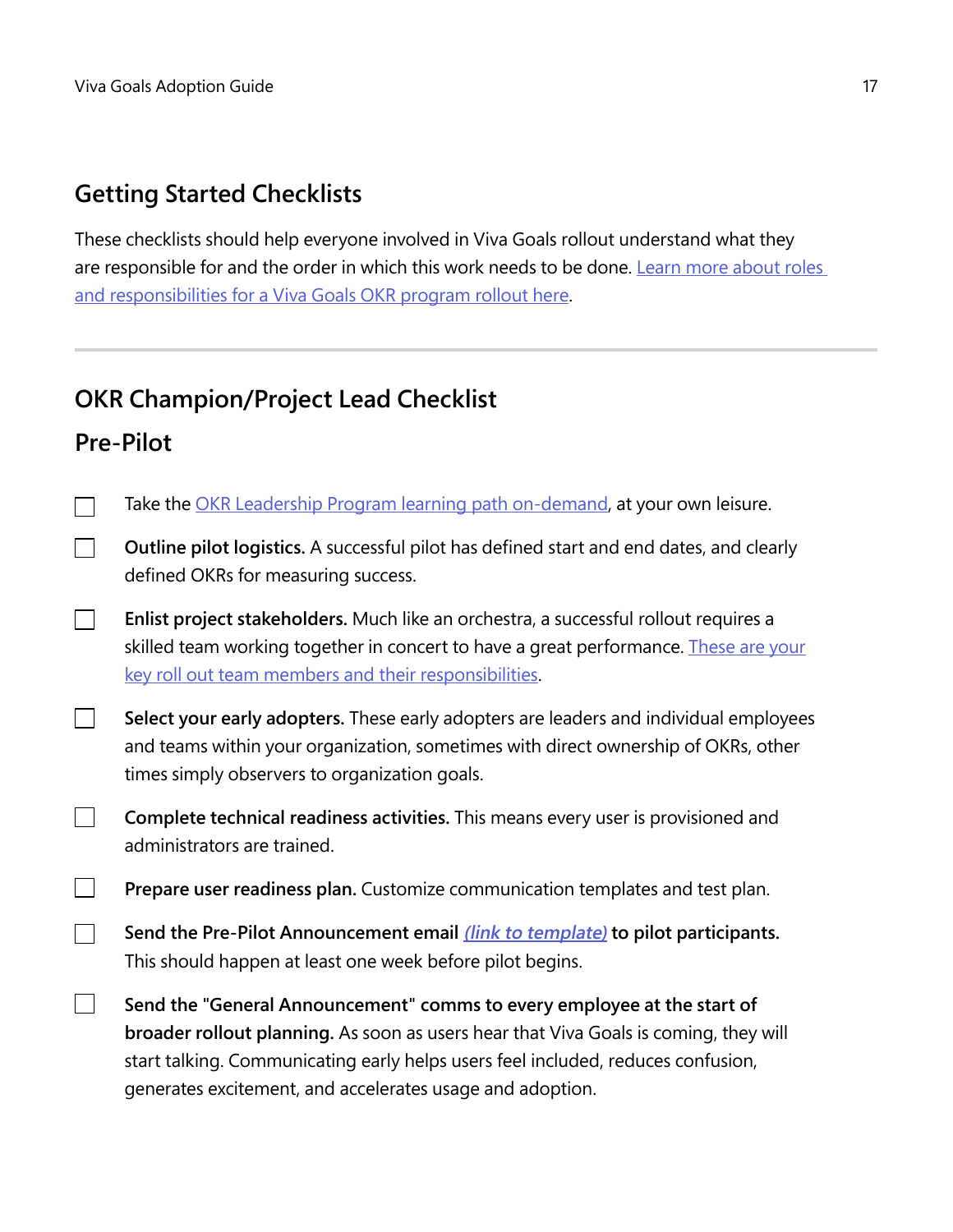# <span id="page-17-0"></span>**Pre-Pilot Announcement**

**Why Is This Important?** To ensure optimal representation in your user pilot, finalize participation and ready users for the upcoming pilot.

**Send To:** Identified pilot participants **Send From:** Project Lead CC: Viva Goals Leads (Jatone/Briana) **Timing:** One Week before pilot kick-off **Subject Line:** Please read: Viva Goals Pilot Begins in One Week

### **Body of communication:**

I'm excited to share that we're rolling out Viva Goals internally to use org-wide, and our pilot of Viva Goals begins in just one week. You have been selected to participate in this pilot to help test and validate this tool and share feedback to help ensure a successful launch to the broader organization.

The Viva Goals pilot will take place from <INSERT DATES>. As a participant in the pilot program, you receive:

- Early access to Viva Goals
- Access to on-demand learning courses for everything you need to know about using Viva Goals and OKRs
- A chance to expand your community by joining cohorts of people piloting Microsoft Viva Goals
- Survey to share your feedback and suggestions

### **Call to Action**

- Please respond to this email by  $\leq$ DATE $>$  if you cannot participate during the abovereferenced pilot timeframe, please reply to this email by  $\leq$ DATE $\geq$ . Otherwise, look for the next email once you are ready to begin the pilot.
- Visit [Get Started with Viva Goals](http://docs.microsoft.com/learn/paths/viva-goals-get-started ) for an overview to learn more about OKRs and Viva Goals.

Thank you, <PROJECT TEAM STAKEHOLDER>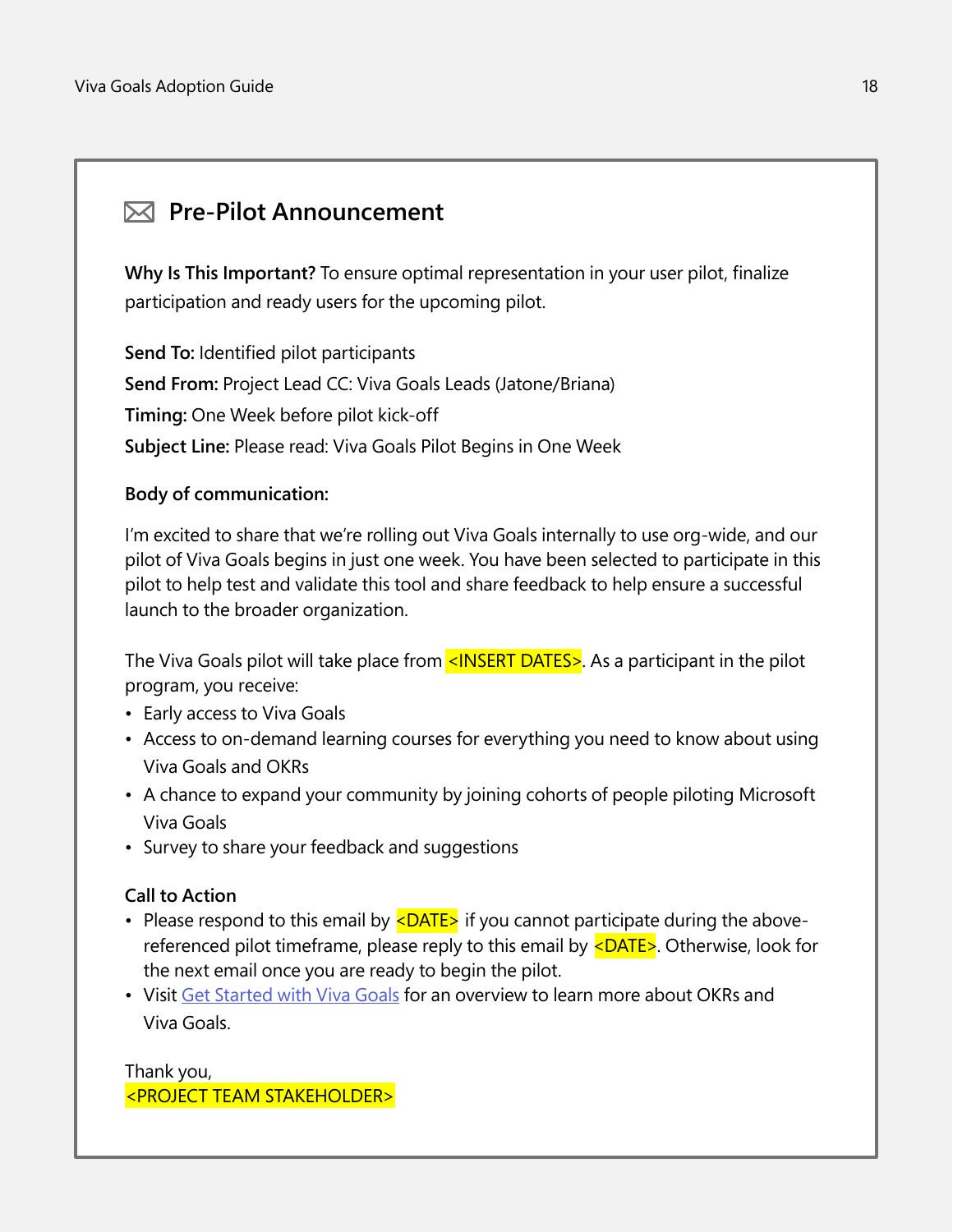## **Pilot**



 $\Box$ 

### **Conduct your pilot.**

- Send the Pilot Kickoff email template *[\(link to template\)](#page-19-0)* to your early adopters at the start of your pilot.
- Ensure early adopters [enroll in the OKR Leadership Program on-demand](http://docs.microsoft.com/learn/paths/okr-champions).
- Send the Pilot Midpoint Check-In email template *[\(link to template\)](#page-24-0)*
- Send the Pilot Wrap-Up email template *[\(link to template\)](#page-28-0)* to early adopters at the end of the pilot

**Assess learning, evaluate your go-forward plan, and share with early adopters.**

## **Post-Pilot**

- Onboard the next phase of users. [\(link to template\)](#page-29-0)  $\Box$
- Create an **OKR** playbook for your organization.  $\Box$
- Create an ongoing adoption plan to drive user momentum.
- $\Box$ Identify OKR Champions across your organization and set expectations for involvement.
- Create an online OKR community to encourage OKR adoption.  $\Box$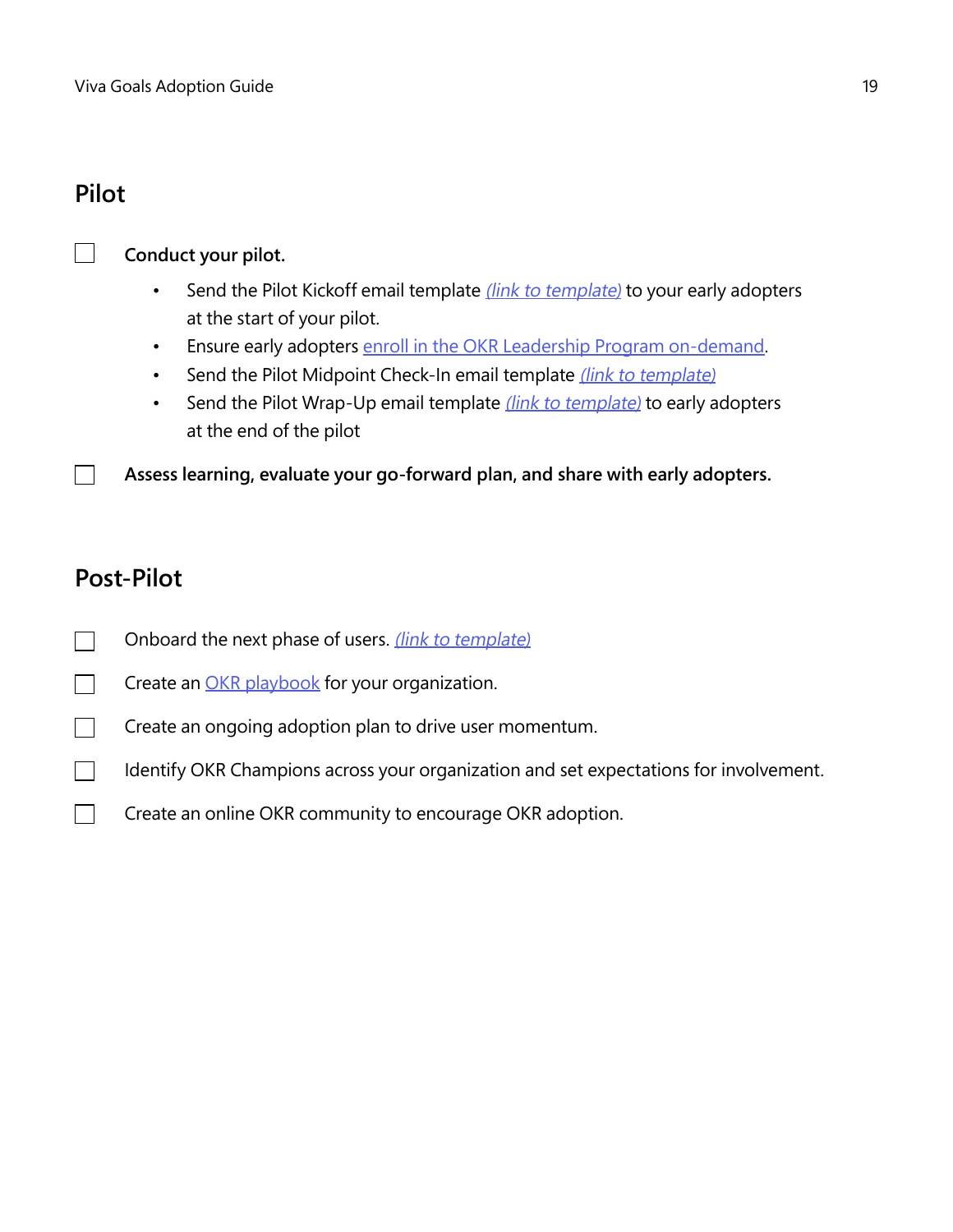# <span id="page-19-0"></span>**Pilot Kickoff Email Template**

**Why Is This Important?** To announce the start of the Pilot and ensure users have what they need to actively participate.

**Send To:** Identified Early Adopters **Send From:** Communications Lead **Timing:** On Pilot Start day **Subject Line:** Action Required: Viva Goals Pilot Begins Today

### **Body of communication:**

The Viva Goals pilot has officially started. You can work through the attached test plan, take advantage of Viva Goals OKR tracking capabilities and on demand training resources. Using Viva Goals will allow you to gain greater visibility on our organization OKRs and can provide a great home for your individual team OKRs to highlight alignment for your teams with broader organizational objectives.

Our goal with our internal Viva Goals pilot is to [give context into the goals for your pilot].

### **What's in it for me?**

The benefits of starting to manage your OKRs in Viva Goals are many, including:

- Be one of the first to use Viva Goals at [company name]
- Put your most important objectives at the center, so you can spend less time managing goals and more time achieving them
- Expand your OKR community by connecting with other cohorts leaning in to OKRs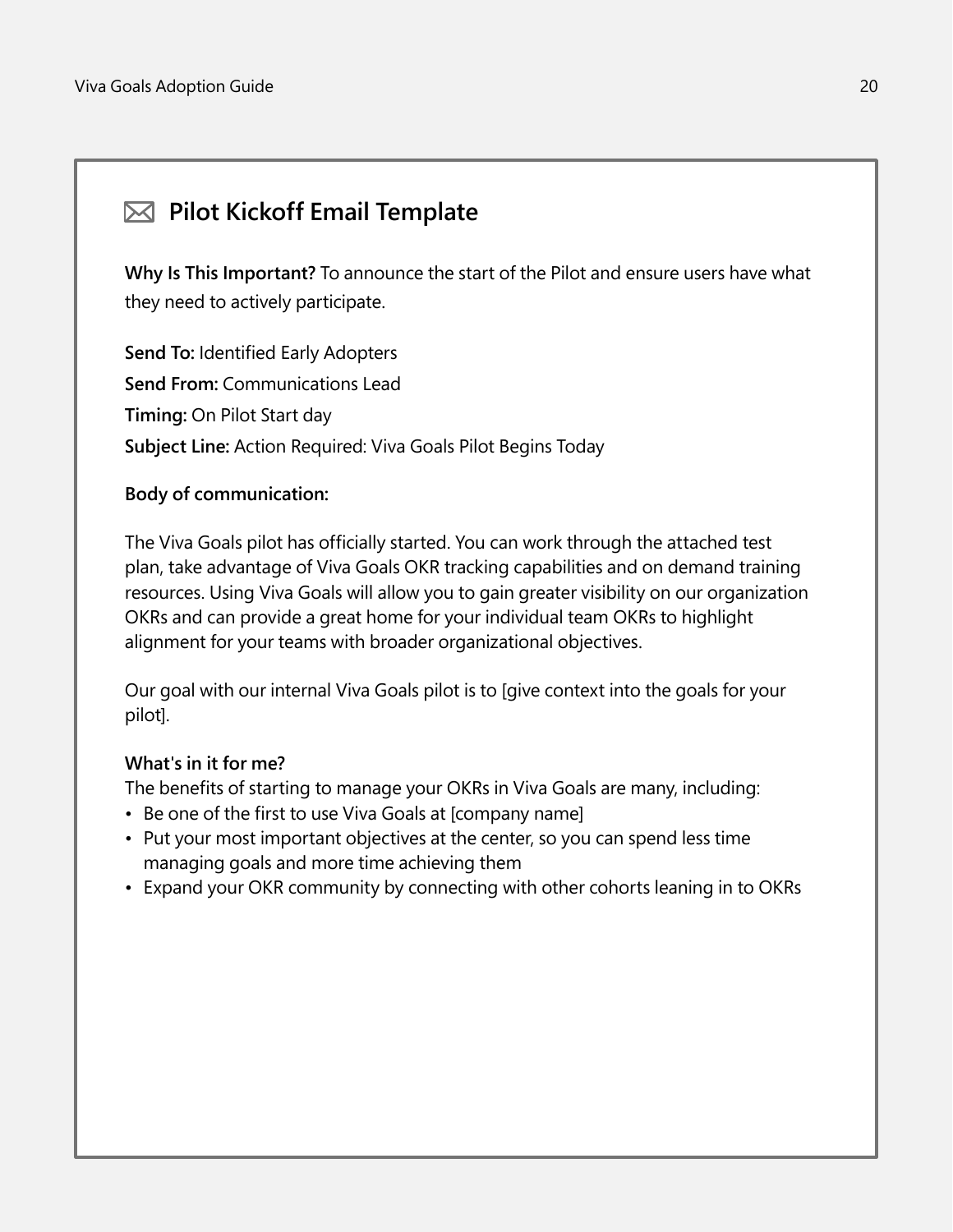# **Pilot Kickoff Email Template (Cont.)**

Here I how to get started and what you can expect to happen next:

### **Action: Sign up Suggested Timing: Now**

### **Details:**

1. Go to [goals.microsoft.com](http://goals.microsoft.com). You will be directly taken to the AAD login page.

2. If you are already logged into any of the other Microsoft services (Outlook, Teams, Yammer, etc.) You will be taken to the following screen.

| $\leftarrow$ $\rightarrow$ 0 spontanton                          | $\frac{1}{10}$ 0<br>$\sim$                   |
|------------------------------------------------------------------|----------------------------------------------|
|                                                                  |                                              |
|                                                                  |                                              |
|                                                                  |                                              |
| Microsoft                                                        |                                              |
| Pick an account to continue                                      |                                              |
| <b>Visitena Select</b><br>÷<br>with modified study on<br>Sond in |                                              |
| Kelly Williams<br>wely revising mail com<br>ĭ.                   |                                              |
| ÷<br>lethyw@crysteas.com                                         |                                              |
| Use another account                                              |                                              |
|                                                                  |                                              |
|                                                                  |                                              |
|                                                                  | 0 202 Mooselt Terra of the Privacy & Cookies |

Once you pick the correct log-in ID, you will be taken to the Viva Goals landing page.

If you are not already logged into any other Microsoft services (Outlook, Teams, Yammer, etc.), you will be taken to the following screen:



You will have to enter your AAD log-in credentials (Email and password) and then you will be taken to the Viva Goals landing page.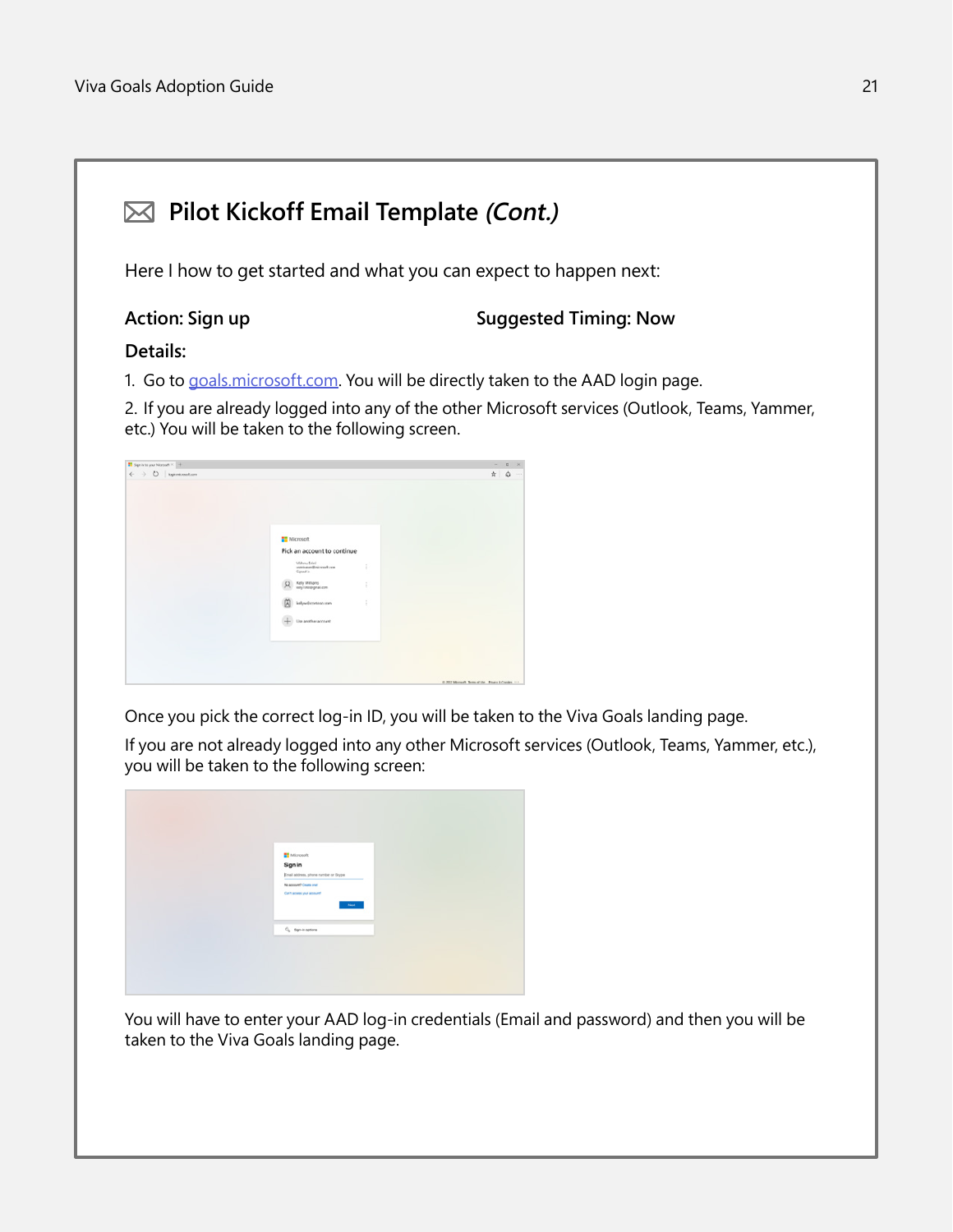

3. Landing Page: If there are no Orgs created in your Viva Goals tenant, you will be taken to the following page:



From here, you can create a new Organization as well.

If there are Organizations created in your Viva Goals tenant but you have not been added to any of them, you will be taken to the following screen:

|                                                                                   | c                                                                                     |                                                                         |                                                                          |
|-----------------------------------------------------------------------------------|---------------------------------------------------------------------------------------|-------------------------------------------------------------------------|--------------------------------------------------------------------------|
| Creste new organization                                                           | <b>IDEAs</b><br>Gener Volvos Stiri                                                    | <b>Ally</b><br>Course Wallag Grey                                       | Aby<br>Ourse Midwa Sred                                                  |
| Start working one paint goals, said-people.                                       | <b>的变体-</b> 11                                                                        | <b>Q 8 6</b> 10                                                         | <b>BAS</b>                                                               |
| Form your department or business units                                            | Complex the about your billions minist plans."<br>will of ships) dollar do smet ont.  | Amet melet-hardt non dealerst allamos<br>ed of should belonds are pitt. | comply founded monitoring moves there.<br>ed) at angua delor do amet and |
| <b>wall</b>                                                                       |                                                                                       |                                                                         |                                                                          |
| Microsoft Sales Enterprise<br>Ourset Valvius Salei                                | <b>Azure DavOpc</b><br>Corner Vietna Stini                                            |                                                                         |                                                                          |
| $-3.26$                                                                           | <b>图图图</b> (3)                                                                        |                                                                         |                                                                          |
| Anyi minin yadii sumahanyii ulamo -<br>west all pleases shifter also arrest tabl- | Apost weeks available and descend afternoon<br>and sit allows slider alle asset size. |                                                                         |                                                                          |

Here you can request to join an new Org.

If you have already been added to one or more Orgs, upon log-in, you are directly taken to the Org landing page.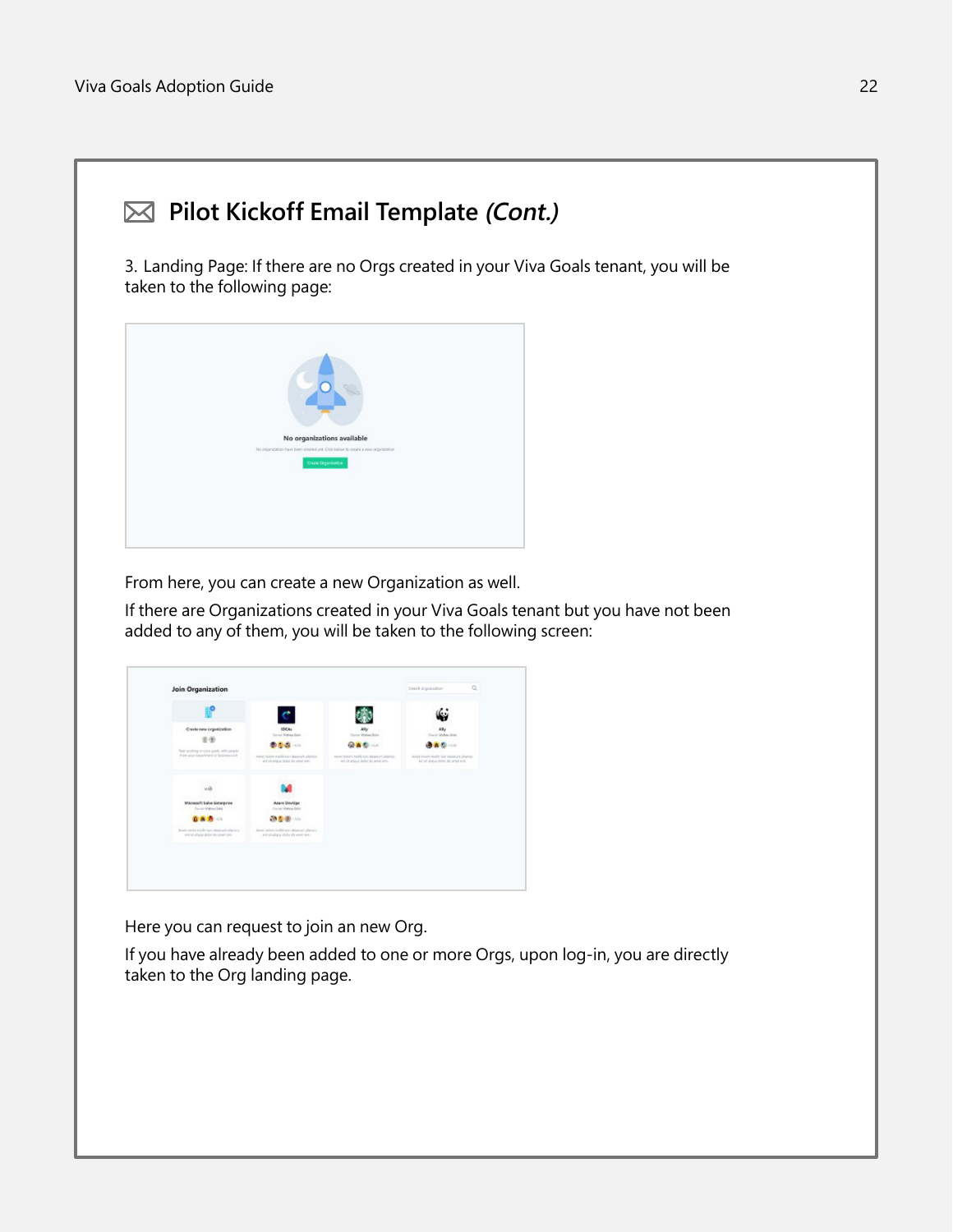# **Pilot Kickoff Email Template (Cont.)**

**Action: Learn Suggested Timing: <ADD DEADLINE>**

### **Details:**

The full Viva Goals self-service learning library is accessible here, but we'd recommend you prioritize:

- [Learn OKR essentials with Viva Goals](http://docs.microsoft.com/learn/modules/viva-goals-okr-essentials)
- [How to write effective OKRs with Viva Goals](http://docs.microsoft.com/learn/modules/viva-goals-write-effective-okrs)
- [Create, track, and close your OKRs with Viva Goals](http://docs.microsoft.com/learn/modules/viva-goals-create-track-close-okrs)

Then earn your Get Started with Viva Goals trophy by taking a short quiz!

**Action: Set Up Suggested Timing: <ADD DEADLINE>**

### **Details:**

Be prescriptive about what you want users to do in Viva Goals with actionable next steps **Example:**

First, spend some time getting to know the platform and poking around on your own. We've partnered with the LT to pre-load all of our top-level team OKRs into the platform.

We encourage you to add your own team OKRs to the tool as well!

**Action: Use Suggested Timing: <ADD DEADLINE>**

### **Details:**

Complete your first check in and start leveraging Viva Goals in your team ROB to manage OKRs!

### **Action: Document your experience**

### **Details:**

Take notes and document your experience. We will provide a survey at the end of the pilot to share your feedback.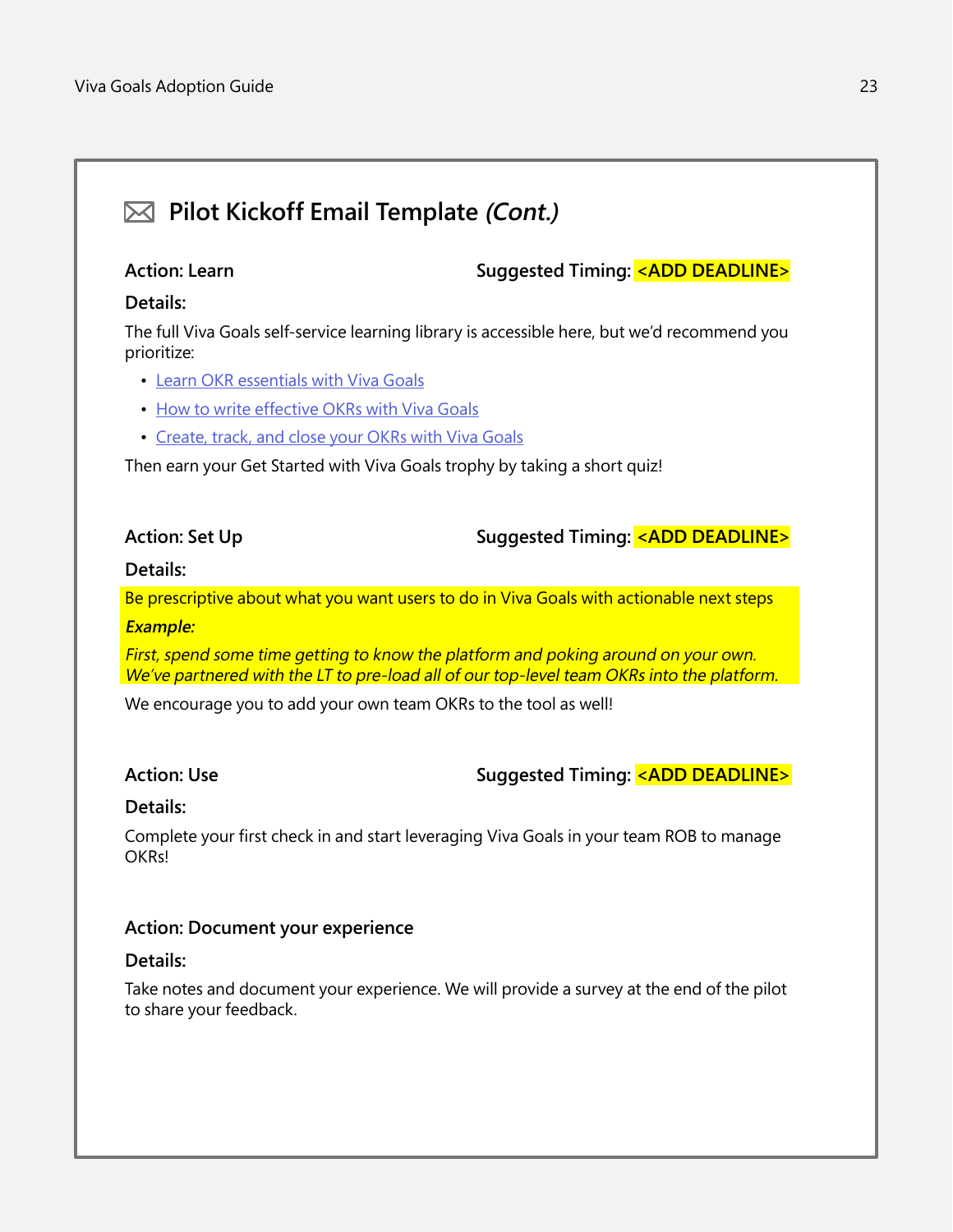# **Pilot Kickoff Email Template (Cont.)**

### **Org Specific FAQs**

- What am I supposed to do on Viva Goals? How do I integrate this into my workflows?
- I have a different system that works for my teams OKRs. Do I have to add them to Viva Goals?

### **Learn More**

Get [advice and answer](https://go.microsoft.com/fwlink/?linkid=2193902)s from the Viva Goals team about using Viva Goals and OKRs.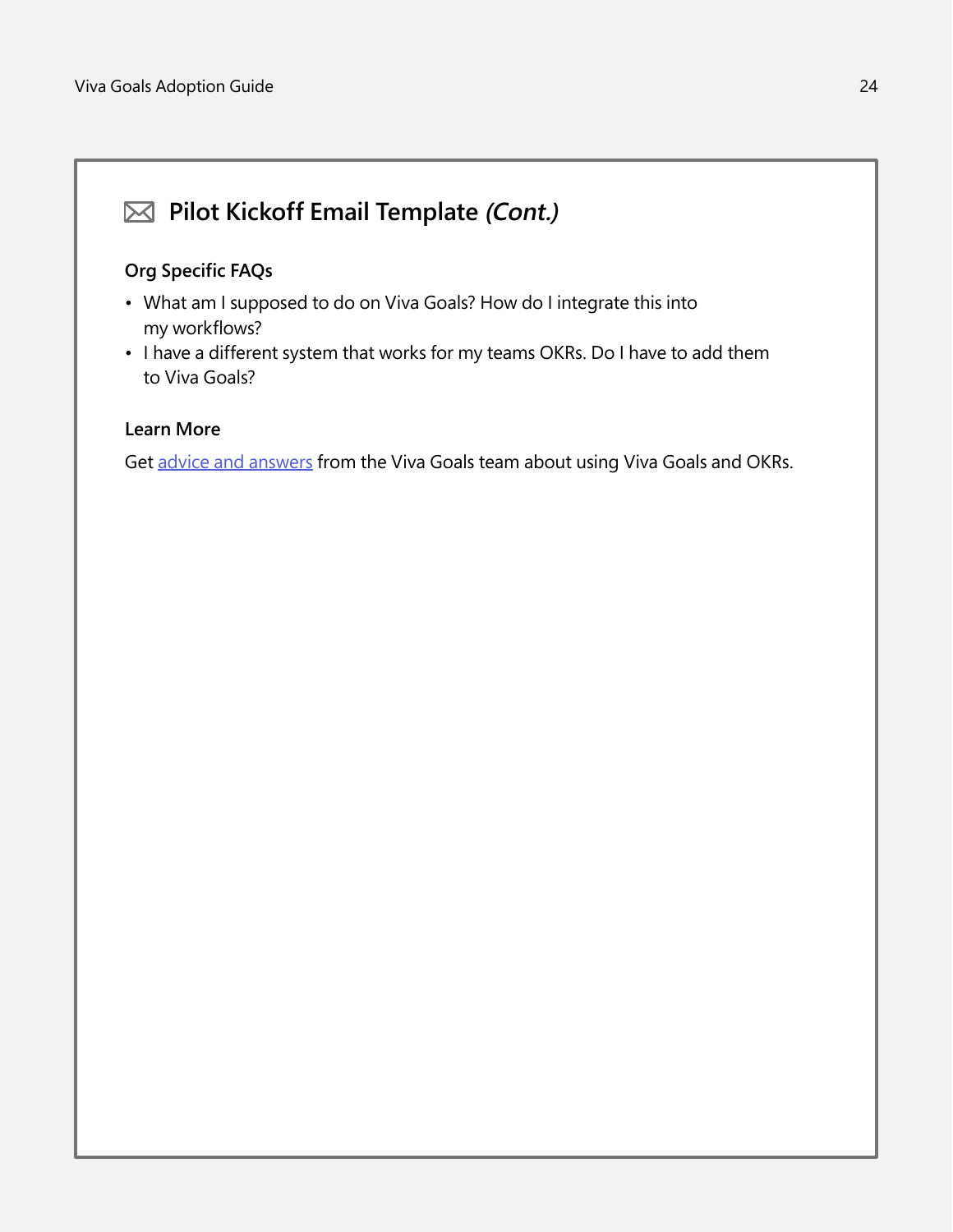# <span id="page-24-0"></span>**Pilot Midpoint Check-In Email Template**

**Why Is This Important?** To remind pilot participants about required participation.

**Send To:** Identified Early Adopters **Send From:** Project Lead **Timing:** At Pilot Mid-point **Subject Line:** Reminder: Complete your Viva Goals Pilot Action Plan

### **Body of communication:**

We are half-way through the Viva Goals pilot, and we hope you are exploring all that Viva Goals has to offer as you continue to work on and develop your OKRs. As a reminder:

### **Action: Sign up Suggested Timing: Now**

### **Details:**

1. Go to [goals.microsoft.com](http://goals.microsoft.com). You will be directly taken to the AAD login page.

2. If you are already logged into any of the other Microsoft services (Outlook, Teams, Yammer, etc.) You will be taken to the following screen.

| Sprintsyar Motoch X +                   |                                                                                                                                                                                                                               | the con-                                    | <b>B</b> × |       |
|-----------------------------------------|-------------------------------------------------------------------------------------------------------------------------------------------------------------------------------------------------------------------------------|---------------------------------------------|------------|-------|
| $\leftarrow$ $\rightarrow$ 0 sponsostom |                                                                                                                                                                                                                               |                                             | ☆ ☆        | 1.141 |
|                                         | Microsoft<br>Pick an account to continue<br><b>Mahmu Seleil</b><br>÷<br>workshop of their smark com-<br>Sond in<br>Kelly Williams<br>Kelly taking mail com<br>÷.<br>Ŧ.<br>leady with constructs control<br>Use another annual |                                             |            |       |
|                                         |                                                                                                                                                                                                                               |                                             |            |       |
|                                         |                                                                                                                                                                                                                               | 0 202 Mooselt Terrs of the Frivay & Cookies |            |       |

Once you pick the correct log-in ID, you will be taken to the Viva Goals landing page.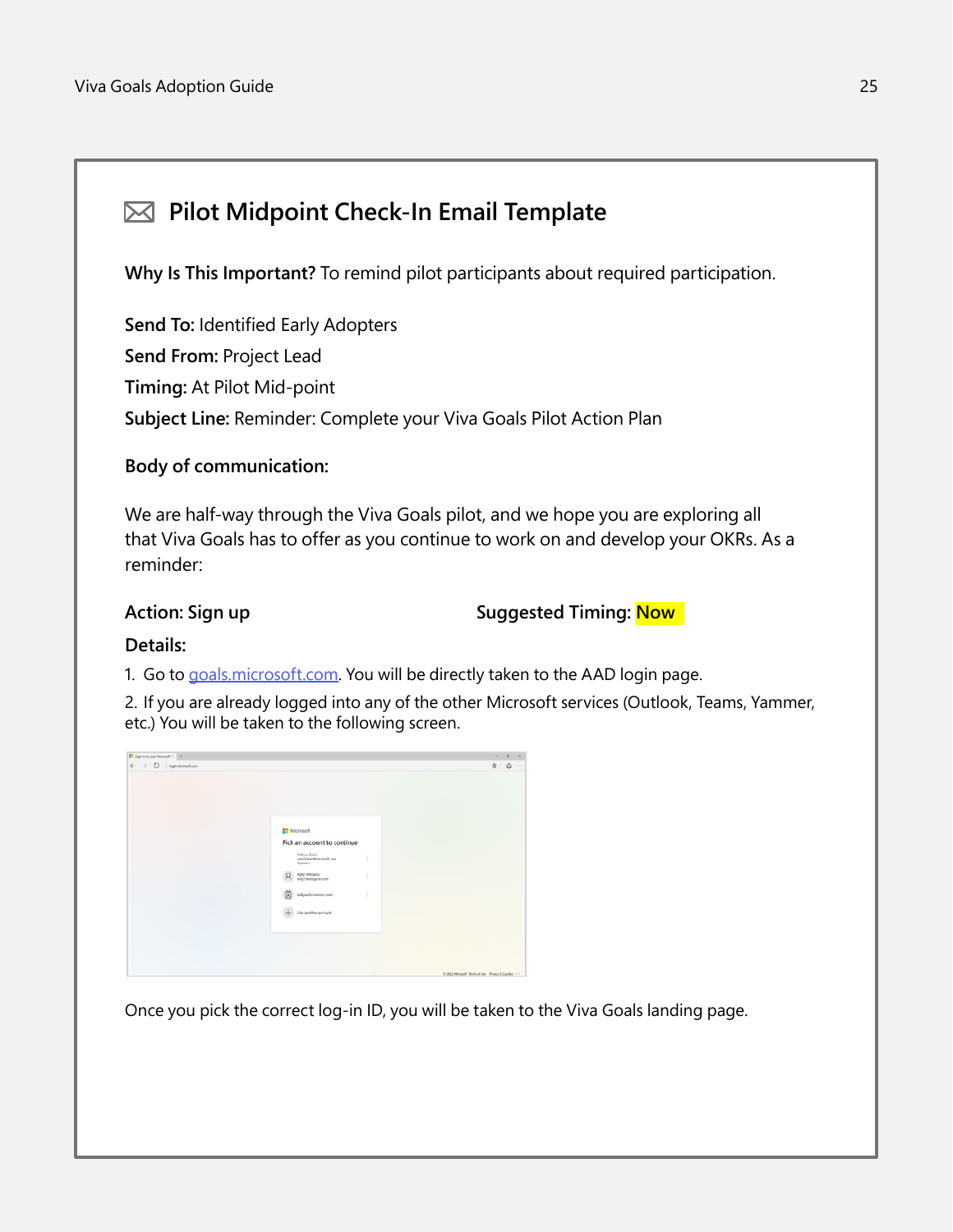

You will have to enter your AAD log-in credentials (Email and password) and then you will be taken to the Viva Goals landing page.

3. Landing Page: If there are no Orgs created in your Viva Goals tenant, you will be taken to the following page:



From here, you can create a new Organization as well.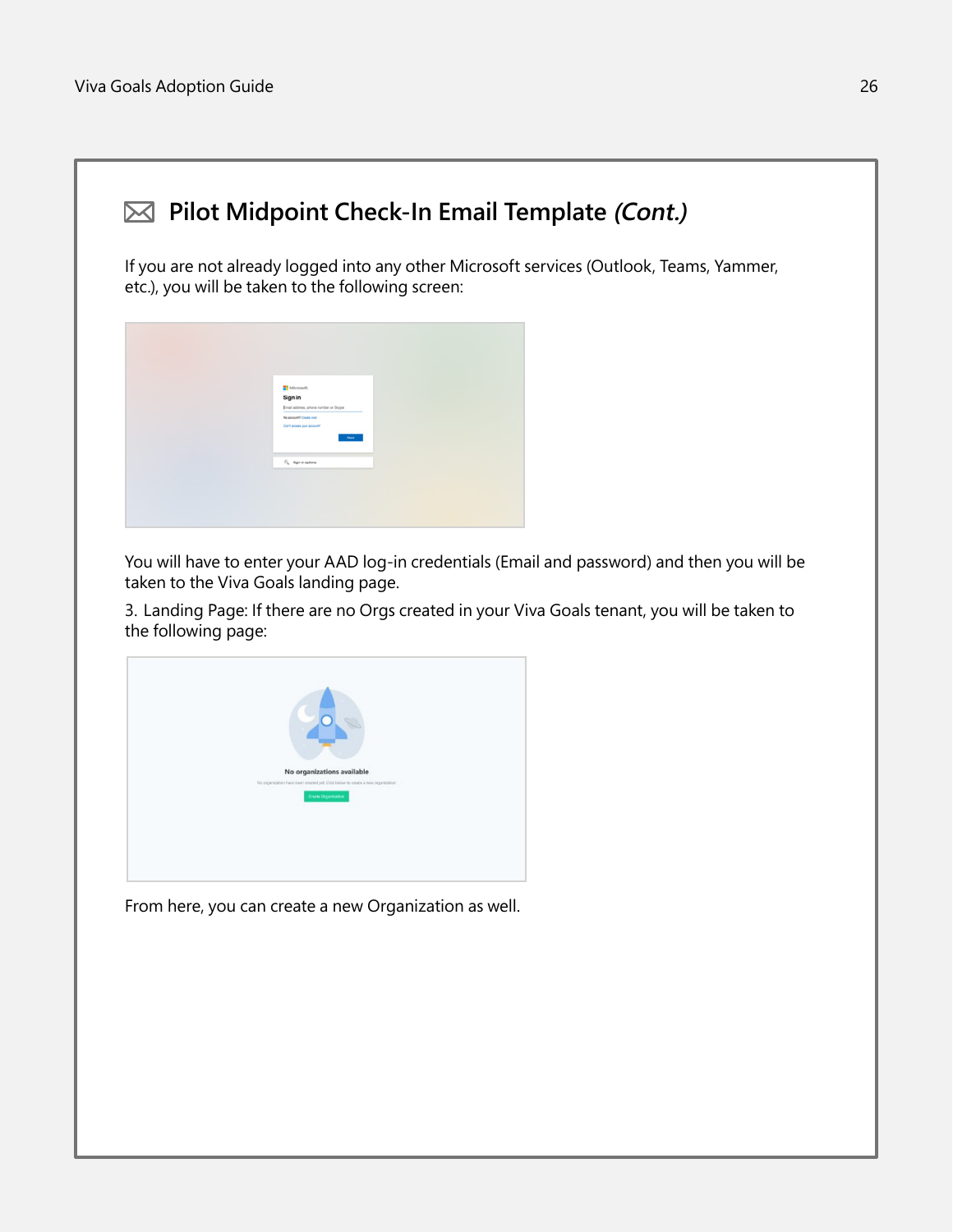

Here you can request to join an new Org.

If you have already been added to one or more Orgs, upon log-in, you are directly taken to the Org landing page.

### **Action: Learn Suggested Timing: Now**

### **Details:**

The full Viva Goals self-service learning library is accessible here, but we'd recommend you prioritize:

- [Learn OKR essentials with Viva Goals](http://docs.microsoft.com/learn/modules/viva-goals-okr-essentials)
- [How to write effective OKRs with Viva Goals](http://docs.microsoft.com/learn/modules/viva-goals-write-effective-okrs)
- [Create, track, and close your OKRs with Viva Goals](http://docs.microsoft.com/learn/modules/viva-goals-create-track-close-okrs)

Then earn your Get Started with Viva Goals trophy by taking a short quiz!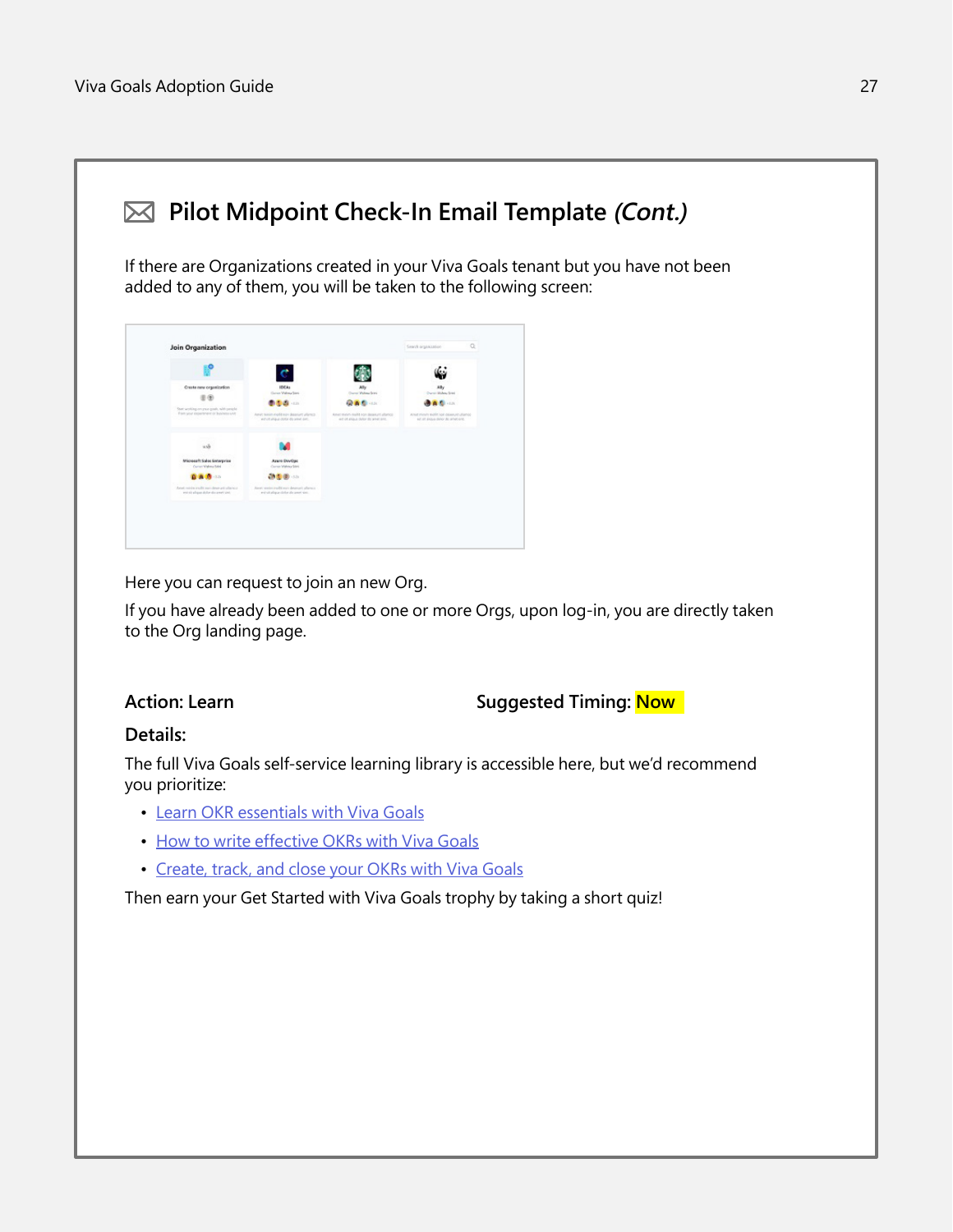# **Pilot Midpoint Check-In Email Template (Cont.) Action: Set Up Suggested Timing: Now Details:** Be prescriptive about what you want users to do in Viva Goals with actionable next steps **Example:** First, spend some time getting to know the platform and poking around on your own. We've partnered with the LT to pre-load all of our top-level team OKRs into the platform. We encourage you to add your own team OKRs to the tool as well! **Action: Use Suggested Timing: Now Details:** Complete your first check in and start leveraging Viva Goals in your team ROB to manage OKRs! We appreciate your participation in this pilot and look forward to your feedback. **Org Specific FAQs** • What am I supposed to do on Viva Goals? How do I integrate this into

- my workflows?
- I have a different system that works for my teams OKRs. Do I have to add them to Viva Goals?

### **Learn More**

Get [advice and answer](https://go.microsoft.com/fwlink/?linkid=2193902)s from the Viva Goals team about using Viva Goals and OKRs.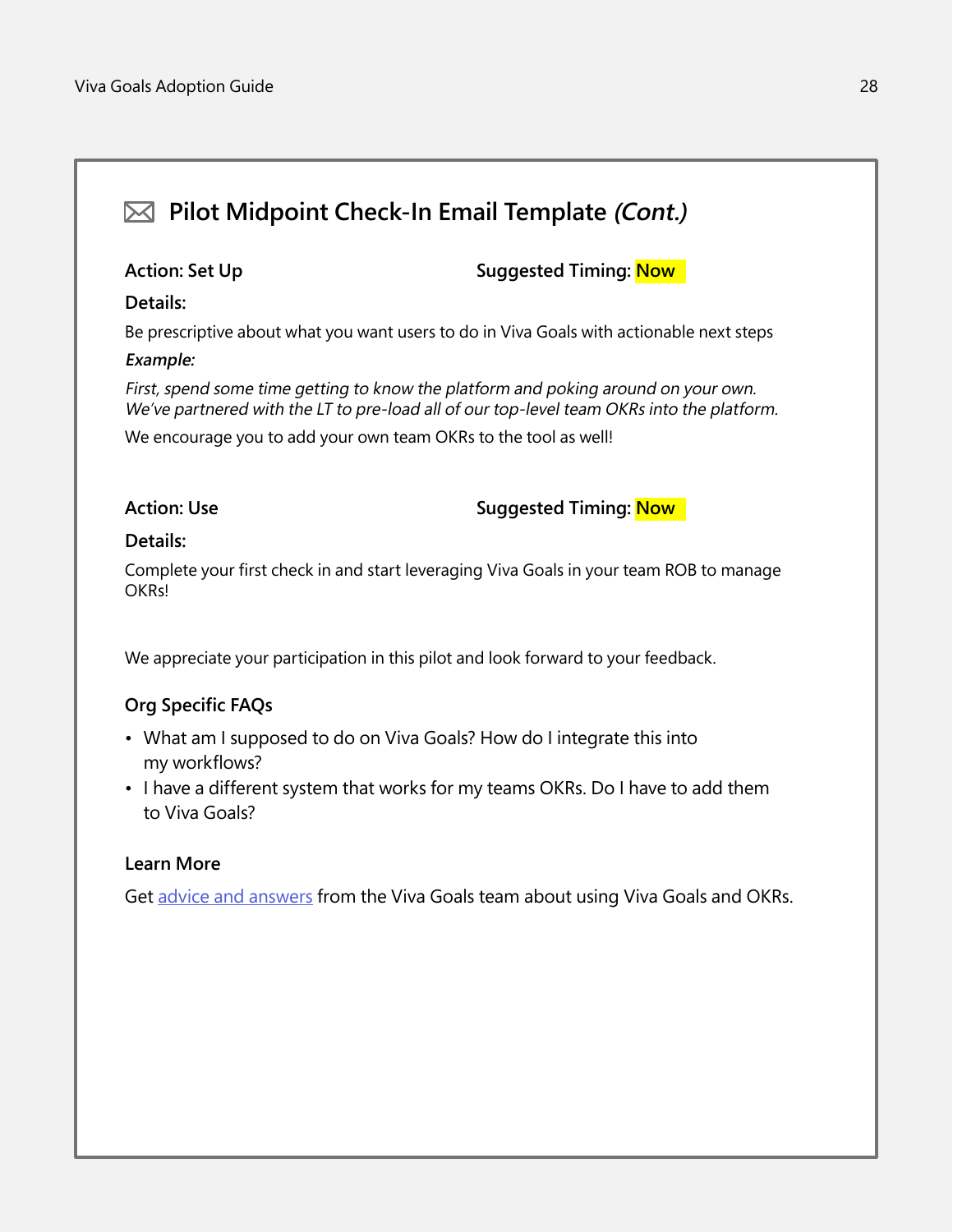# <span id="page-28-0"></span>**Pilot Wrap-Up Email Template**

**Why Is This Important?** To bring formal conclusion to the pilot and start assessing goals.

**Send To:** Identified Early Adopters **Send From:** Communications Lead **Timing:** At Pilot end date **Subject Line:** Final Action: Submit Viva Goals Pilot Feedback

### **Body of communication:**

The Viva Goals pilot has officially ended. Your final activity is to share your pilot experience with us.

Complete the pilot feedback survey by <ONE WEEK POST PILOT END DATE>.

Thank you for your commitment to this pilot. Your input will help ensure your colleagues have an optimal experience as well as influence our path forward with Viva Goals!

<COMMUNICATIONS LEAD>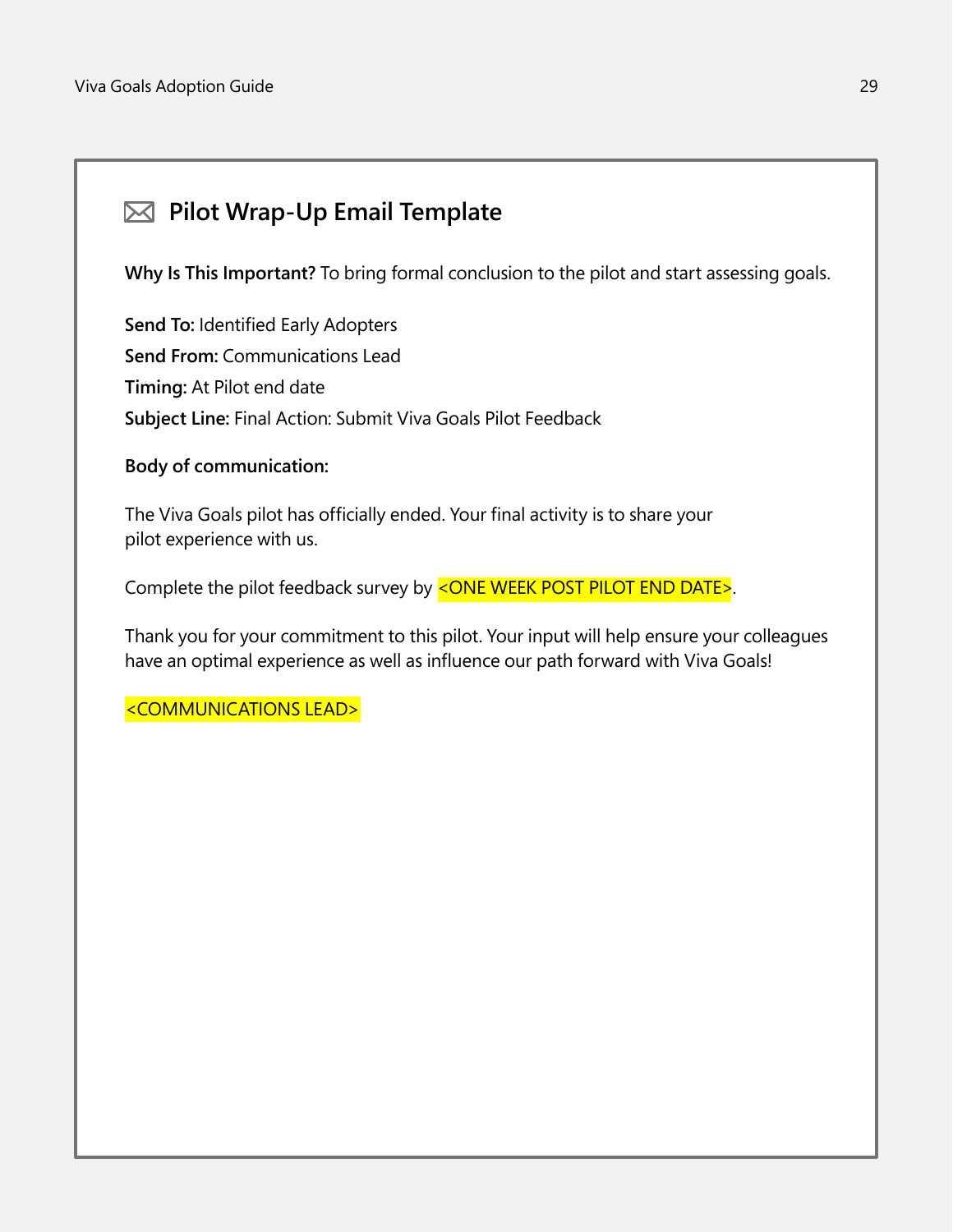# <span id="page-29-0"></span>**General Announcement Email Template**

**Why Is This Important?** As soon as users hear that Viva Goals is coming, they will start talking. Communicating with your users early helps users feel included, reduces confusion, generates excitement about Viva Goals, helping accelerate usage and adoption over time.

**Send To:** All Employees **Send From:** Executive or Department Sponsor **Timing:** At the start of broader rollout planning **Subject Line:** Please Read: Introducing Viva Goals

Hi team,

I'm excited to share that we're rolling out Viva Goals internally to use org-wide, and in the coming weeks, our organization will officially begin using Viva Goals! To help prepare our organization, we'll be conducting a user pilot followed by broad enablement of Viva Goals, eventually transitioning all users to Viva Goals.

### **Why would I want to use Viva Goals? Here are just a few reasons…**

- Using Viva Goals will allow you to gain greater visibility on our organization and our top-level teams' OKRs. It can provide a great home for your team's OKRs to highlight alignment for your teams with broader organizational objectives.
- Expand your OKR community by connecting with other companies leaning into OKRs

We will be conducting a pilot with a core group of your peers to ensure Viva Goals will meet your OKR tracking needs and determine our best path forward for the broader rollout. In the coming weeks, they will be validating Viva Goals functionality and sharing insights and experience, ensuring Viva Goals is a great fit for our organization.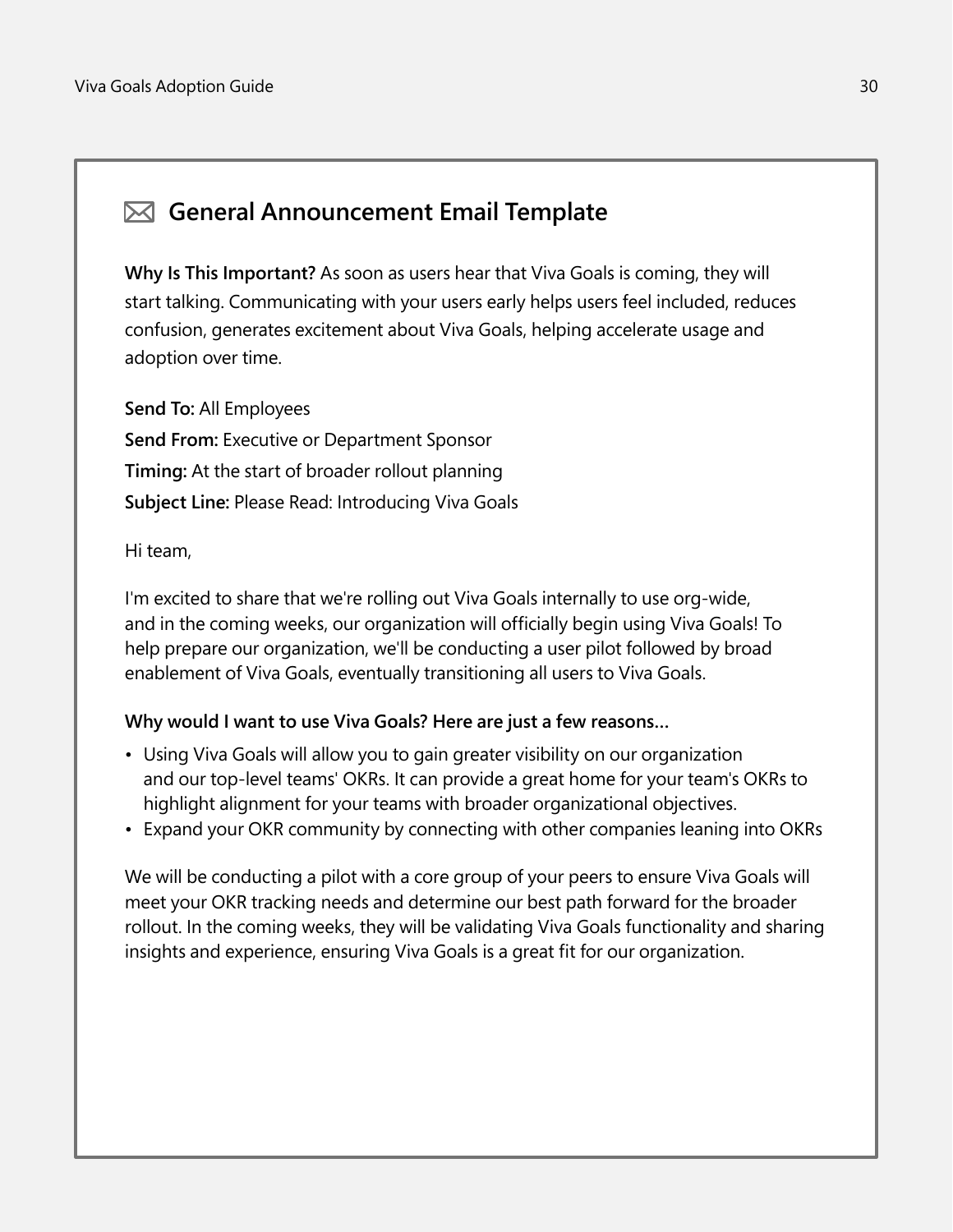# **General Announcement Email Template (Cont.)**

### **Call to Action:**

If you would like to learn more about Viva Goals, visit [Get Started with](http://docs.microsoft.com/learn/paths/viva-goals-get-started) [Viva Goals,](http://docs.microsoft.com/learn/paths/viva-goals-get-started) and keep an eye out for more information coming soon.

If you have questions or require support, please reach out to  $\leq$ INSERT POC $\geq$ 

Regards, <INSERT NAME>

### **Org Specific FAQs**

- What am I supposed to do on Viva Goals? How do I integrate this into my workflows?
- I have a different system that works for my teams OKRs. Do I have to add them to Viva Goals?

### **Learn More**

- Share the [Get Started with Viva Goals learning path](http://docs.microsoft.com/learn/paths/viva-goals-get-started ) with users who want to learn more.
- Get [advice and answers](https://go.microsoft.com/fwlink/?linkid=2193902) from the Viva Goals team about using the software and OKRs
- Direct users to your internal community to start building momentum from day zero. More on how to build an internal community around OKRs [here](https://go.microsoft.com/fwlink/?linkid=2194009).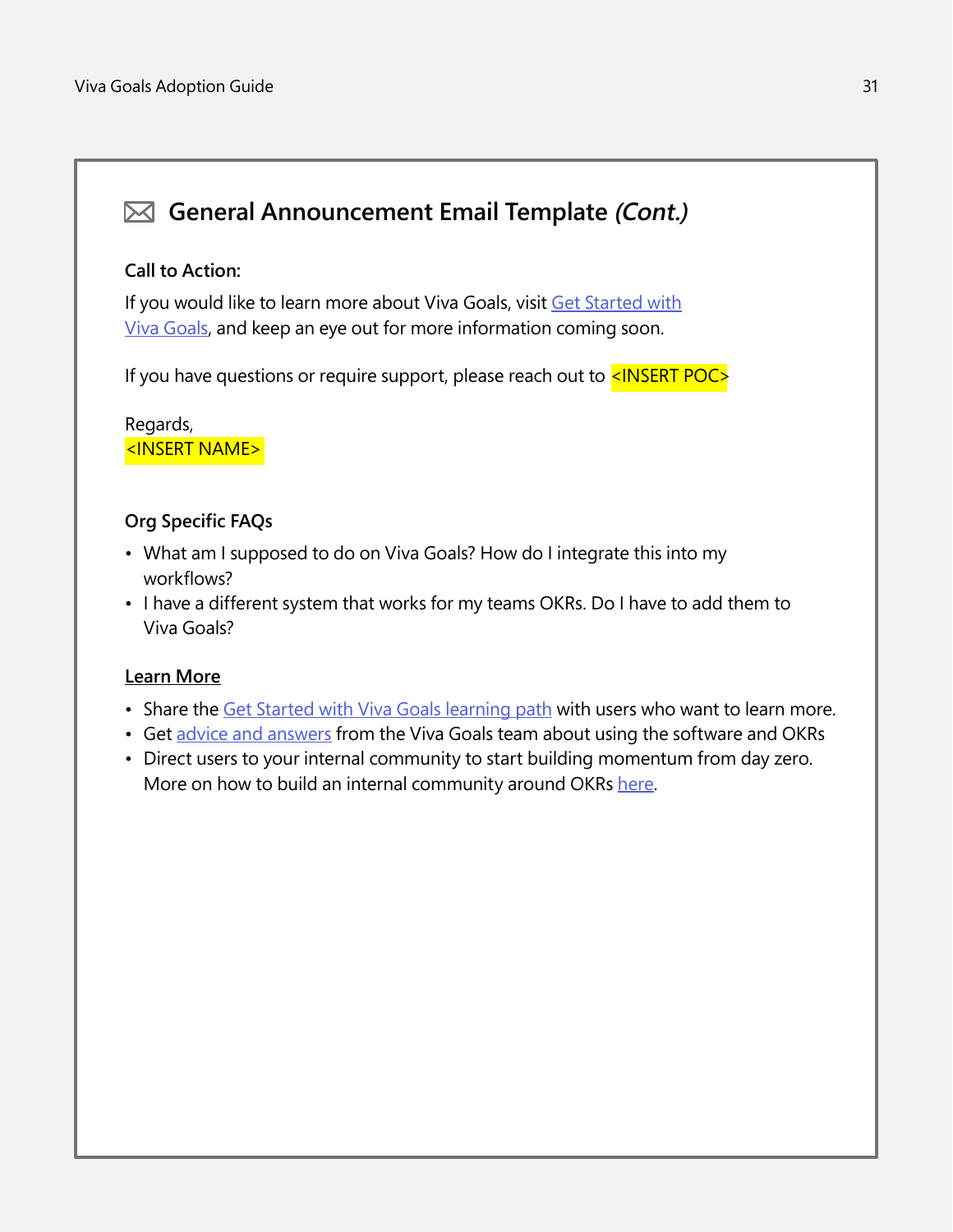# **Tenant Admin Checklist: Instructions for setting up Viva Goals in a tenant**

| Step 1: Add tenant to the allow-list                                                            |  |  |
|-------------------------------------------------------------------------------------------------|--|--|
| Contact Viva Goals PoC with your tenant ID, so that they can add your tenant to the allow-list. |  |  |

**Step 2: Provision Viva Goals Service Principals using PowerShell** Make sure you have the Az.Resources module installed, so that you can run the New-AzADServicePrincipal command.

Follow the instructions in the link below to install the module: [www.powershellgallery.com/packages/Az.Resources/5.6.0](https://www.powershellgallery.com/packages/Az.Resources/5.6.0)

Use the **New-AzADServicePrincipal** command to provision the Service principals for Viva Goals apps.

Command to be executed:

**New-AzADServicePrincipal -ApplicationId 89ca17fc-59e4-4fb4-82b0-cb89899c1bae**

Example:

| PS                    | New-AzADServicePrincipal -ApplicationId 89ca17fc-59e4-4fb4-82b0-cb898999c1bae                |
|-----------------------|----------------------------------------------------------------------------------------------|
| <b>DisplayName Id</b> | AppId                                                                                        |
|                       | --------                                                                                     |
|                       | Viva Goals <b>Market Market Albert Bank (2001</b> 2004) 89ca17fc-59e4-4fb4-82b0-cb89899c1bae |

Verify that the Service Principal got added successfully, by using the **Get-**

**AzADServicePrincipal** command.

Command to be executed:

**Get-AzADServicePrincipal -ApplicationId 89ca17fc-59e4-4fb4-82b0-cb89899c1bae**

Example:

| PS             |                                                 |             | Get-AzADServicePrincipal -ApplicationId 89ca17fc-59e4-4fb4-82b0-cb898999c1bae - بالمعالجة |
|----------------|-------------------------------------------------|-------------|-------------------------------------------------------------------------------------------|
| DisplayName Id |                                                 | AppId       |                                                                                           |
|                | Viva Goals 89ca17fc-59e4-4fb4-82b0-cb89899c1bae | ----------- |                                                                                           |

That is all. Any user in your tenant should now be able to access Viva Goals from [https://goals.](https://goals.microsoft.com) [microsoft.com.](https://goals.microsoft.com)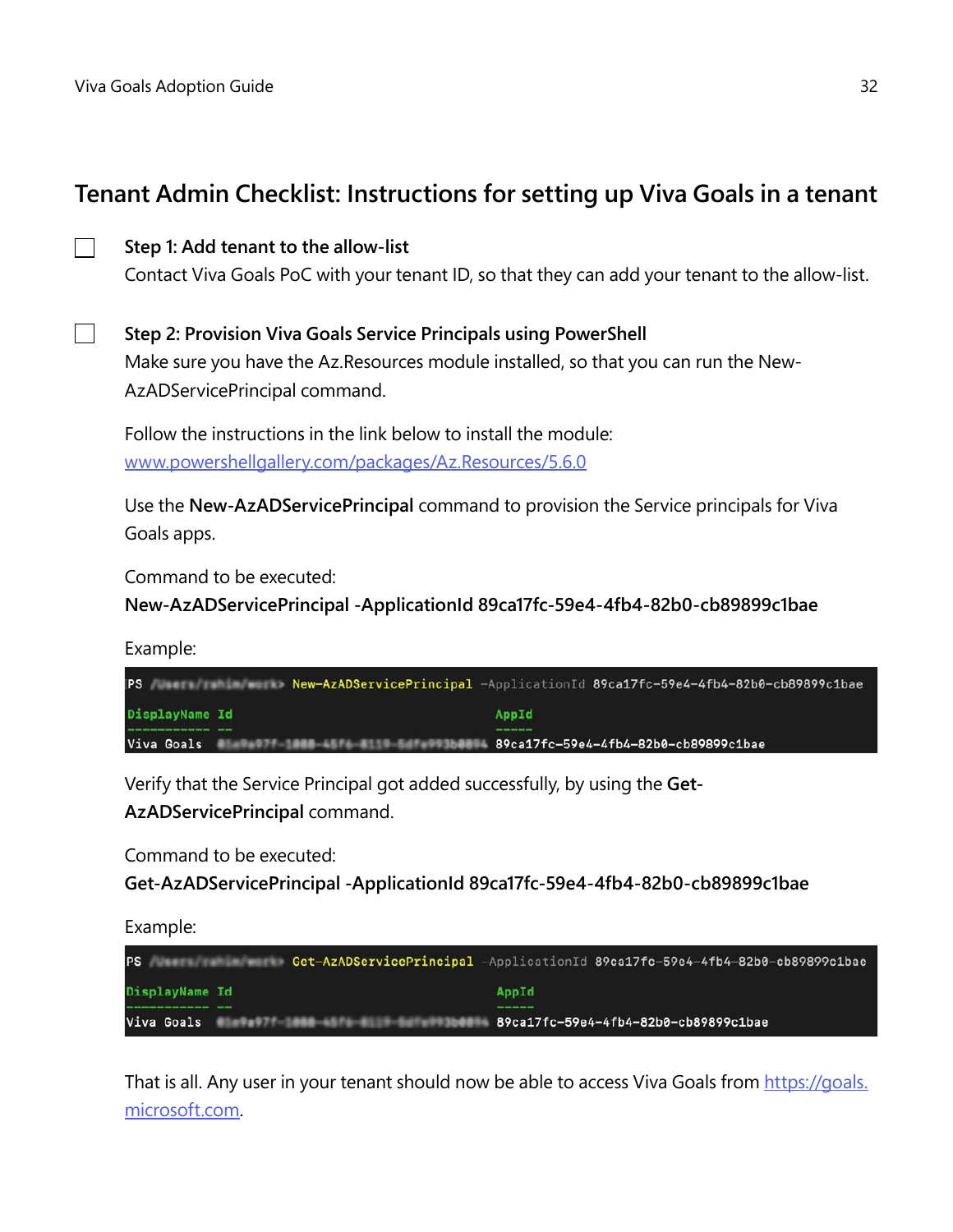# **Organization Admin Checklist**

- Read about [Setup and Administration](http://docs.microsoft.com/en-us/viva/goals/log-in-create-and-join-organizations)  $\Box$
- [Read about roles, permissions and how to grant someone admin privileges](http://docs.microsoft.com/en-us/viva/goals/roles-permissions-in-viva-goals)
- Create [teams and sub teams](http://docs.microsoft.com/en-us/viva/goals/create-and-edit-teams-and-subteams)  $\blacksquare$
- $\Box$ [Provision users and assign them to teams](http://docs.microsoft.com/en-us/viva/goals/setting-up-team)

# **New User Checklist**

Complete the [Get Started with Viva Goals](http://docs.microsoft.com/learn/paths/viva-goals-get-started) learning path to get a product overview,  $\Box$ become more familiar with OKR essentials, learn the basic formula required for writing your first set of OKRs, and pass the knowledge checks to earn your Get Started with Viva Goals trophy.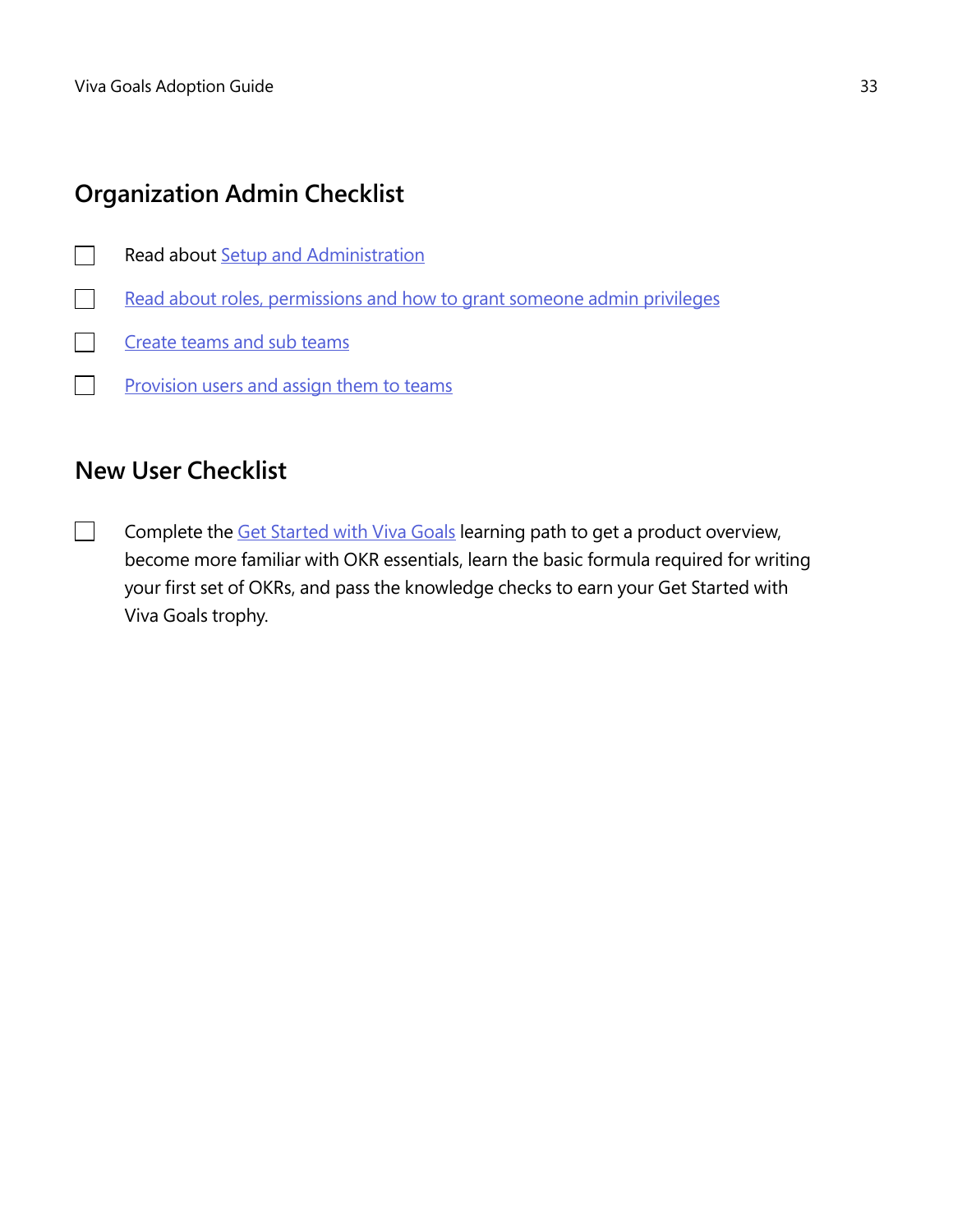# **4. Train and Adopt**

# **Writing Great OKRs**

Now that your team is in place, your rollout is planned, and your settings are customized in Viva Goals, it's time for you and your team to start writing OKRs!

Incorporating these best practices can help you focus, align, prioritize, and measure the work your organization is doing—all with the goal of accomplishing your mission and achieving your vision.

But sometimes, writing clear, measurable OKRs is easier said than done.

Thankfully, we've got you covered with some guidance to make the process a little easier.

First, let's break down what an OKR actually is.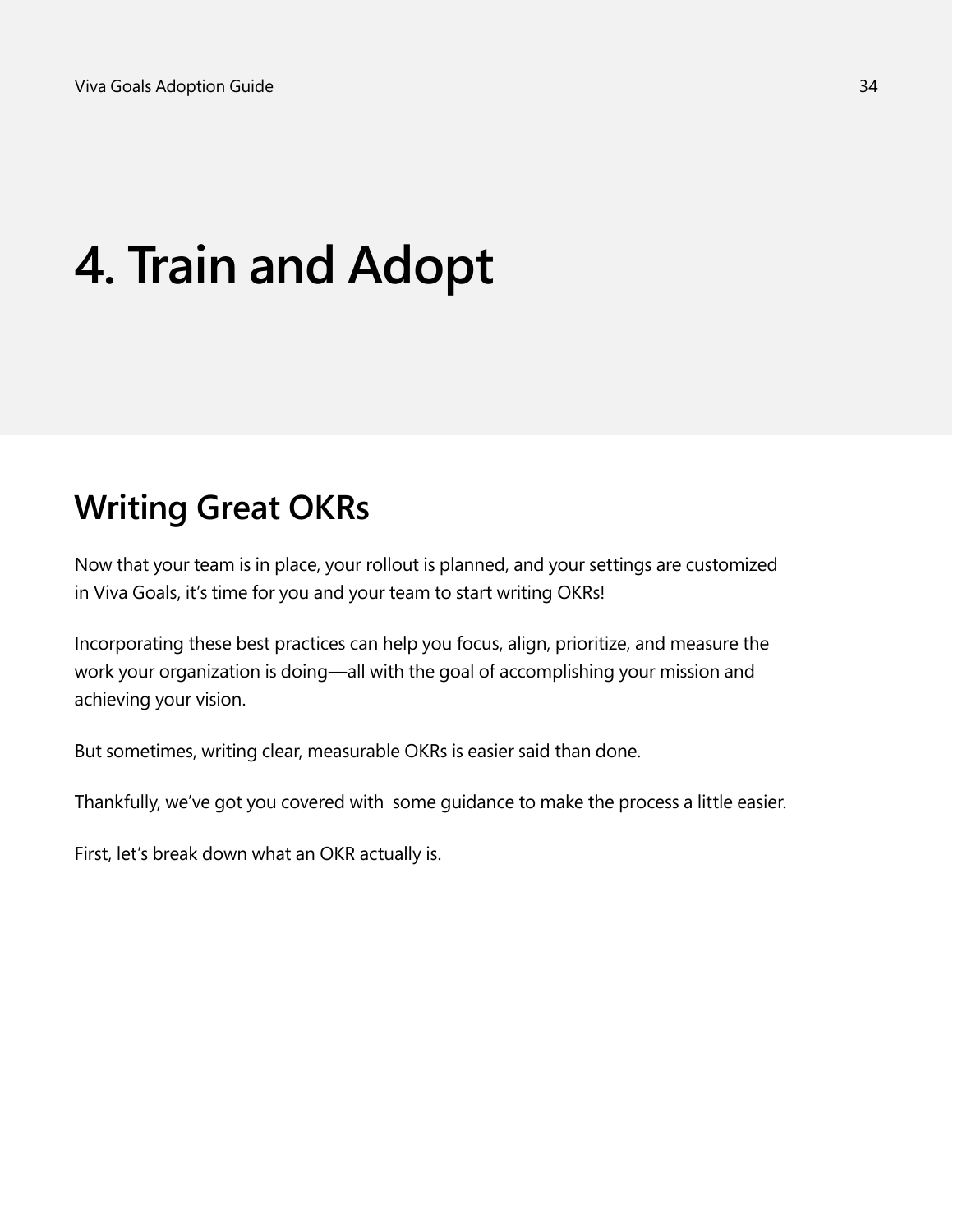# **What is an Objective?**

An objective is the "where"—where do I want to go? You may also ask yourself what meaningful action you want to accomplish, or what exciting projects you want to take on. Challenge yourself to push beyond "business as usual." Consider what's preventing you, your team, or your organization from achieving success, and what you can do to overcome those hurdles. The answers to these questions will become your objectives.

We recommend 3-5 objectives (company, team, or personal) that are committed or aspirational.

- **• Committed:** these are goals that will be achieved. Resources and schedules should be adjusted to make sure they get done.
- **• Aspirational:** these are ambitious stretch goals that may be more challenging to reach, but have a great payoff.

# **What is a Key Result?**

The key result is the "how"—how are you going to get there? These are not open to interpretation. They're clear, measurable, and directly owned by the person responsible.

There should be 3-5 key results under each objective. They'll most commonly be a measurable metric, though in some cases could be a milestone.

- **• Metric (a number):** these key results will track specific quantitative outcomes that are designed to gauge success on an objective.
- **• Milestone (% complete):** these are broader outcomes which can be measured by the relative completion percentage of the goal.

Your Key Results Should Always Pass the "Necessary and Sufficient" Test.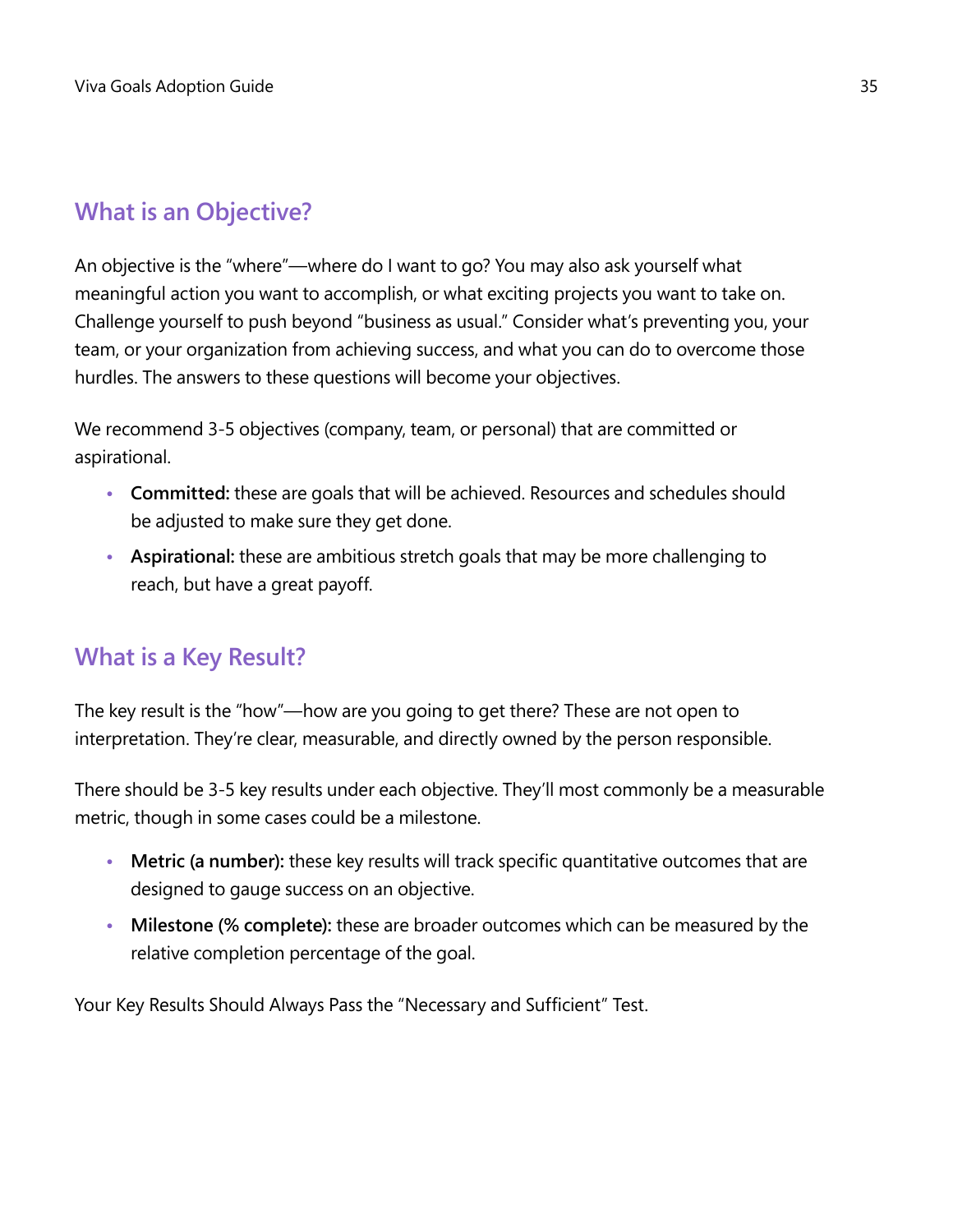## **"Necessary and Sufficient" Test:**

- 1. **Are all the key results necessary to achieve your Objective?** If not, spend more time refining them to be more relevant and measurable.
- 2. **If you accomplish all of the key results, will you have achieved your objective?** If not, then spend more time defining stronger (not necessarily additional) key results.

## **Follow the Formula**



**Objectives:** Qualitative, aspirational goal an individual, team, or company wants to achieve. It is the final result or outcome.

**Key Results:** Measurable, quantitative metrics that contribute to the achievement of an objective. These results show the progress of how close an individual or team is to achieving an objective.

**Key Initiatives and Projects:** These are the actions that will be taken to achieve key results.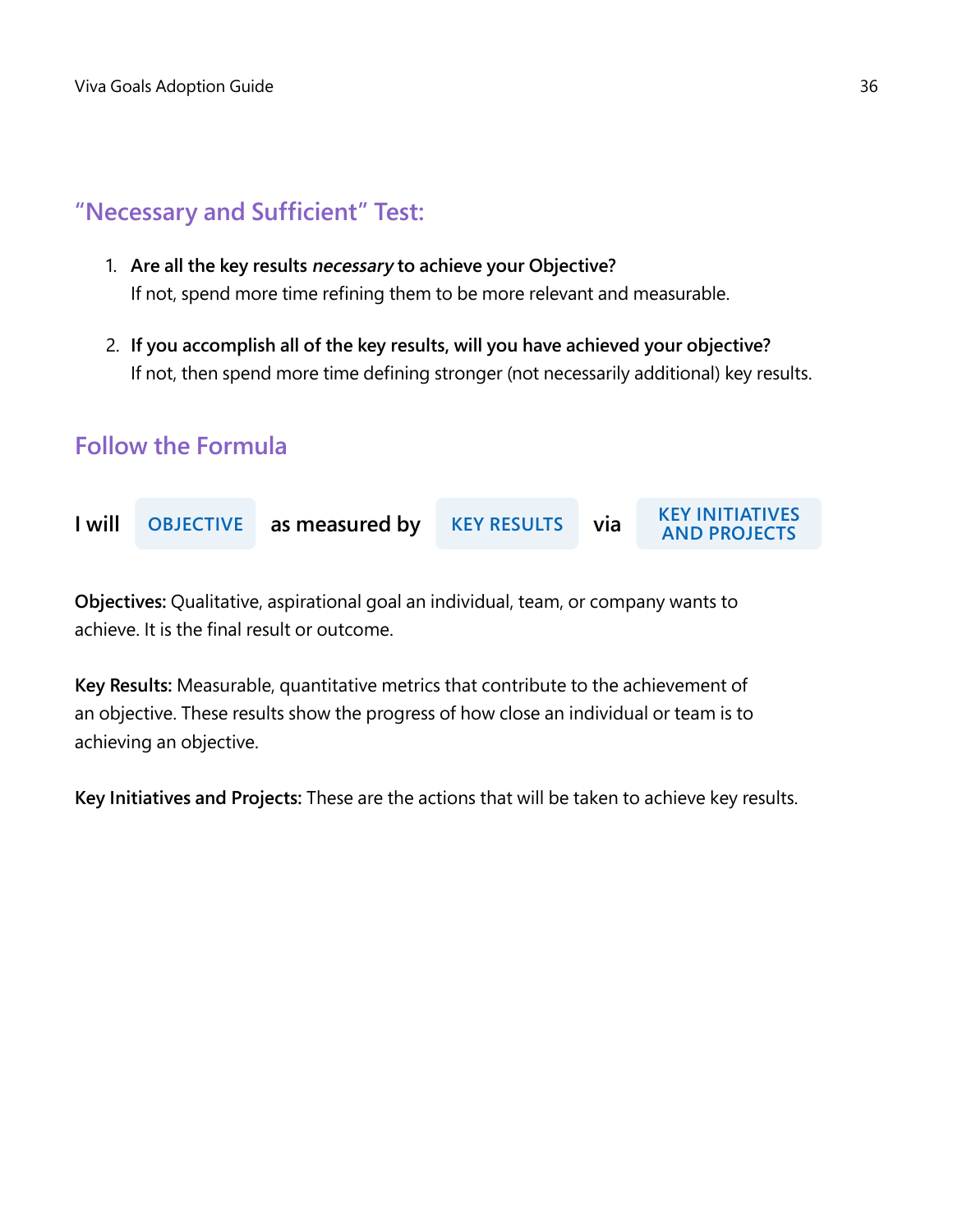# **Best Practice for OKRs:**

One common mistake we see when people first start out with OKRs is using Viva Goals as their to-do list. This results in too many tasks masquerading as KRs, with delivery-oriented language like "Ship,""Deliver," or "Implement."

If you see this language sneaking into your KRs, use Projects instead! Projects represent the work you or your organization need to complete in order to achieve the key results that have been set. Learn more about Projects [here](http://docs.microsoft.com/en-us/viva/goals/what-are-projects).

# **Always Remember Your OKRs should be:**

### **• Measurable.**

OKRs are all about metrics—by setting measurable key results, you'll be able to assess the progress of your initiatives, and understand whether you achieved your goals.

### **• Actionable.**

When you create a new objective, it is with the understanding that you possess the means to realize it. OKRs can generate cross-functional coordination, but your objectives should primarily be within your control.

### **• Transparent.**

The OKR framework is more than goal setting—it's a framework that requires a cultural shift to tear down traditional silos and instead, foster a culture of transparency, where all goals are open, and progress is viewable by everyone.

### **• Ambitious.**

By setting stretch goals, you push boundaries and accomplish more.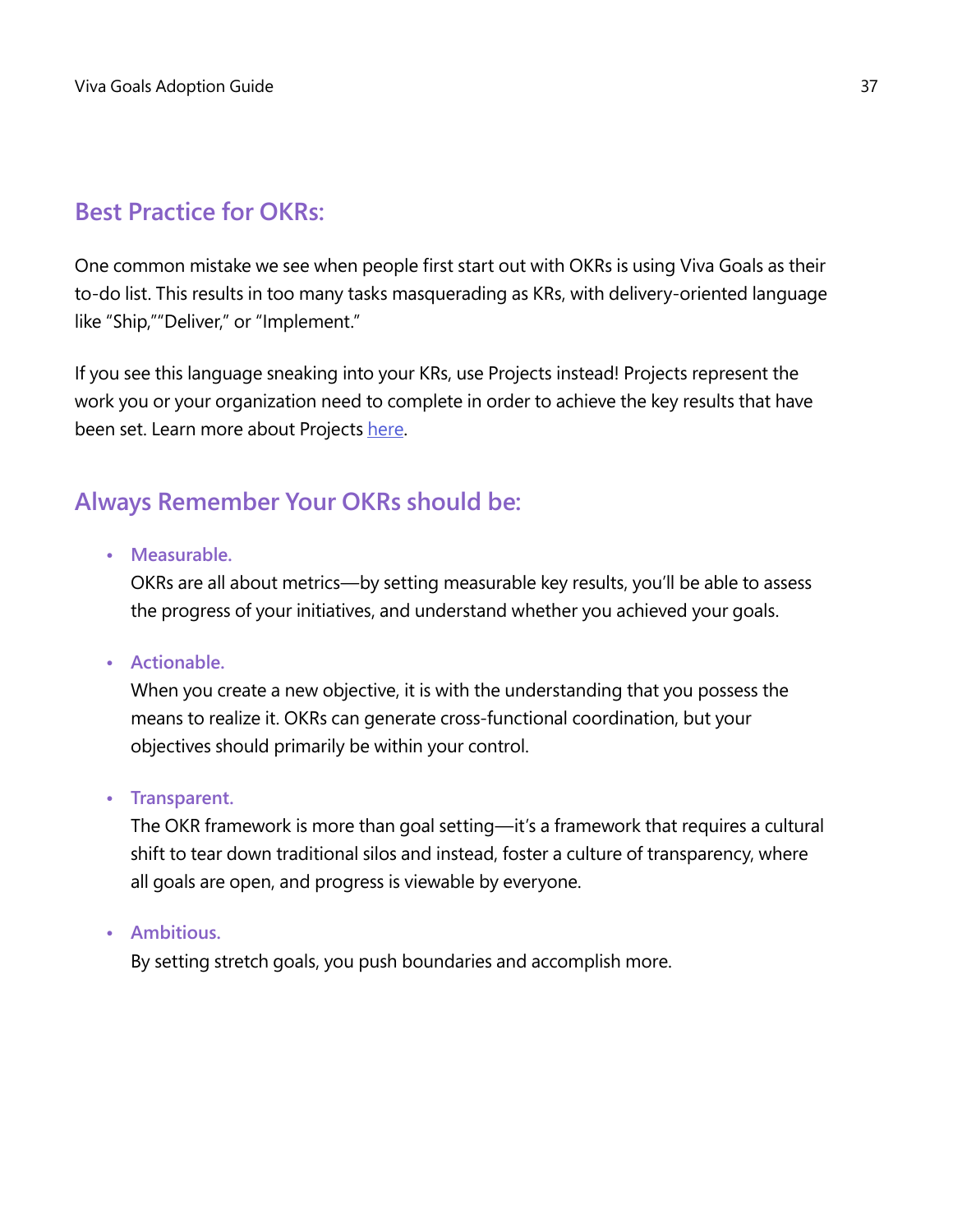# **The 4 C's for a Top-Notch OKR Program**



Now that you're familiar with writing OKRs, let's take a look at how it comes together in Viva Goals. The 4 C's (cascade, create, check in, and close) will help you structure your OKR program in a way that helps ensure success and adoption.

### **1. Cascade**

Goals cascade from the top to the bottom of the

organization so everyone's marching toward the same big goals. At the top sits company goals that everyone will work toward. These high-level goals flow down into departments, teams, and ultimately, to the individual.

When goals are clearly laid out, individuals know exactly how and what they're expected to contribute, and by when. This promotes ownership of their piece of the business and motivates individuals to move the business forward without any hand holding. In Viva Goals, you can also see the OKRs of other members of your organization, so you know who's accountable for what. This transparency is key to ensuring the program is effective.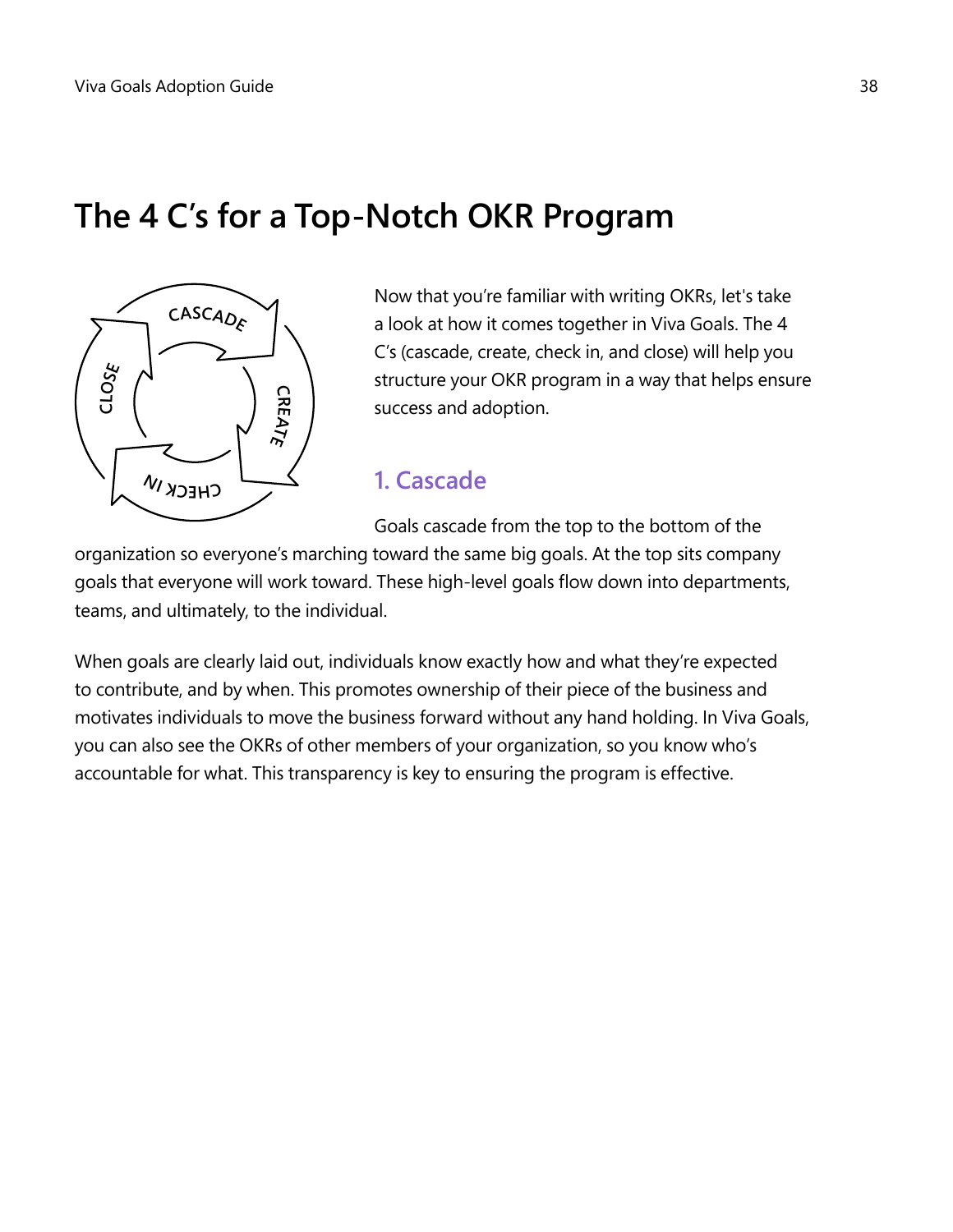# **2. Create**

Adding an OKR couldn't be easier! Enter the annual or quarterly goal you wish to achieve, and then choose where in the company it is happening (at the organization, team, or individual level), and who is responsible for its success.

# **Let's take a look at some examples:**

# **Marketing**

**Objective:** Improve end-to-end sales process to improve closing rate

### **Key Results:**

- **•** Execute 6 targeted lead campaigns
- **•** Acquire 950 new MQLs for sales
- **•** Drive \$10M in marketing-generated pipeline
- **•** Create 4 top of funnel pieces of collateral for sales

# **Product/Engineering**

**Objective:** Deliver a "must have" product in order to delight customers and grow our user base

### **Key Results:**

- **•** Increase our NPS score from 40 to 50
- **•** Increase daily active users (DAUs) from 1,200 to 1,500
- **•** Launch mobile version of the product and drive 1,000 downloads

# **Sales**

**Objective:** Streamline sales pipeline in order to help our AEs work more efficiently

### **Key Results:**

- **•** Reduce sales cycle from 35 to 24 days
- **•** Increase quota attainment by rep from 60% to 78%
- **•** Increase SQL win rate from 40% to 56%

# **Finance**

**Objective:** Improve bookkeeping and accounting operations in order to provide timely and error-free financial results

### **Key Results:**

- **•** Reduce time to complete final monthend numbers from 15 days to 10 days
- **•** Ensure 100% of customer purchase data is synchronized between Salesforce and Stripe
- **•** Reduce average number of required changes to month end financials after close from 4.1 to 1.5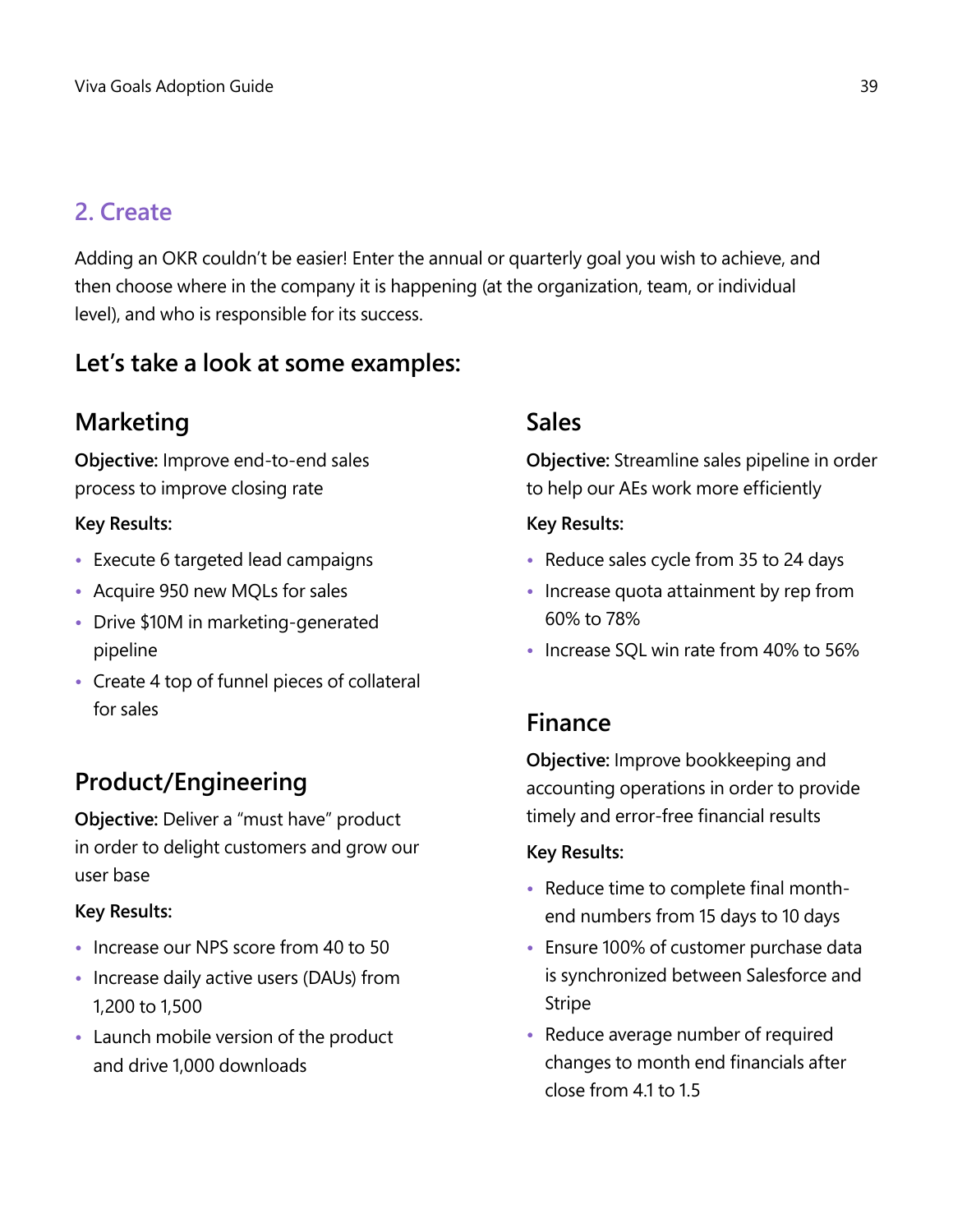# **3. Check In**

You're doing great work — so make it known with Check Ins! We make it second-nature to update Results so you, your team, and your leaders have an accurate pulse-check on goal status. There are three ways to check in with Viva Goals:

- **•** Check in right in Viva Goals. Manually check in within your Viva Goals account. You'll be able to enter your progress, the status, and an optional note for each check in. You'll also have a record of all activity for that OKR, so you can keep track of progress over time.
- **•** Integrate with tools you're already using. Update your OKRs inside the collaboration tools you already use on a day-to-day basis, like Microsoft Teams.
- **•** Allow for updates to automatically flow from other tools. Connect with Salesforce, Jira, or other data integrations for direct, automatic updates to your OKRs.

## **4. Close**

Closing and scoring your OKRs is how you ultimately determine how close you came to achieving your goals. For now, though, let's stay focused on implementing the program. When you're ready, you can take a look at our help page for further details on how to score and close your OKRs.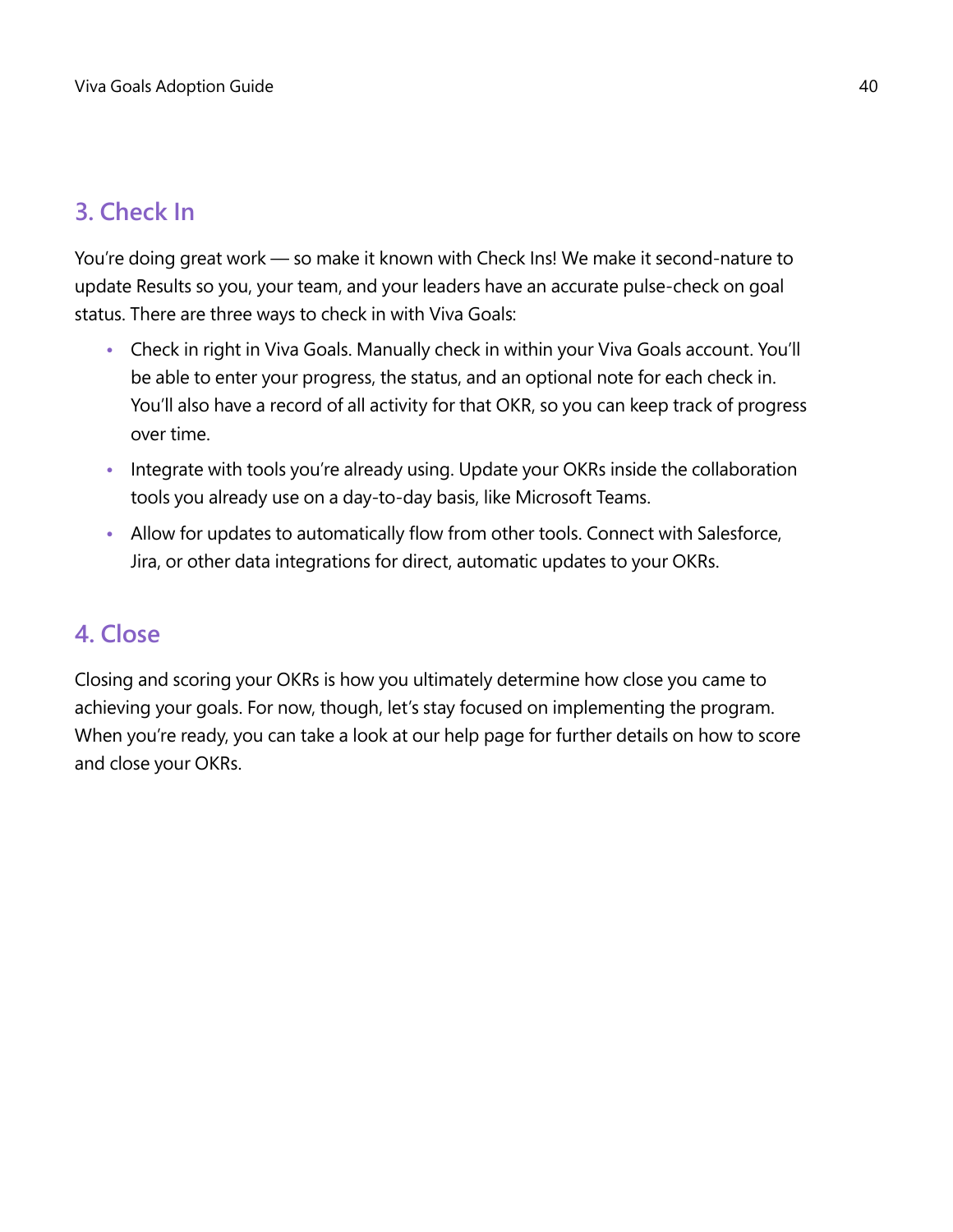# **Incorporating OKRs into Your Business Rhythms**

This is where we really start to see the transformational power of OKRs. These advanced features and best practices will take your OKR program to the next level by bringing Viva Goals into your day-to-day work.

# **Streamline and Simplify with Integrations**

One of the advantages of using Viva Goals to manage your OKRs is the series of integrations built right into your account. These allow you to seamlessly update your OKRs through an existing program in your workflow. Keep your daily work directly connected to your goals, so you can stay on track and move your business forward. Integrations are:

**• Easy.**

Connect with popular third party software with just 2 clicks.

**• Consistent.**

Maintain a consistent "source of truth" so your data always comes from the same location.

**• Automatic.**

You don't even need to log in to Viva Goals to update your OKRs. Connect with data software—like Salesforce or Jira—and have your progress roll up automatically.

**• Seamless.**

Integrations are native, so no additional pricey software is needed.

**• Dozens of Integrations at your fingertips.**

There are dozens of programs to choose from. Integration offerings fall into four major categories: collaboration, data, authentication, and HRIS. See our full list of integrations offered with Viva Goals [here](http://docs.microsoft.com/en-us/viva/goals/integrations-overview).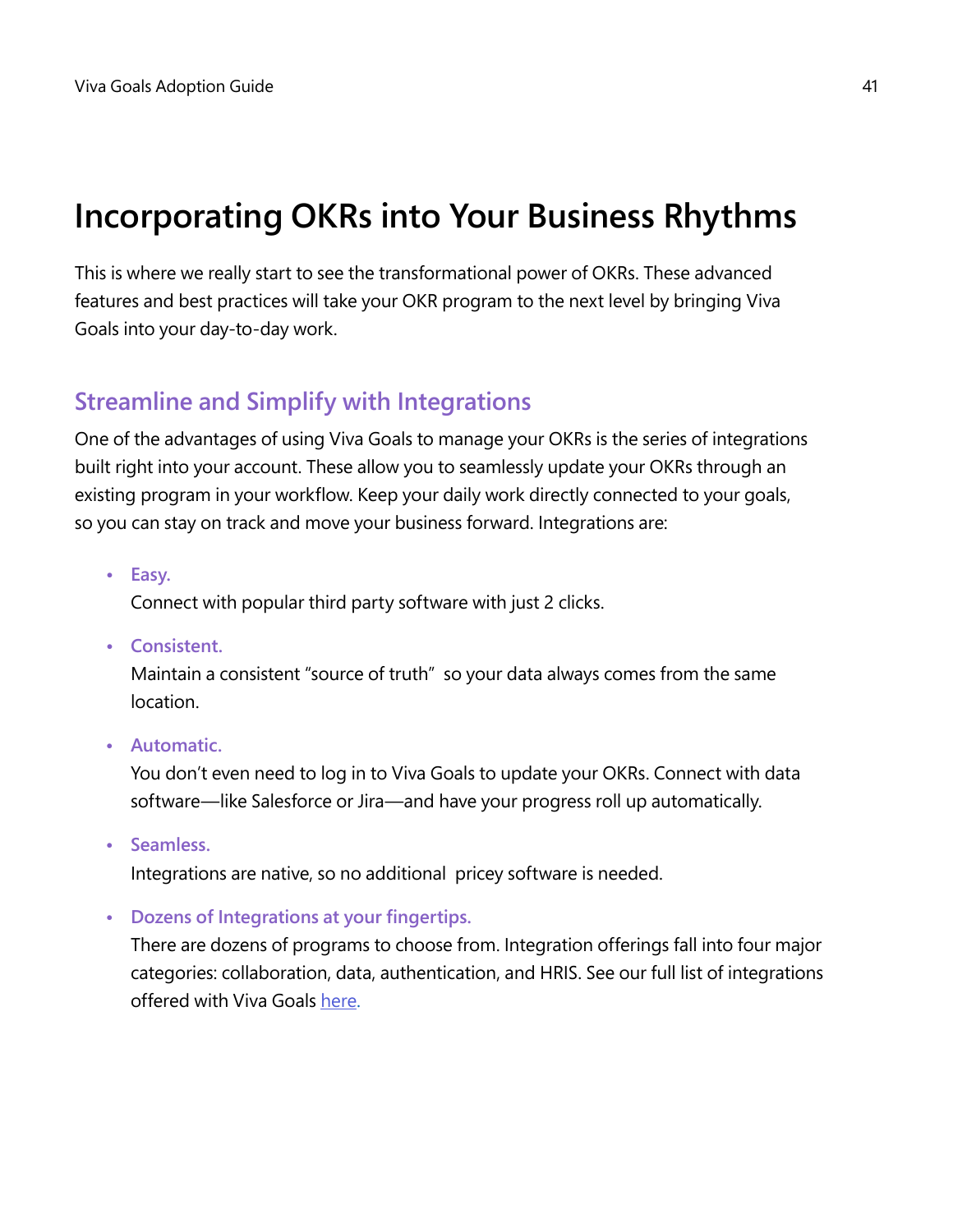## **Notifications**

Reminders help make updating OKRs a habit for your team and therefore drive adoption of your OKR program. In a perfect world, every employee consistently checks in on their OKRs, but we know from experience that sometimes it takes a little nudge.

You can set a custom check-in rhythm for users within your organization to send reminders via Slack, Teams, or as an email. Teams can also personalize their settings to receive notifications when and where they need them.

Learn more about [check-in notifications.](http://docs.microsoft.com/en-us/viva/goals/check-in-reminders-and-notifications)

**• Easy.**

Connect with popular third party software with just 2 clicks.

**• Consistent.**

Maintain a consistent "source of truth" so your data always comes from the same location.

**• Automatic.**

You don't even need to log in to Viva Goals to update your OKRs. Connect with data software—like Salesforce or Jira—and have your progress roll up automatically.

**• Seamless.**

Integrations are native, so no additional pricey software is needed.

**• Dozens of Integrations at your fingertips.**

There are dozens of programs to choose from. Integration offerings fall into four major categories: collaboration, data, authentication, and HRIS. See our full list of integrations offered with Viva Goals here.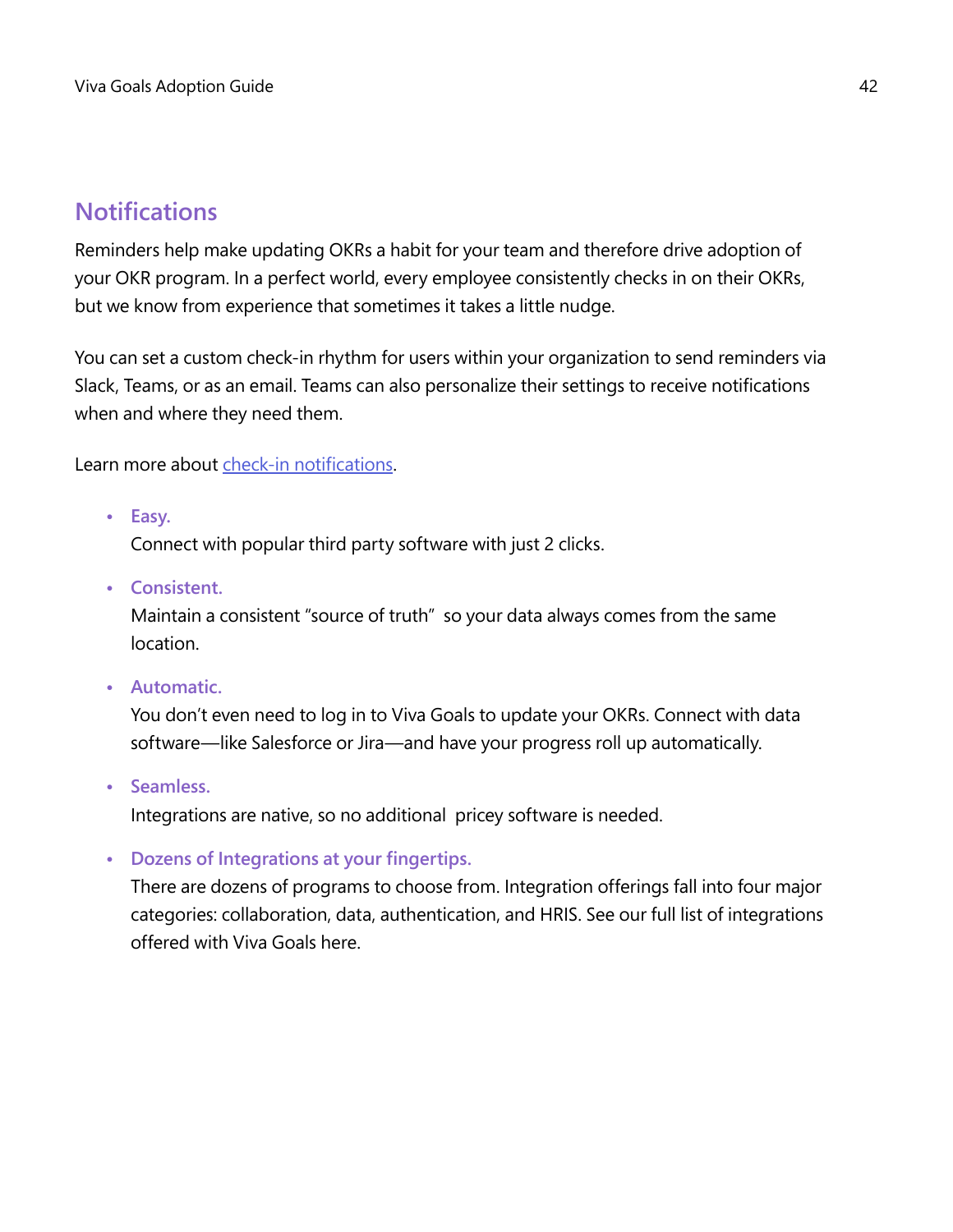# **Dashboards**

Spend less time preparing for meetings and more time on work that matters. Dashboards automatically gather OKR progress and contextual data from other tools so you can always be prepared to present a real-time status update on your goals. Now you can drive meaningful discussions, address issues faster, and keep your team engaged in the bigger picture.

# **Projects**

Drive collaboration and prioritize your work. Projects let you manage the activities and deliverables you undertake all in one place. See what's going well and what needs to get done in order to drive the progress of an objective or key result.

# **Objective Explorer**

Dive deep into the OKR activity at every level of your organization. Easy to run reports give you actionable insights in seconds. Now you can analyze OKR activity and address any roadblocks to success early on.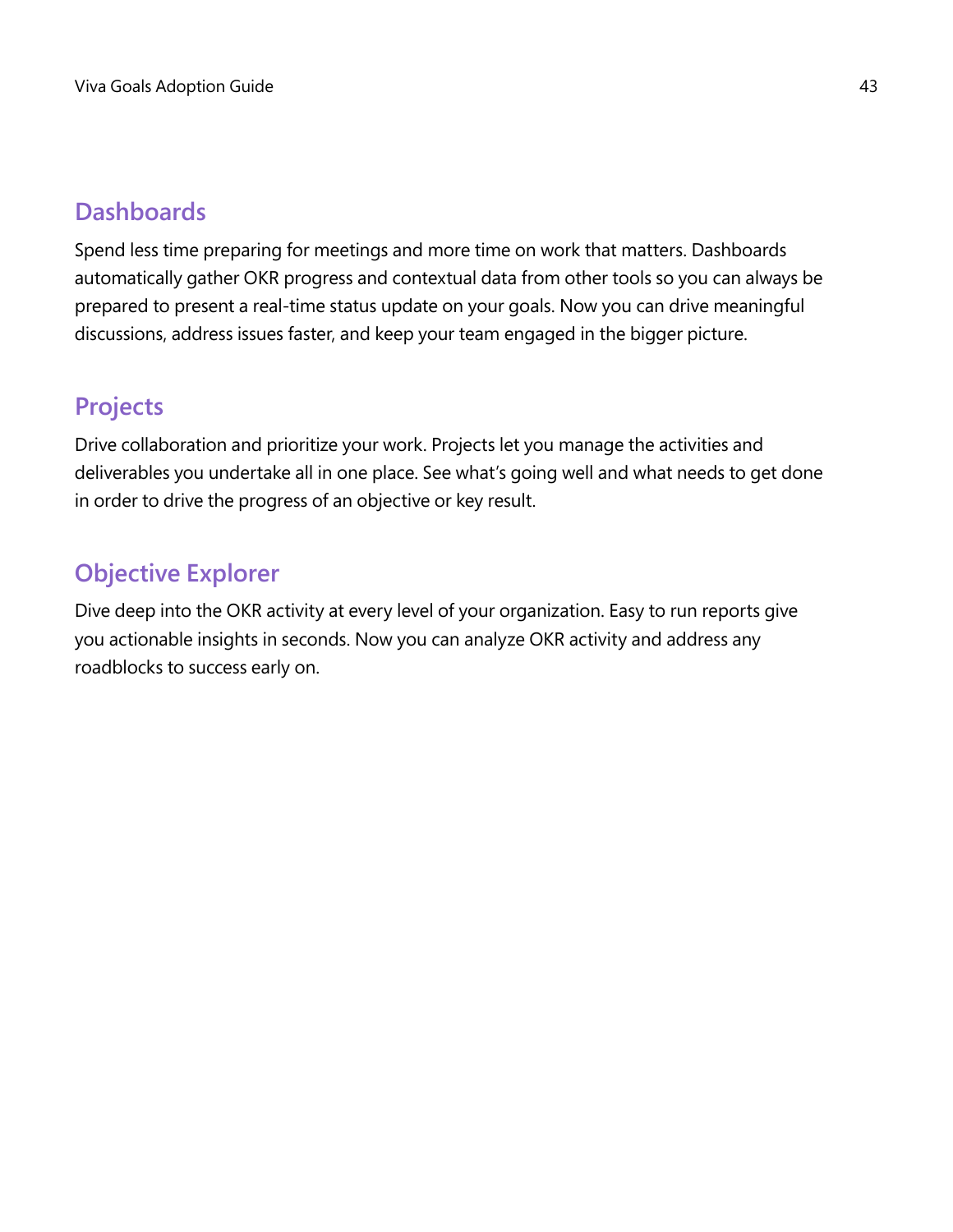# **Build Your Training Strategy**

It's important to segment your users by persona and OKR maturity when building their training strategy. Each persona has specific tasks they need to do and different training required to complete those tasks.

### **• Focus on the why.**

Make sure employees know why the change is happening, what's in it for them, and why they are being asked to change.

### **• Use real work scenarios.**

Use tasks or processes familiar to your audience to draw them into learning how to use the technology.

### **• Use multiple formats.**

Training end users should take on multiple forms to accommodate different learning styles, geographical barriers, and resource constraints.

### **• Reinforce.**

Make the training stick with reinforcement options like on-demand training, lunch and learn sessions, and new employee training options.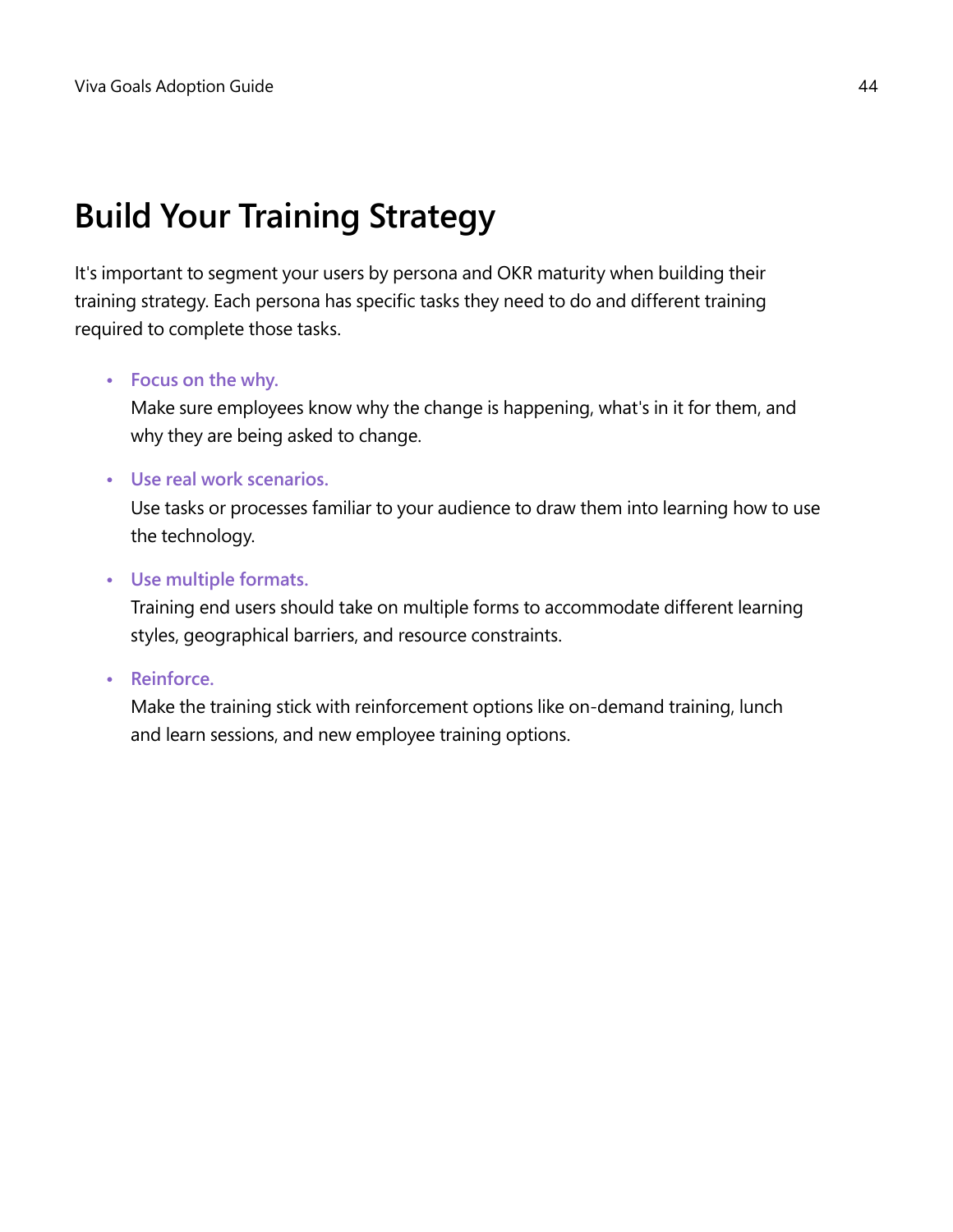# **Align Training Strategy to Launch Plan**

Design your training strategy to scale with your launch plan. Start with leadership and the groups who champion Viva Goals. Be sure to consider each group's OKR maturity/persona type.

| Phase 1                                                                                                                                                        | <b>Phase 2</b>                                                                                 | <b>Phase 3</b>                                                                            |
|----------------------------------------------------------------------------------------------------------------------------------------------------------------|------------------------------------------------------------------------------------------------|-------------------------------------------------------------------------------------------|
| Core Team                                                                                                                                                      | Stakeholders                                                                                   | Org-wide                                                                                  |
| Executive Sponsors,<br>Project Leads,<br>Tech Admins,<br><b>OKR Champions</b>                                                                                  | Team Managers/<br>Mid-Level<br>Management                                                      | <b>All Users</b>                                                                          |
| <b>Rollout Strategy</b><br><b>Operationalize OKRs</b><br><b>Full User Training</b><br><b>Admin Training</b>                                                    | <b>Operationalize OKRs</b><br>Full user training<br>(method + software)<br><b>OKR Coaching</b> | <b>User Training</b>                                                                      |
| <b>Kickoff Call</b><br>$\bullet$<br>(rollout strategy)<br><b>Office Hours</b><br>$\bullet$<br>• OKR Leadership<br>Program (Digital<br>or Live)<br>• Viva Goals | • OKR Leadership<br>Program (Digital<br>or Live)<br>• Viva Goals<br><b>Adoption Guide</b>      | <b>Getting Started</b><br>with Viva Goals<br>(Digital)<br>In-App Guidance<br>& Onboarding |
|                                                                                                                                                                | <b>Adoption Guide</b>                                                                          |                                                                                           |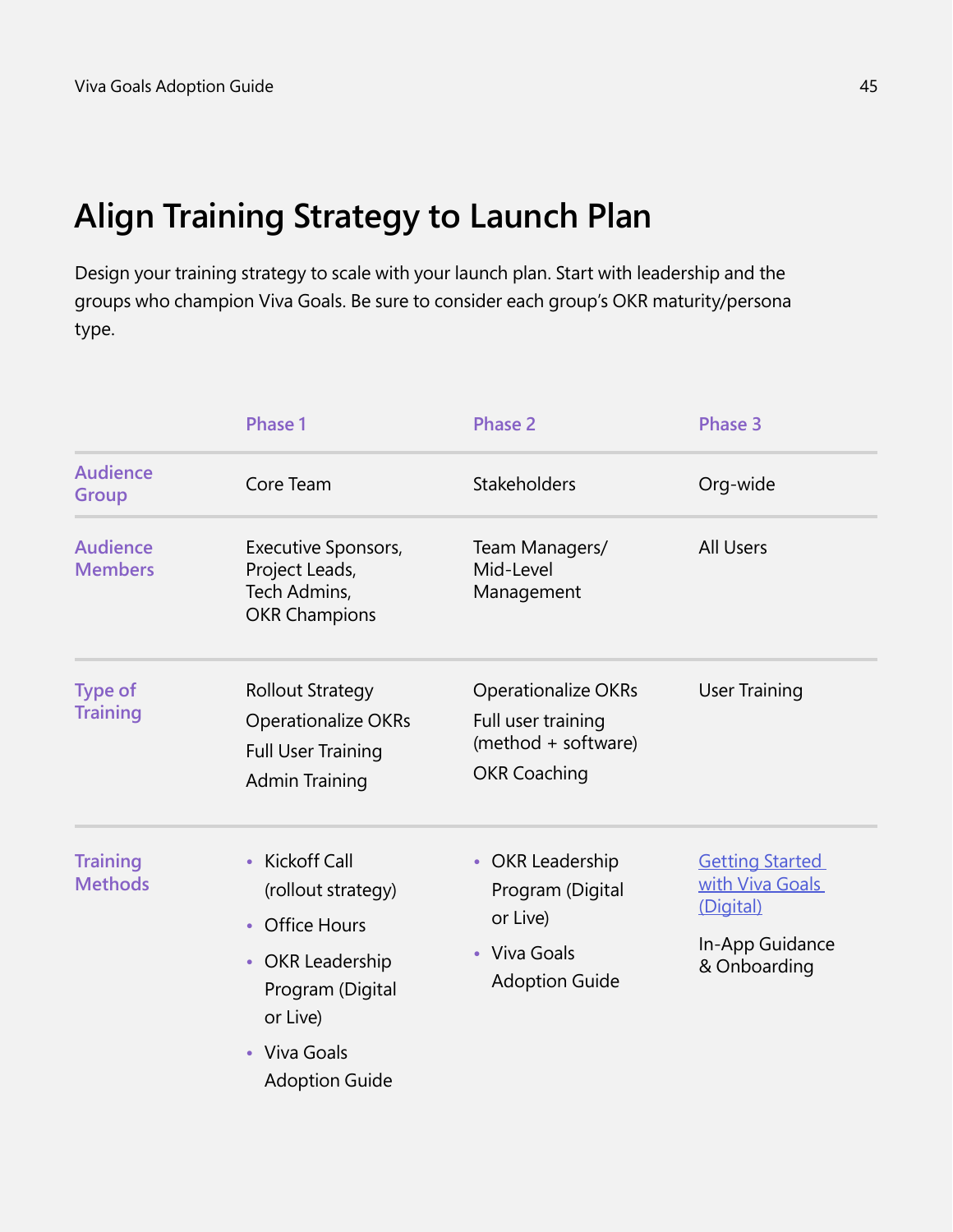# **Awareness Plan**

### **Teaser Campaign First Day Setup Tips Campaign**

Campaign to raise awareness regarding the value Viva Goals will provide

- **•** Highlight scenarios of value that Viva Goals will provide to organization and key roles
- **•** Generate excitement and awareness
- **•** Gain staff buy-in for project by outlining 'what's in it for them'

Communication and guides to help end users get set up quickly and easily

### **Launch/Buzz Campaigns**

- **•** Campaigns to kick-off Viva Goals launch and support adoption post-launch
- **•** Scenario-focused events and email campaigns that showcase the user experience

Campaign focused on key tips for Viva Goals to help employees get the most value from working in new ways

- **•** Make it top of mind for staff regarding how to work in new ways with Viva Goals
- **•** Reinforce new behaviors and resources to support – outline key stop, start, continue behaviors
- **•** Encourage staff to join OKR community, enroll in OLP digital or live trainings, and utilize digital learning paths in MS Learn.

### **Pre-Launch Launch Post-Launch**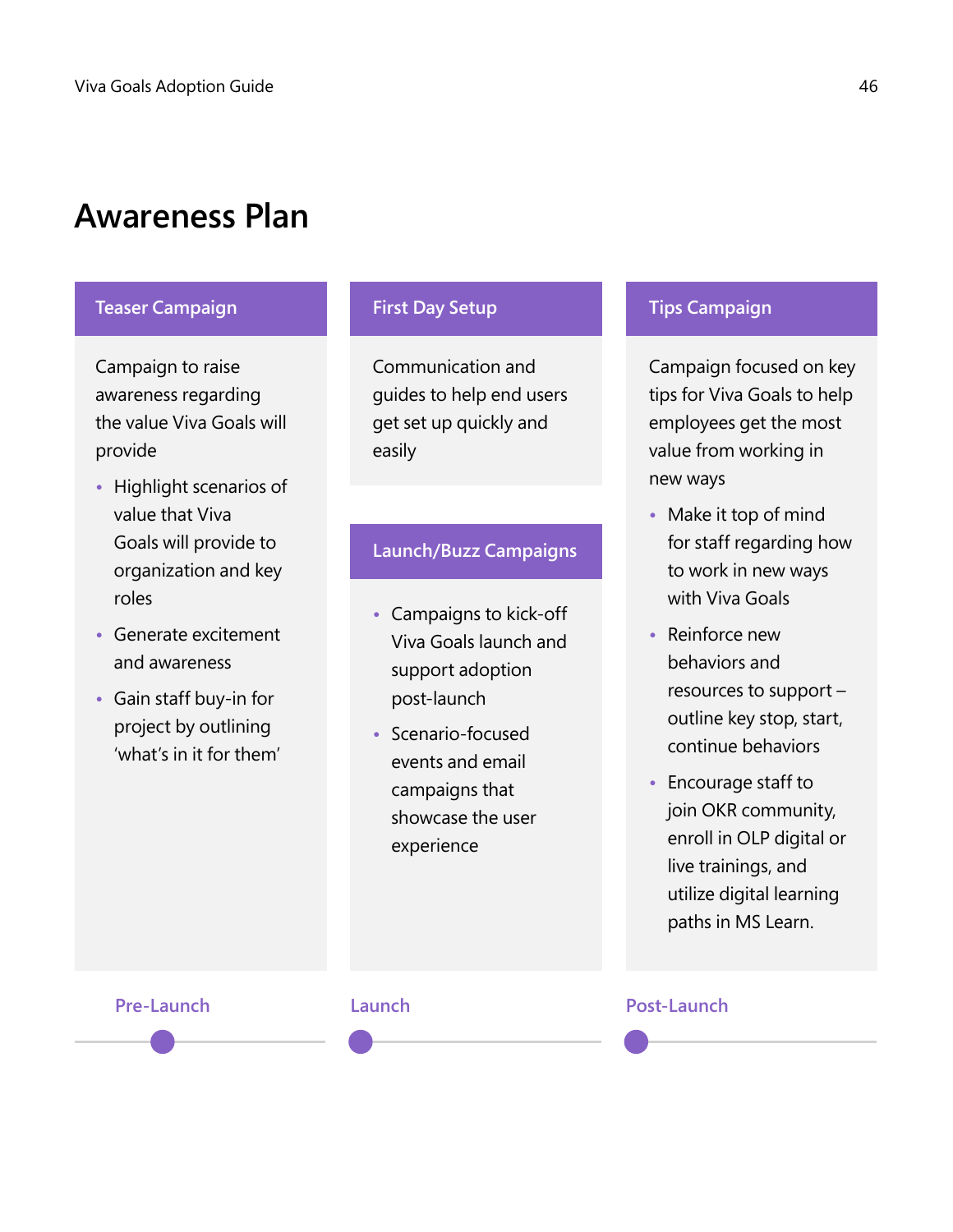# **5. Drive Value**

# **4 Pillars of Success**

### **Executive sponsorship:**

Buy in from executives is extremely important from the beginning. They have to lead by example to drive the change in the organization and also communicate the value of OKRs and results realised frequently.

### **OKR champions:**

A team of OKR champions is required to help with strategy execution and drive change across the organization. Champions spearhead the program and make sure all checks and balances are in place for a successful rollout.

### **Business rhythms:**

It is important to set a heartbeat of your OKR program (when planning happens, review cadence, retro etc) and adhere to it. Champions and executive sponsors can help in driving this.

### **Cultural buy-in:**

In the long run, employees should feel that OKRs are helping them be more productive and they feel connected to the company mission and vision. Collect feedback every cycle and make sure you are acting on them, this will help increase buy-in in the program.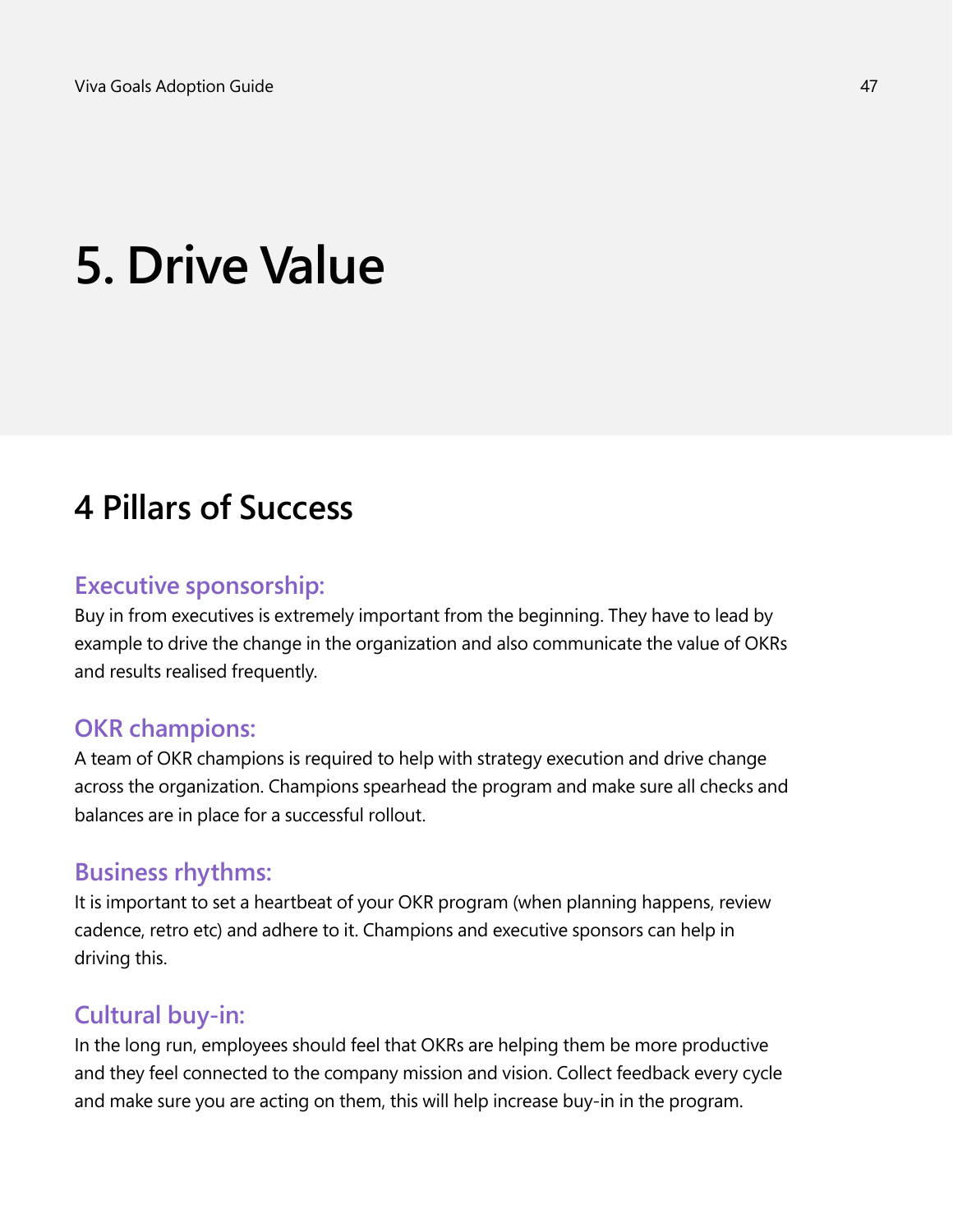# **6. Resources**

# **OKR Communications Plan: Implementation and Rollout**

Rolling out OKRs within an organization is no small feat. You may find resistance and roadblocks along the way, but by showcasing leadership buy-in and building in ample opportunity for feedback and iteration, you can transform your entire organization into a goal-setting and achieving engine.

The emails you send to [your company or department (depending on how widely you are rolling out OKRs)] should address the following questions to ensure that your vision is communicated, expectations are set, and questions are answered preemptively.

**Copy/paste the email templates that follow and make them your own.**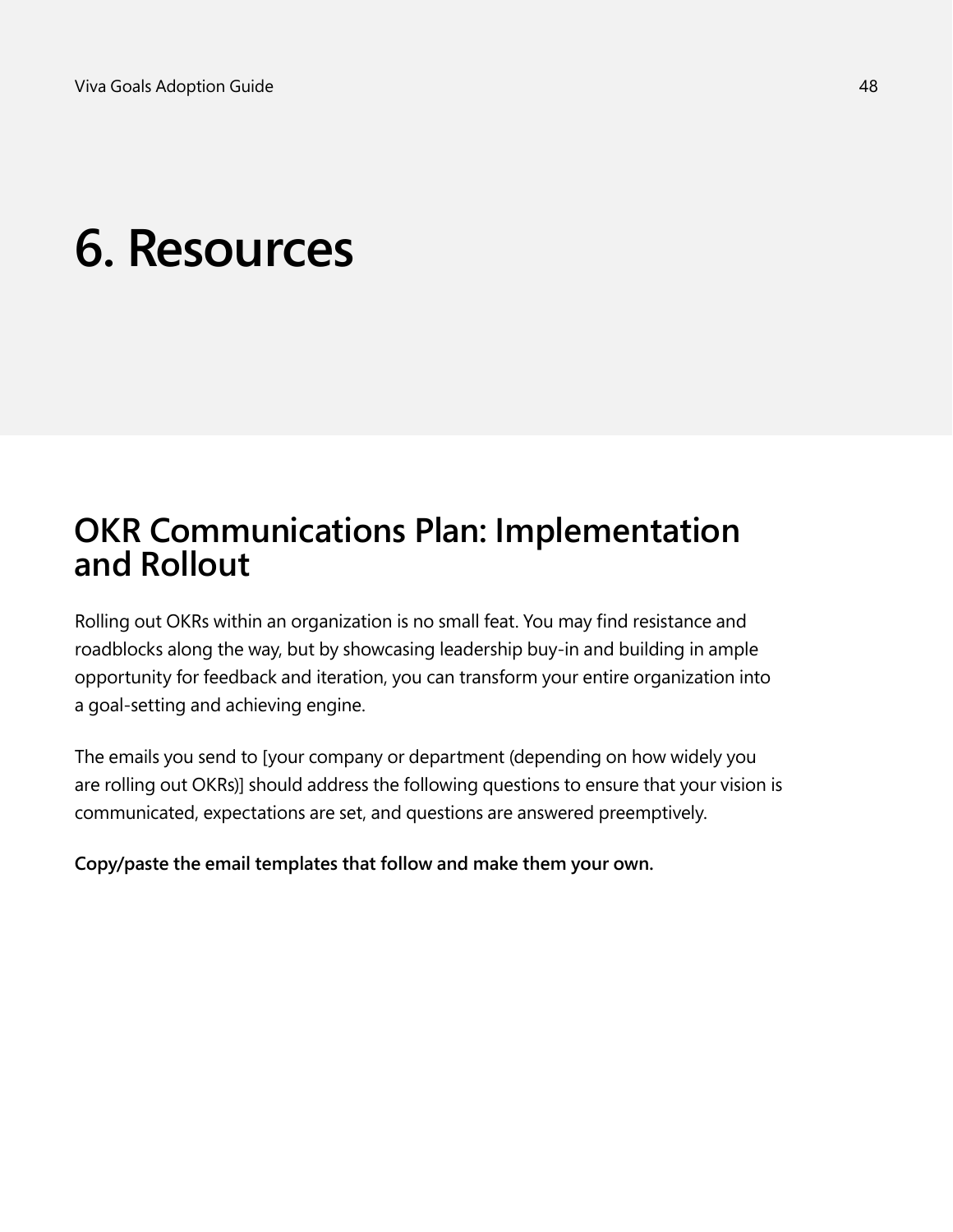# **Email Template #1 OKRs + Vision**

**Subject Line:** Better goals begin here

We have exciting news that will streamline our work and help <COMPANY NAME> excel in our industry. We will be rolling out OKRs (Objectives and Key Results) for goal-setting at <COMPANY NAME>, a framework popularized and used by companies like Google and Intel.

To do so, we have partnered with Viva Goals, an OKR software platform. On  $\leq$ X DATE $\geq$ , we will launch a company-wide training program to implement OKRs and Viva Goals into our daily work patterns.

### **What is Microsoft Viva Goal?**

[Viva Goals](https://www.microsoft.com/en-us/microsoft-viva) is a strategic goal-setting and business performance management solution that enables businesses to shift from disjointed planning and execution to Objectives and Key Results (OKRs). Viva Goals' solution makes it incredibly easy to adopt OKRs as a part of your daily workflow, since it integrates with <INSERT 3RD PARTY PROGRAMS LIKE JIRA, GOOGLE SHEETS, ASANA, SALESFORCE HERE>.

### **How will OKRs and Viva Goals impact your work?**

OKRs help companies clarify their goals and establish clear paths to achievement. You will learn to:

- Write aspirational goals (Objectives)
- Measure important metrics (Key Results)
- Track progress with regular check-ins

As with any new muscle, this practice may feel a bit foreign at first, but OKRs will bring greater success and meaning to your work.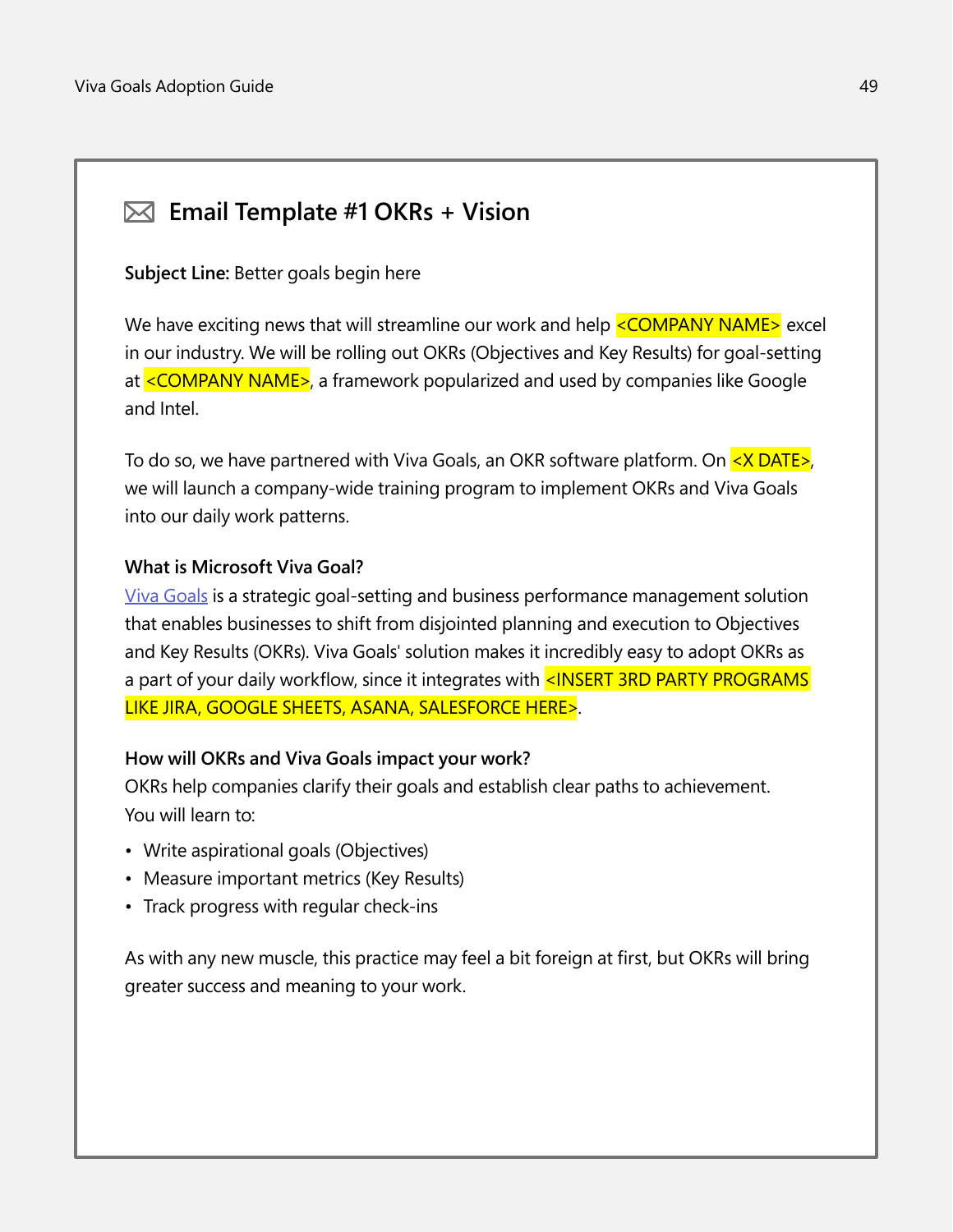# **Email Template #1 OKRs + Vision (Cont.)**

### **What's next?**

<COMPANY NAME> will put a few employee "Champions" through Viva Goals' training program to become our own internal experts. You will receive an email about how to become a Champion soon. OKR Champions will then train their teams over the course of <TIME FRAME>. Keep an eye out for an email recruiting OKR champions and offering more information.

- $\leq$ DATE $>$  End date for volunteering to be an OKR Champion
- <DATE> Champion Training
- <DATE> Employee Training with Champions
- <DATE> Company-wide or department-wide Viva Goals rollout

OKRs and Viva Goals offer a clear pathway to success in an ecosystem where each and every person understands their personal contribution to the success of <COMPANY NAME> as a whole. We're really excited about this new chapter.

Reach out to <OKR CHAMPION> with any questions, and keep an eye on your inboxes and calendars for next steps.

Looking forward, <CEO OR DEPARTMENT EXECUTIVE>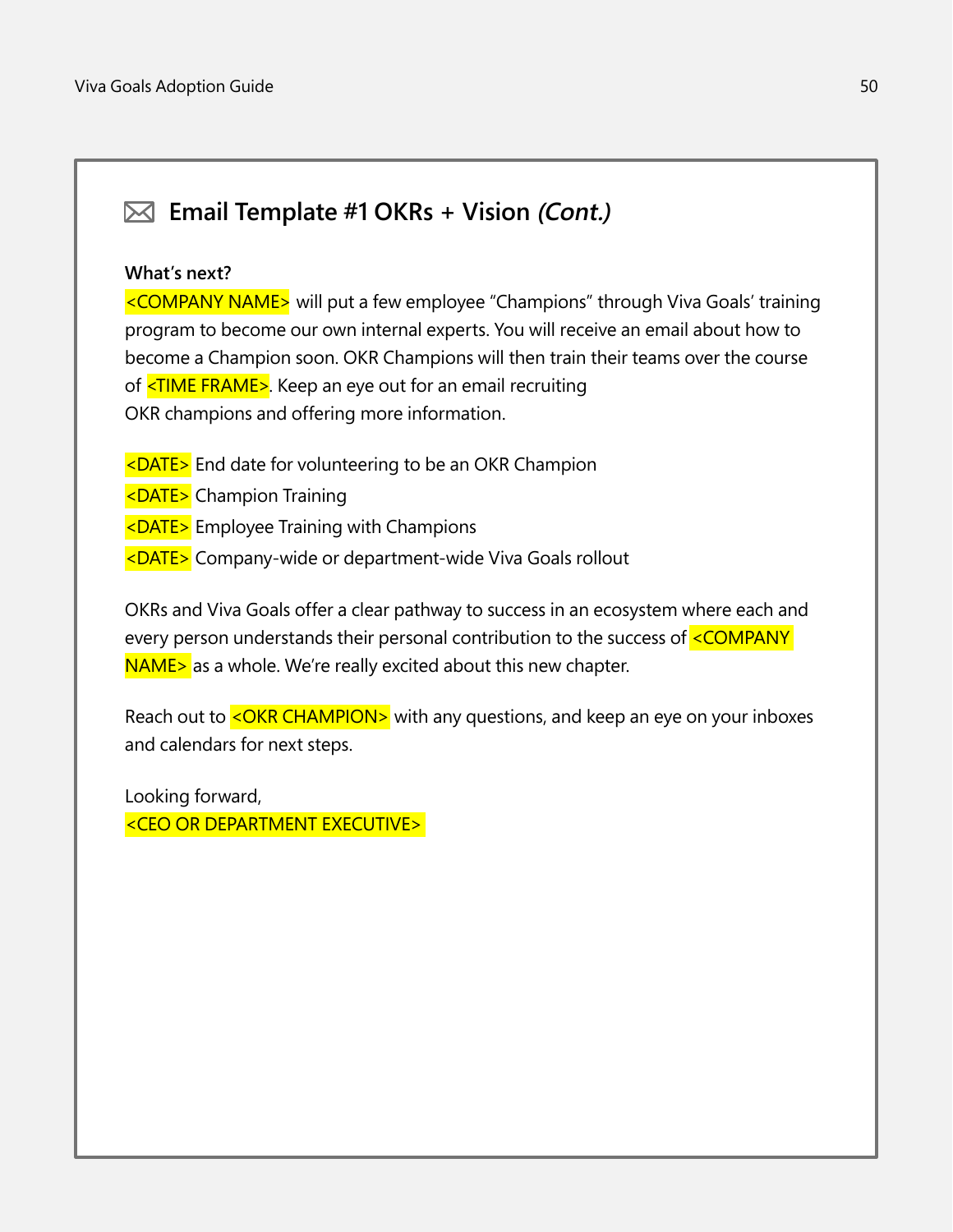# **Email Template #2 OKRs + Vision**

Subject Line: Following up on **<COMPANY'S>** OKR process

Following up on <CEO OR DEPARTMENT EXECUTIVE'S> note, I want to share tactical information and answer FAQ on our new OKR (Objectives and Key Results) process with Viva Goals.

### **Who will be involved in the OKR Process?**

All <INSERT COMPANY NAME> employees! But we're starting with a crawl, walk, run approach.

[IF 25 EMPLOYEES OR LESS] Rather than trying to transfer every company goal, project, and KPI into the OKR framework, we're going to keep the number of Objectives on the lower end (3) and limit your goals to only the most crucial items. Once our team is more comfortable with the process, we'll expand our program to encompass more goals.

[IF STARTING WITH LEADERSHIP-ONLY PILOT GROUP] We're starting with leadership to make sure we are aligned from the top down. In <INSERT QUARTER HERE>, OKRs will be set by the executive team. Because OKRs are transparent in nature, you will all have visibility into these goals. In  $\leq$ INSERT QUARTER HERE $\geq$ , team leaders will be trained and develop OKRs with the senior leadership team. In <INSERT QUARTER HERE>, all team members will put together their OKRs that ladder up to leadership's OKRs.

[IF STARTING WITH DEPARTMENT-ONLY PILOT GROUP] We're using a popular rollout method for OKRs, which is rolling out with one department, <**X DEPARTMENT**>, before rolling out to the rest of our organization. We will adopt a weekly cadence for check-ins for  $\langle X \rangle$  QUARTER $>$ , experimenting and making changes as necessary. Along the way, team managers will report back to leadership regarding successes, challenges, and recommendations. Once our department is comfortably in a rhythm, we will roll out OKRs globally.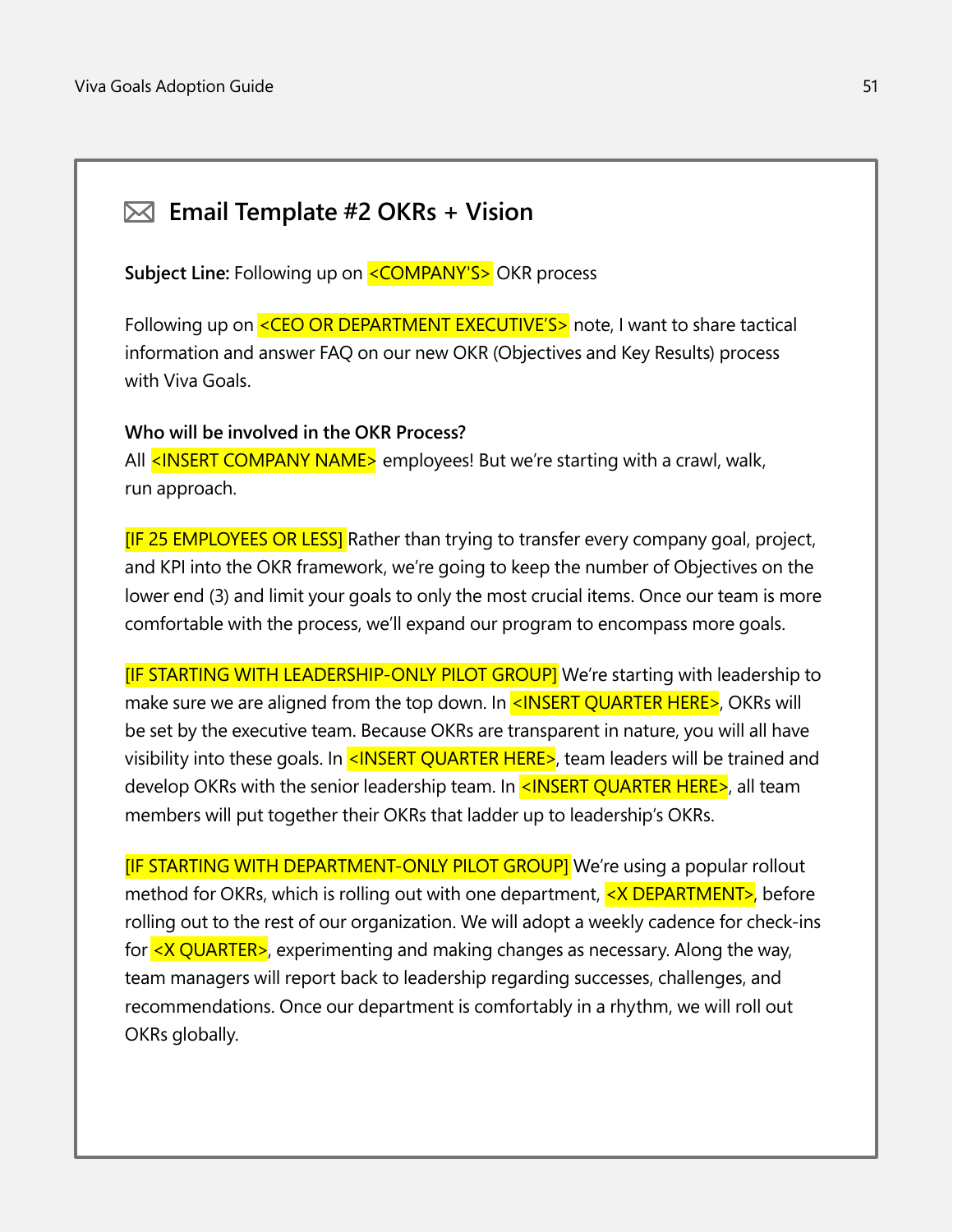## **Email Template #2 OKRs + Vision (Cont.)**

### **What are OKR Champions?**

Do you want to be a point person as we roll out OKRs, collaborating across leadership, team leads, and individual contributors to create the best experience and results for the entire <COMPANY NAME> team? Let me know by <DATE>. **As part of Viva Goals' training, each champion will become a Certified Viva Goals Trainer, and each employee will earn an Get Started with Viva Goals trophy which can be listed as a certification on LinkedIn.**

### **How do OKRs change our current planning process?**

Today, we <INSERT INFORMATION ABOUT CURRENT PLANNING PROCESS HERE>. With Viva Goals and OKRs, you will see the following changes (and benefits):

- CHANGE #1 WITH BENEFIT
- CHANGE #2 WITH BENEFIT
- CHANGE #3 WITH BENEFIT

### **Why are we moving to an OKR Platform?**

We want to be able to check in with our goals on an ongoing basis, instead of "setting and forgetting" at the beginning of each quarter in the  $\leq$ INSERT OLD PROCESS HERE $\geq$ . Viva Goals offers us transparency, visibility, and an easy-to-use UI so that we can focus less on output and more on outcomes as an organization. We also want to  $\leq$ INSERT VALUE PROP SPECIFIC TO YOUR ORGANIZATION>.

### **What are the expectations for using Viva Goals?**

<COMPANY NAME> will put a few employees or "Champions" through Viva Goals' training program to become our own internal experts. These champions will then train their teams over the course of  $\leq$ TIME FRAME>, so that all employees will be ready to go for our next quarter! Sign-up to be an OKR Champion ends <X DATE>.

<DATE> Champion Training

<DATE> Employee Training with Champions

<DATE> <COMPANY-WIDE OR DEPARTMENT-WIDE> Viva Goals rollout

All the best,

<OKR PROGRAM LEAD>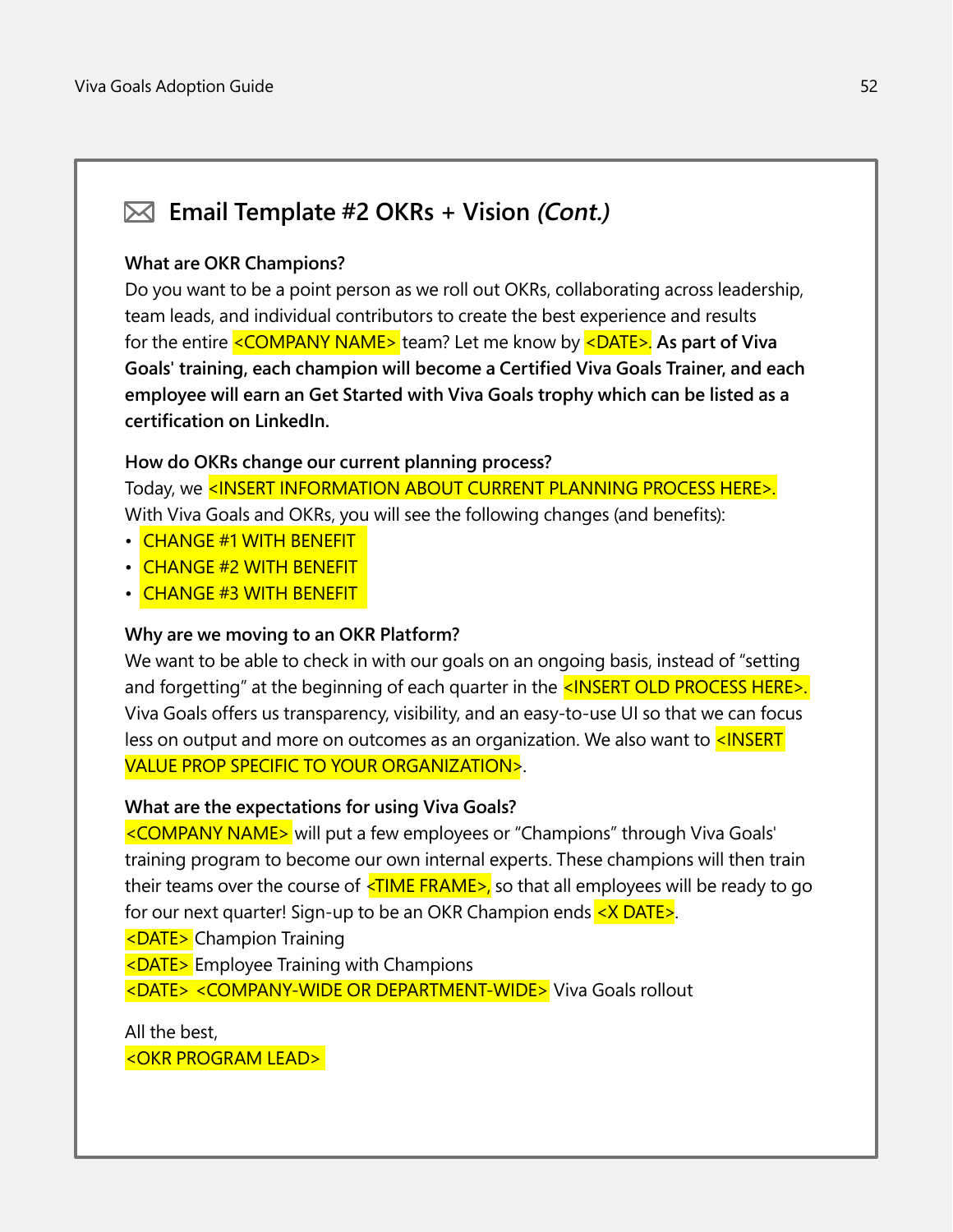# **Email Template #3 Rollout Plan**

**Subject Line: OKR Kickoff @ <COMPANY>** 

Now that OKR Champion training is complete, I am writing to share more details on our plan to roll out OKRs at **[INSERT COMPANY NAME]**.

<DATE> **Kickoff with OKR Champions:** In this training, you will learn the ins and outs of writing OKRs, how they benefit you and **[INSERT COMPANY NAME]**, and how we will be using Viva Goals as our OKR platform.

<DATE> **Optional office hours with OKR Champions:** We will be offering open office hours with OKR Champions so you can get the support you need as you write your OKRs.

<DATE> **<COMPANY-WIDE OR DEPARTMENT-WIDE> Viva Goals go-live date:** By this date we expect you have accessed the resources we have shared with you and your OKRs should be in Viva Goals.

Please let me know if you have any questions.

All the best, [OKR Program Lead]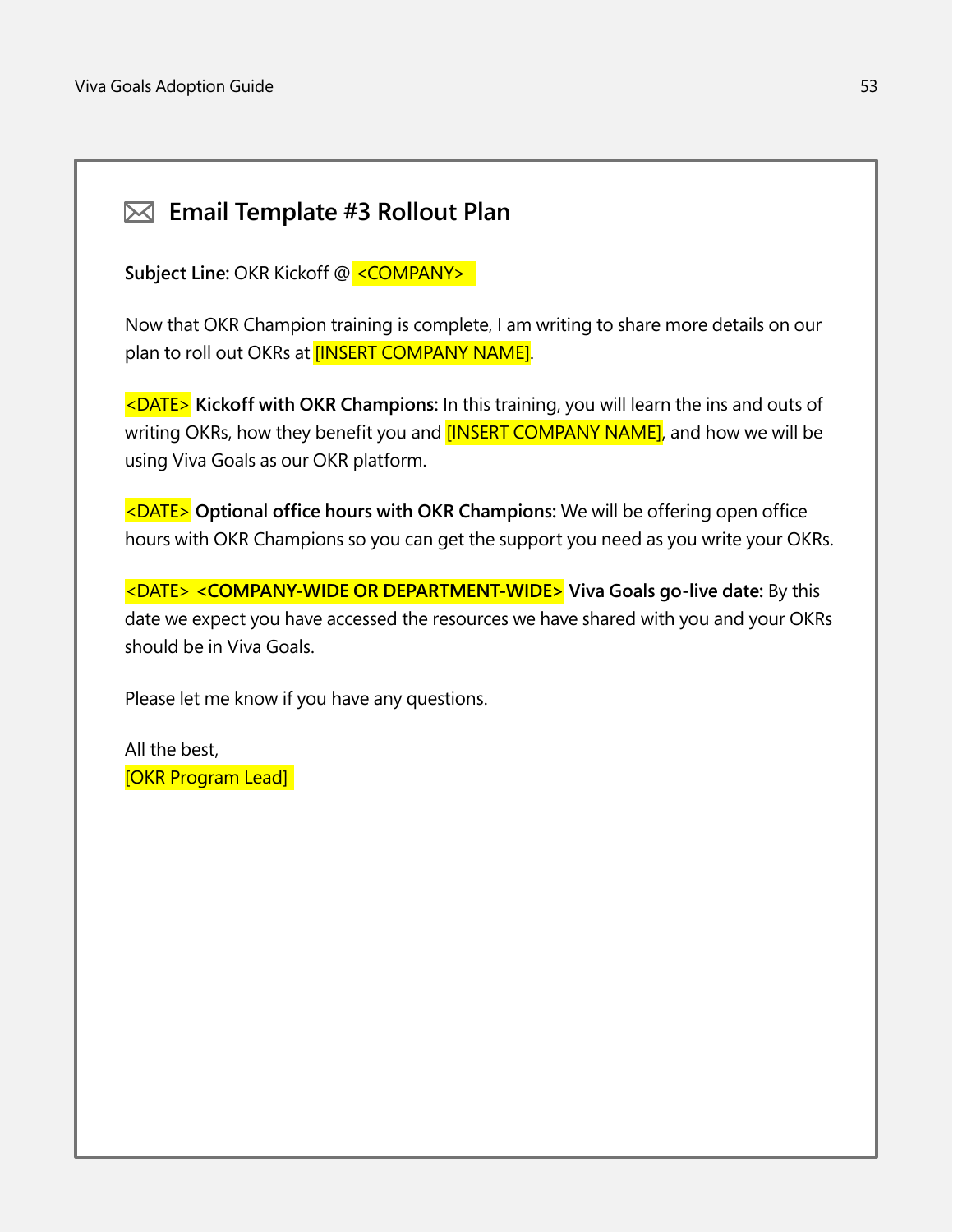# **Email Template #4 Company OKRs + OKR Resources**

Subject Line: <COMPANY> OKRs have landed (and what to do next)

As <INSERT CEO NAME> mentioned at OKR Kickoff, <INSERT EXCITED QUOTE ABOUT OKRS AND GOAL-SETTING HERE>. Some reminders below about next steps in our OKR journey.

**What are our company OKRs?** <INSERT SCREENSHOT FROM VIVA GOALS HERE>

**What are the expectations for what we now do with the company OKRs?** <DATE> **<COMPANY-WIDE OR DEPARTMENT-WIDE> Viva Goals go-live date:** By this date we expect you have accessed the resources we have shared with you (listed below) and your OKRs should be in Viva Goals.

### **How should we align our OKRs to our company OKRs?**

Reach out to  $\leq$ INSERT NAME HERE $>$  for more support if you need it.

### **Where can we go to learn more about OKRs?**

- Get Started with [Viva Goals Learning P](http://docs.microsoft.com/learn/paths/viva-goals-get-started)ath
- [OKR Writing Cheat Sheet](https://go.microsoft.com/fwlink/?linkid=2194114 )

### **How can I get personalized help on my OKRs?**

<DATE> **Optional office hours with OKR Champions:** We are offering open office hours with OKR Champions so you can get the support you need as you write your OKRs.

As always, reach out to me with any questions.

All the best, [OKR PROGRAM LEAD]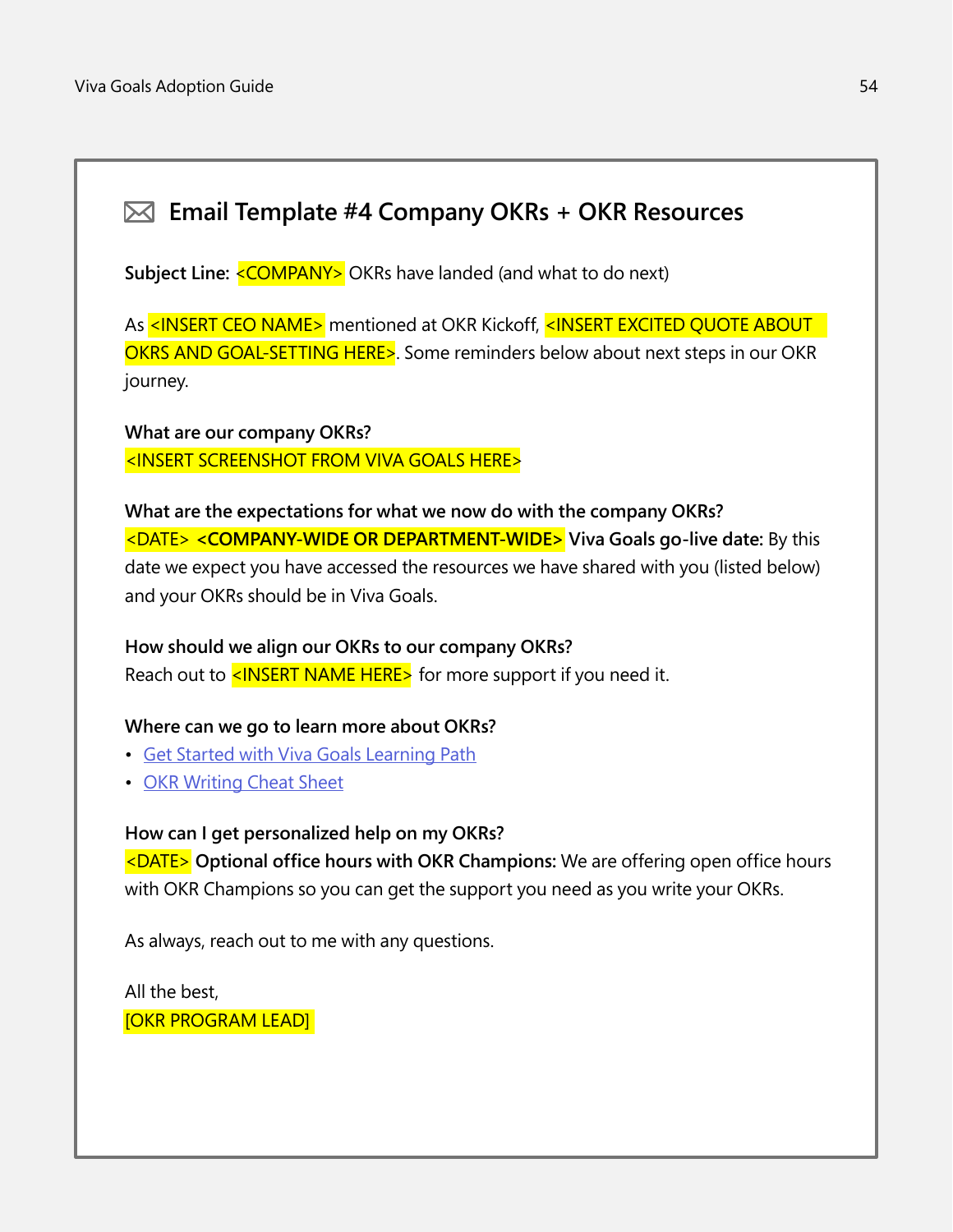# **Email Template #5 OKR Finalization**

**Subject Line:** OKR finalization

Congratulations! Our OKRs are officially finalized! Please go to <INSERT YOUR ORGANIZATION'S PERSONALIZED VIVA GOALS LINK> and double check that your OKRs look right so that we can close this phase out.

If you haven't had a chance to input your OKRs, you will be receiving a message from me soon re: next steps.

As always, reach out with any questions.

All the best, [OKR PROGRAM LEAD]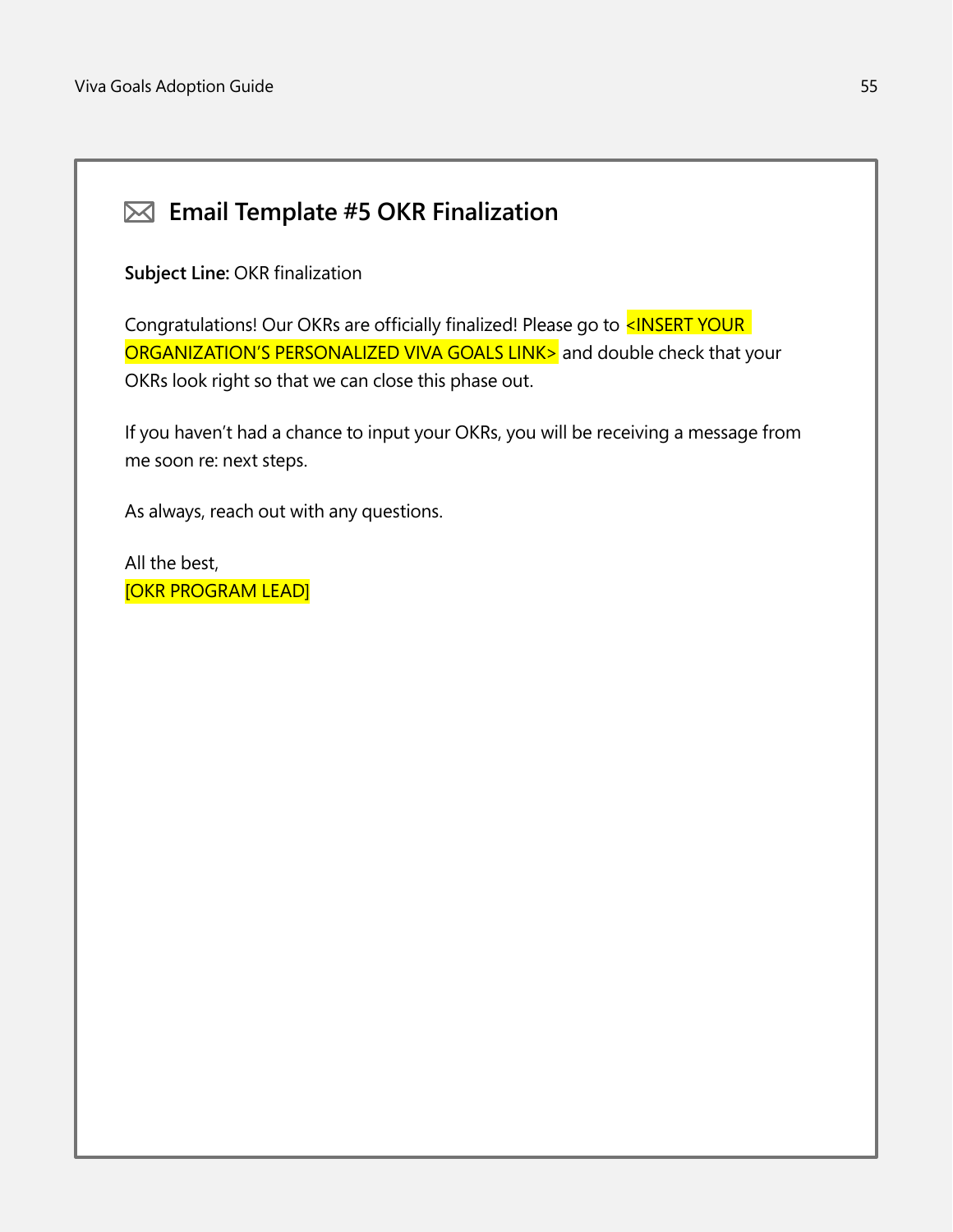

**Subject Line:** Have you checked in on your OKRs lately?

Have you had a chance to check in on your OKRs?

- **• Make sure you're building monthly and quarterly check-ins into your schedule.**
- **• Work within Viva Goals to check in on your goals.** You can do this in one of three ways.
	- **• Manually check in within your Viva Goals account.** You'll be able to enter your progress, the status, and an optional note for each check in. You'll also have a record of all activity for that OKR, so you can keep track of progress over time.
	- Integrate with <**COLLABORATION INTEGRATION>** Update your OKRs with the tools you are already using.
	- Allow for updates to automatically flow from <DATA INTEGRATION LIKE **JIRA OR SALESFORCE>** HERE. Connect with <YOUR DATA TOOL> for direct, automatic updates to your OKRs.

On <X DATE>, all OKRs should be up-to-date so our leadership team can understand how <YOUR COMPANY HERE> is progressing towards goals.

Let me know if you have any questions.

All the best, <OKR PROGRAM LEAD>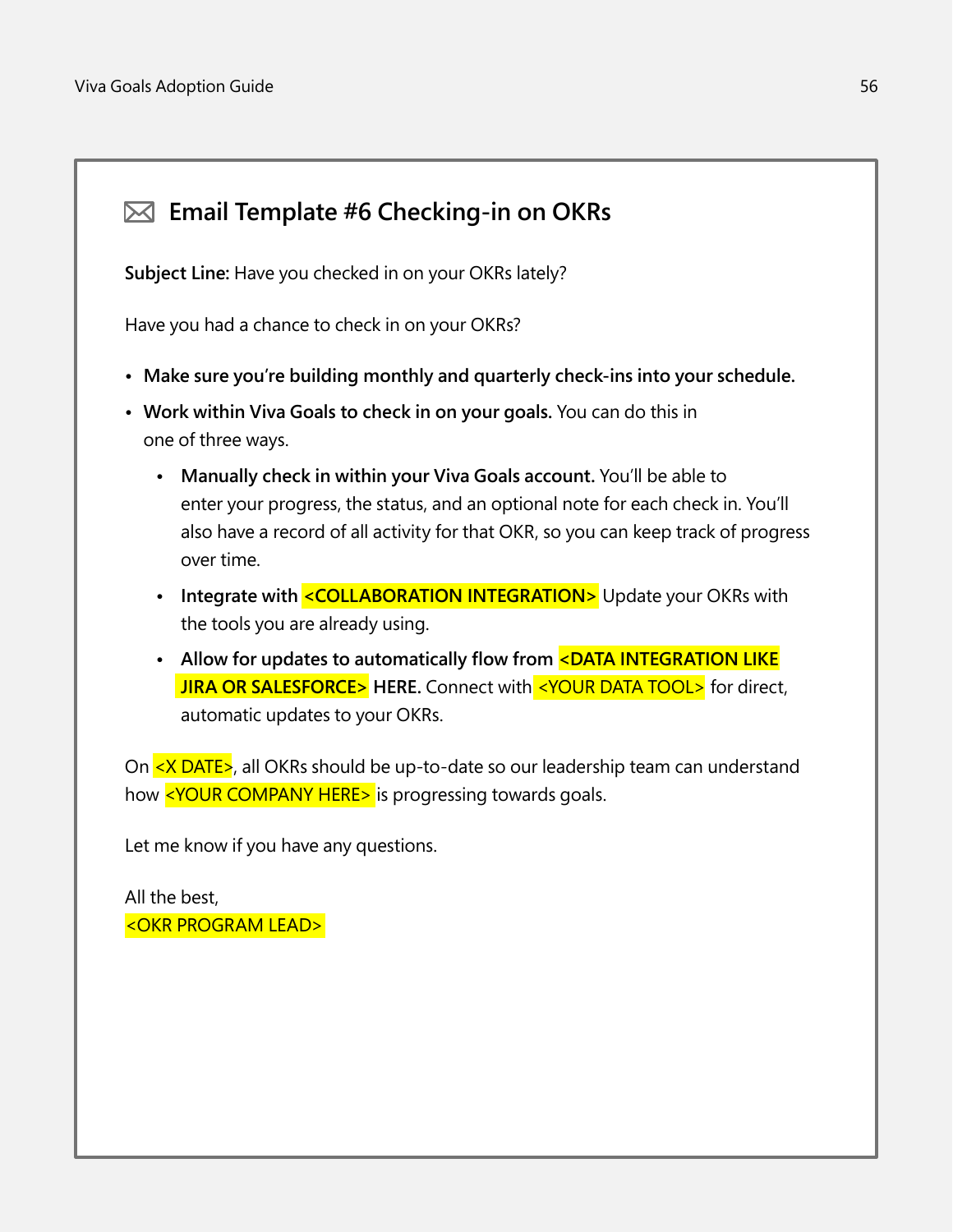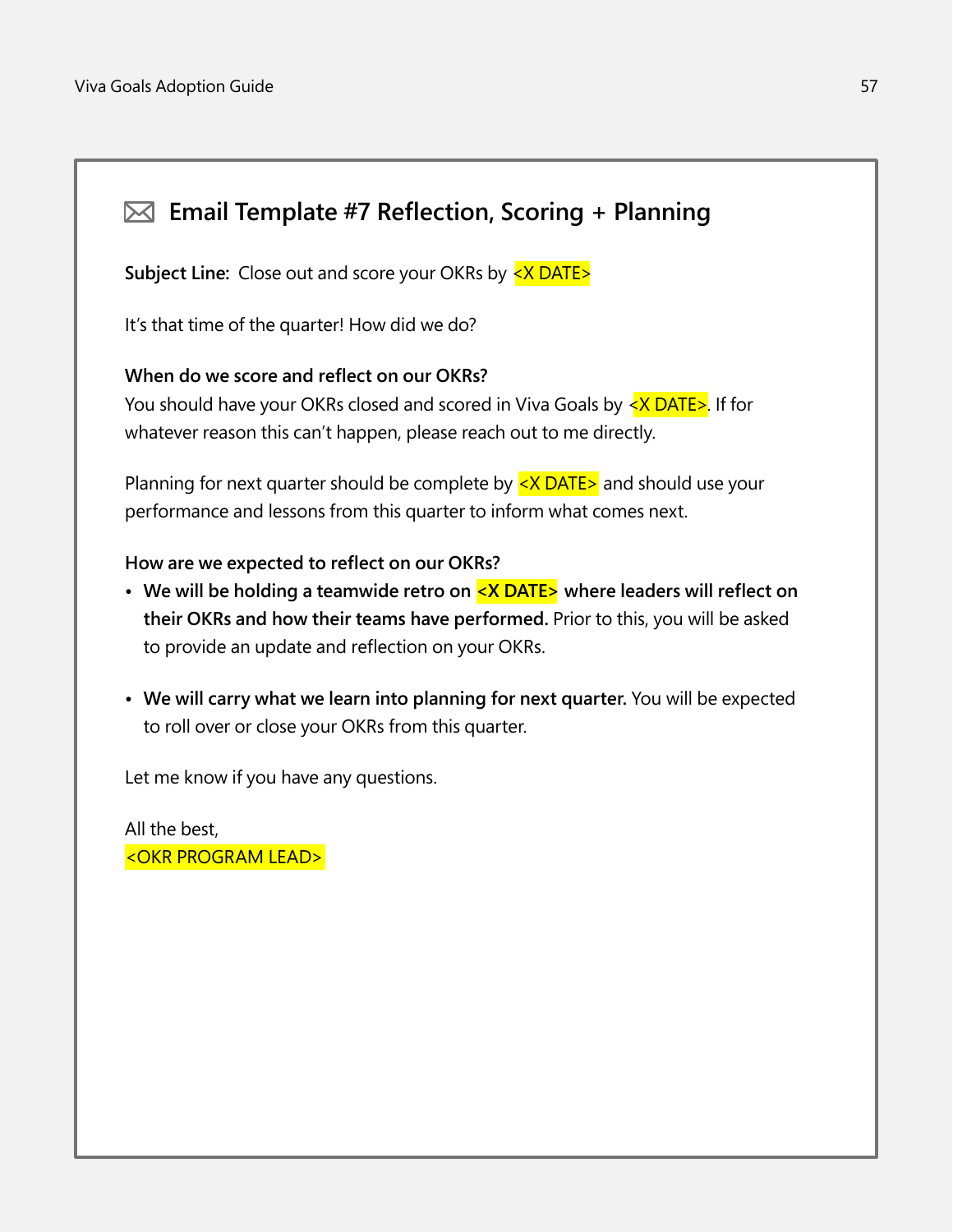## **Email Template #8 OKR Results + Learnings**

**Subject Line:** Results and learnings from our first quarter with OKRs

Let's talk results from  $\leq$ QUARTER  $X$ > and what we learned. Here is how we performed against the OKRs we set for ourselves.

- <RESULT #1>
- <RESULT #2>
- <RESULT #3>

Here are the main themes I've pulled out from reviewing our results in Viva Goals and speaking to team leaders.

- $\cdot$   $\sqrt{3}$   $\sqrt{3}$   $\sqrt{3}$   $\sqrt{3}$   $\sqrt{3}$   $\sqrt{11}$   $\sqrt{11}$
- $\cdot$  <INSIGHT #2>
- <INSIGHT #3>

What I want to celebrate:

- <CELEBRATION #1>
- <CELEBRATION #2>
- <CELEBRATION #3>

And how we're carrying the lessons from our first OKR review cycle forward:

- <LESSON #1>
- <LESSON #2>
- <mark><LESSON #3></mark>

Let me know if you have any questions, and here's to another quarter ahead.

All the best, <OKR PROGRAM LEAD>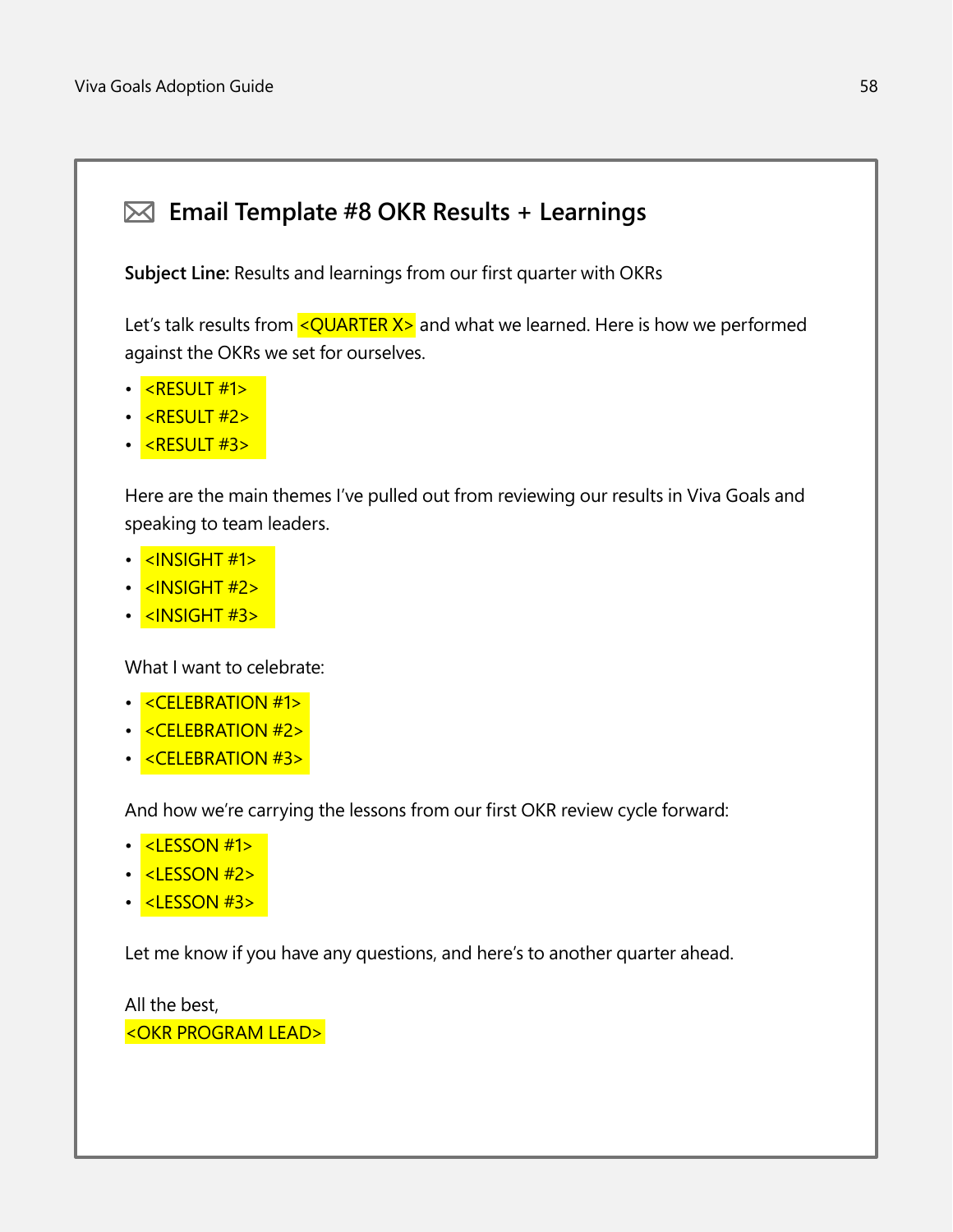# **More Resources**

# **OKR Success Toolkit**

This toolkit includes everything you need to be successful in adopting OKRs and Viva Goals, including this guide and:

- 1. [Roles & Responsibilities Cheat Sheet](https://go.microsoft.com/fwlink/?linkid=2194112) Clear definitions of who does what in the OKR process and with the Viva Goals product specifically
- 2. [Customizable OKR Playbook Template](https://go.microsoft.com/fwlink/?linkid=2194008) Make this customizable template your own and share as source of truth within your organization
- 3. [OKR Community Toolkit](https://go.microsoft.com/fwlink/?linkid=2194009) Guidance on how to build an internal OKR community at your organization
- 4. [OKR Writing Cheat Sheet](https://go.microsoft.com/fwlink/?linkid=2194114) The TL;DR on writing OKRs to share in your organization
- 5. [OKR Examples](https://go.microsoft.com/fwlink/?linkid=2193541) Proven examples of OKRs from other customers we have worked with

### [Getting Started with Viva Goals Learning Path](https://docs.microsoft.com/en-us/learn/paths/viva-goals-get-started)

Our digital learning path for Viva Goals end users contains a wealth of on-demand information on how to make the most of the platform.

### [OKR Leadership Program Learning Path](http://docs.microsoft.com/learn/paths/okr-champions)

Our digital learning path for OKR champions and leaders defines what an OKR champion is and gives you all the information you need to drive successful OKR adoption in your organization.

### [Introduction to Viva Goals – Help Content](https://go.microsoft.com/fwlink/?linkid=2193902)

Here you'll find answers to frequently asked questions, advice on best practices within the system, and technical assistance to make your OKR program run smoothly.

### [OKR Examples](https://go.microsoft.com/fwlink/?linkid=2193541)

Draw inspiration from examples written by OKR veterans. We break out an extensive list of well-written OKRs across 9 different functional groups (including the C-suite) and multiple seniority levels.